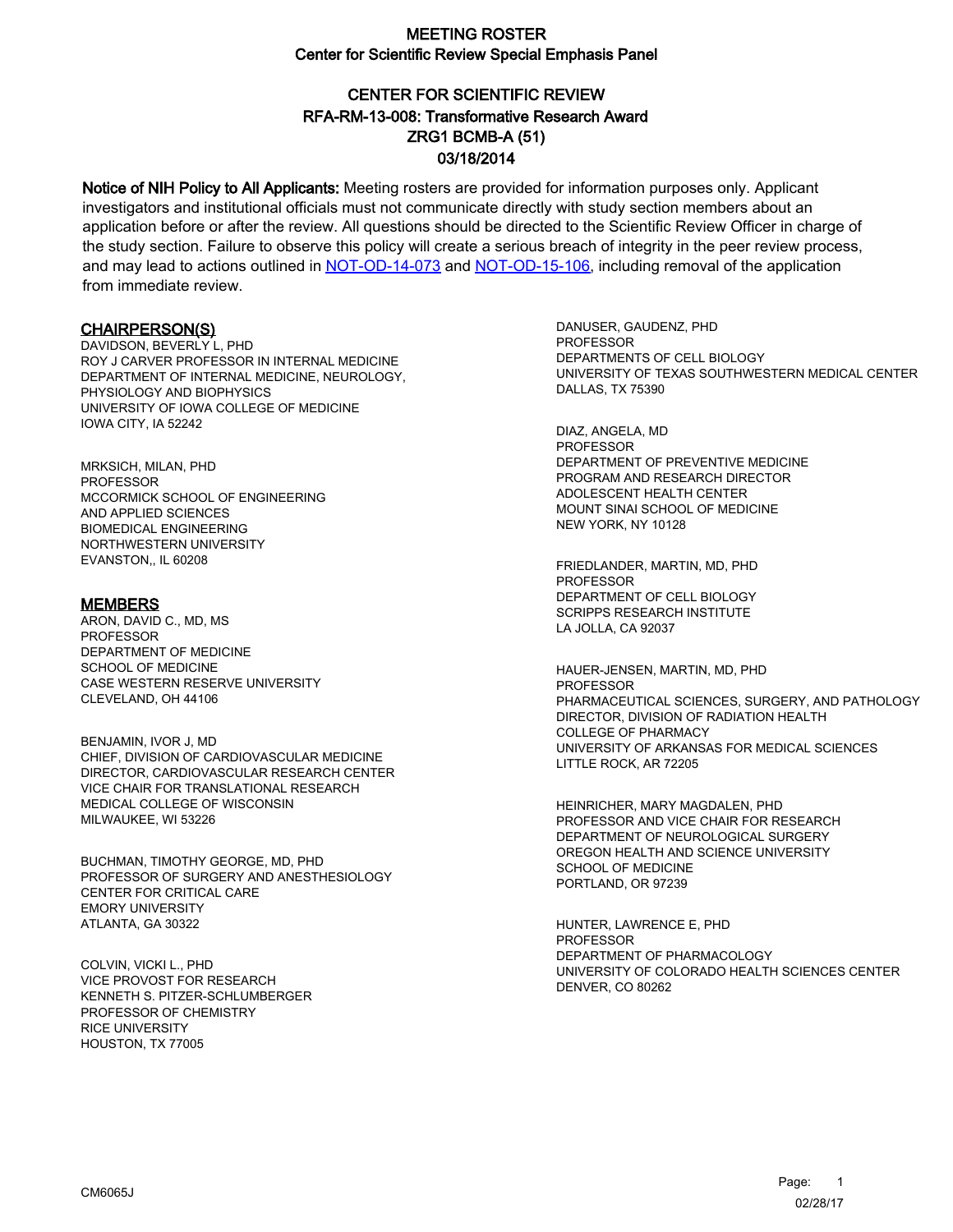# CENTER FOR SCIENTIFIC REVIEW ZRG1 BCMB-A (51) 03/18/2014 RFA-RM-13-008: Transformative Research Award

Notice of NIH Policy to All Applicants: Meeting rosters are provided for information purposes only. Applicant investigators and institutional officials must not communicate directly with study section members about an application before or after the review. All questions should be directed to the Scientific Review Officer in charge of the study section. Failure to observe this policy will create a serious breach of integrity in the peer review process, and may lead to actions outlined in [NOT-OD-14-073](https://grants.nih.gov/grants/guide/notice-files/NOT-OD-14-073.html) and [NOT-OD-15-106,](https://grants.nih.gov/grants/guide/notice-files/NOT-OD-15-106.html) including removal of the application from immediate review.

KLEIN, BRUCE STEVEN, MD **PROFESSOR** DEPARTMENT OF PEDIATRICS, MEDICAL MICROBIOLOGY, AND IMMUNOLOGY UNIVERSITY OF WISCONSIN-MADISON MADISON, WI 53792

LEIBEL, RUDOLPH L, MD PROFESSOR AND HEAD DIVISION OF MOLECULAR GENETICS COLUMBIA UNIVERSITY COLLEGE OF PHYSICIANS AND SURGEONS NEW YORK, NY 10032

SALMON, MARLA E, SCD, RN, FAAN DIRECTOR PROFESSOR, PSYCHOSOCIAL & COMMUNITY HEALTH NURSING AND GLOBAL HEALTH UNIVERSITY OF WASHINGTON SEATTLE, WA 98195

#### MAIL REVIEWER(S)

AHERN, CHRISTOPHER A, PHD ASSOCIATE PROFESSOR MOLECULAR PHYSIOLOGY AND BIOPHYSICS UNIVERSITY OF IOWA IOWA CITY, IA 52245

ALNEMRI, EMAD S., PHD PROFESSOR DEPARTMENT OF BIOCHEMISTRY AND MOLECULAR BIOLOGY KIMMEL CANCER INSTITUTE THOMAS JEFFERSON UNIVERSITY PHILADELPHIA, PA 19107

AMEMIYA, CHRIS T, PHD MEMBER MOLECULAR GENETICS PROGRAM BENAROYA RESEARCH INSTITUTE SEATTLE, WA 98101

ANDERSEN, SUSAN L, PHD ASSOCIATE PROFESSOR DEPARTMENT OF PSYCHIATRY HARVARD MEDICAL SCHOOL BELMONT, MA 02478

ARCHER, GORDON LEE, MD PROFESSOR AND SENIOR ASSOCIATE DEAN DIVISION OF INFECTIOUS DISEASES MEDICAL COLLEGE OF VIRGINIA VIRGINIA COMMONWEALTH UNIVERSITY RICHMOND, VA 23298

ARDITI, MOSHE, MD PROFESSOR DEPARTMENT OF PEDIATRICS CEDARS-SINAI MEDICAL CENTER LOS ANGELES, CA 90049

ARONIN, NEIL, MD PROFESSOR DEPARTMENT OF MEDICINE UNIVERSITY OF MASSACHUSETTS MEDICAL SCHOOL WORCESTER, MA 01655

ARSHAVSKY, VADIM Y, PHD ASSOCIATE PROFESSOR DUKE UNIVERSITY EYE CENTER DEPARTMENTS OF OPHTHALMOLOGY AND PHARMACOLOGY DUKE UNIVERSITY DURHAM, NC 27710

ARULANANDAM, BERNARD PRAGASH, PHD **PROFESSOR** DEPARTMENT OF MICROBIOLOGY AND IMMUNOLOGY COLLEGE OF SCIENCES UNIVERSITY OF TEXAS AT SAN ANTONIO SAN ANTONIO, TX 78249

ATFI, AZEDDINE, PHD PROFESSOR DEPARTMENT OF BIOCHEMISTRY UNIVERSITY OF MISSISSIPPI MEDICAL JACKSON, MS 02115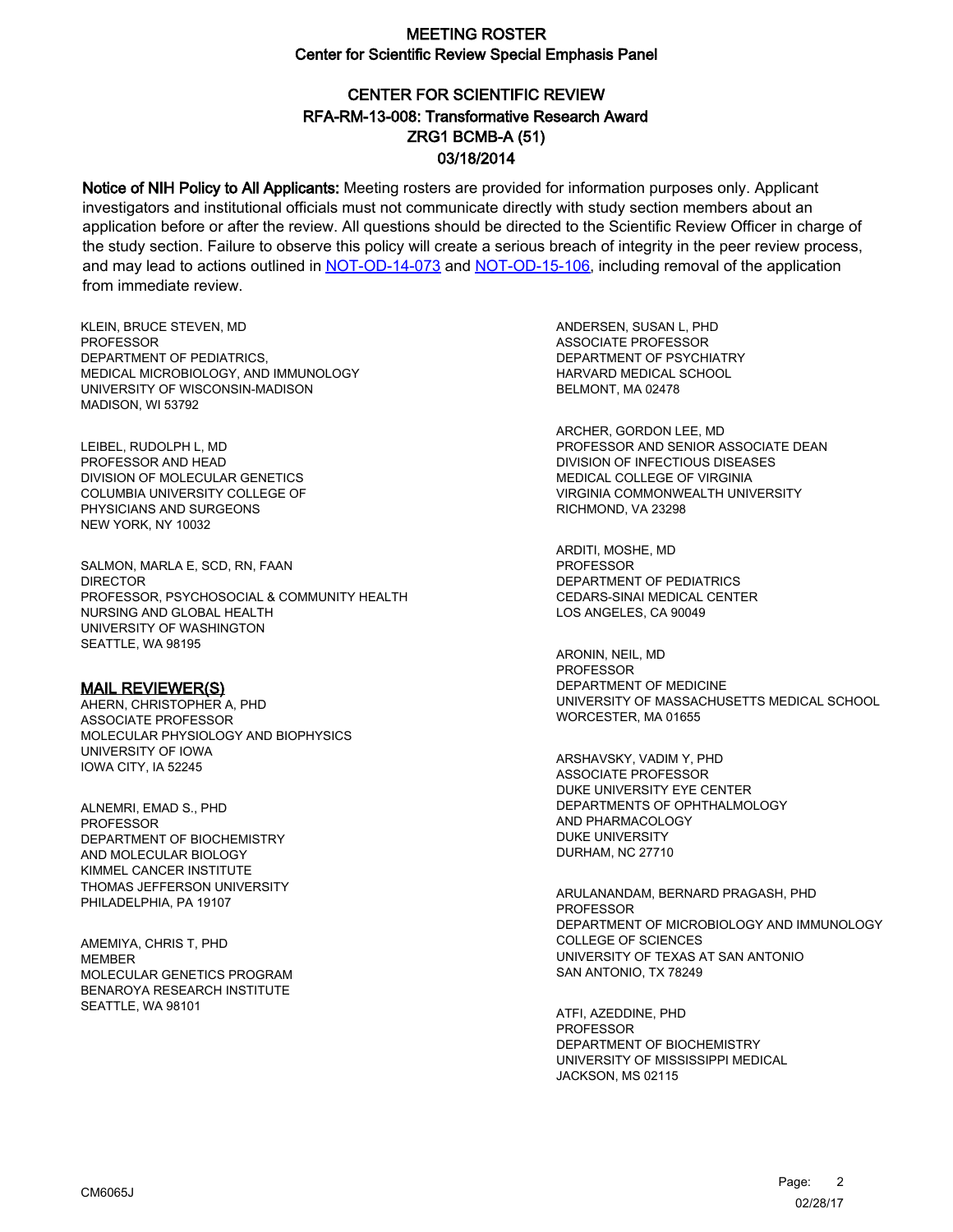# CENTER FOR SCIENTIFIC REVIEW ZRG1 BCMB-A (51) 03/18/2014 RFA-RM-13-008: Transformative Research Award

Notice of NIH Policy to All Applicants: Meeting rosters are provided for information purposes only. Applicant investigators and institutional officials must not communicate directly with study section members about an application before or after the review. All questions should be directed to the Scientific Review Officer in charge of the study section. Failure to observe this policy will create a serious breach of integrity in the peer review process, and may lead to actions outlined in [NOT-OD-14-073](https://grants.nih.gov/grants/guide/notice-files/NOT-OD-14-073.html) and [NOT-OD-15-106,](https://grants.nih.gov/grants/guide/notice-files/NOT-OD-15-106.html) including removal of the application from immediate review.

AXELSEN, PAUL H., MD **PROFESSOR** DEPARTMENT OF PHARMACOLOGY UNIVERSITY OF PENNSYLVANIA SCHOOL OF MEDICINE PHILADELPHIA, PA 19104

BACLAWSKI, KENNETH PAUL, PHD PROFESSOR COLLEGE OF COMPUTER AND INFORMATION SCIENCE NORTHEASTERN UNIVERSITY BOSTON, MA 02115

BAKER, NICHOLAS E, PHD PROFESSOR DEPARTMENT OF MOLECULAR GENETICS ALBERT EINSTEIN COLLEGE OF MEDICINE YESHIVA UNIVERSITY BRONX, NY 10461

BALAZSI, GABOR, PHD ASSOCIATE PROFESSOR DEPARTMENT OF SYSTEMS BIOLOGY UNIVERSITY OF TEXAS MD ANDERSON HOUSTON, TX 77030

BAMMAN, MARCAS M, PHD ASSOCIATE PROFESSOR AND DIRECTOR DEPARTMENT OF CELL, DEVELOPMENTAL, AND INTEGRATIVE BIOLOGY UNIVERSITY OF ALABAMA AT BIRMINGHAM BIRMINGHAM, AL 35294

BANGS, JAMES D., PHD PROFESSOR DEPARTMENT OF MEDICAL MICROBIOLOGY AND IMMUNOLOGY SCHOOL OF MEDICINE UNIVERSITY OF WISCONSIN MADISON, WI 53706

BANKS, WILLIAM A, MD **PROFESSOR** DEPARTMENT OF INTERNAL MEDICINE DIVISION OF GERIATRICS SCHOOL OF MEDICINE UNIVERSITY OF WASHINGTON SEATTLE, WA 98108

BAR-JOSEPH, ZIV, PHD ASSOCIATE PROFESSOR DEPARTMENT OF MACHINE LEARNING LANE CENTER FOR COMPUTATIONAL BIOLOGY SCHOOL OF COMPUTER SCIENCE CARNEGIE-MELLON UNIVERSITY PITTSBURGH, PA 15213

BARDWELL, JAMES, PHD ASSOCIATE PROFESSOR DEPARTMENT OF MOLECULAR CELLULAR AND DEVELOPMENTAL BIOLOGY UNIVERSITY OF MICHIGAN ANN ARBOR, MI 48109-1048

BARRETT, EUGENE JOSEPH, MD, PHD PROFESSOR OF MEDICINE PEDIATRICS DIRECTOR, UVA DIABETES CENTER DEPARTMENT OF INTERNAL MEDICINE UNIVERSITY OF VIRGINIA HEALTH SCIENCES CENTER CHARLOTTESVILLE, VA 22903

BARTON, JACQUELINE K, PHD PROFESSOR DEPARTMENT OF CHEMISTRY CALIFORNIA INSTITUTE OF TECHNOLOGY PASADENA, CA 91125

BAUER, JOHN ANTHONY, PHD PROFESSOR AND TRANSLATIONAL RESEARCH DIRECTOR DEPARTMENT OF PEDIATRICS NATIONWIDE CHILDRENS HOSPITAL OHIO STATE UNIVERSITY COLLEGE OF MEDICINE COLUMBUS, OH 43210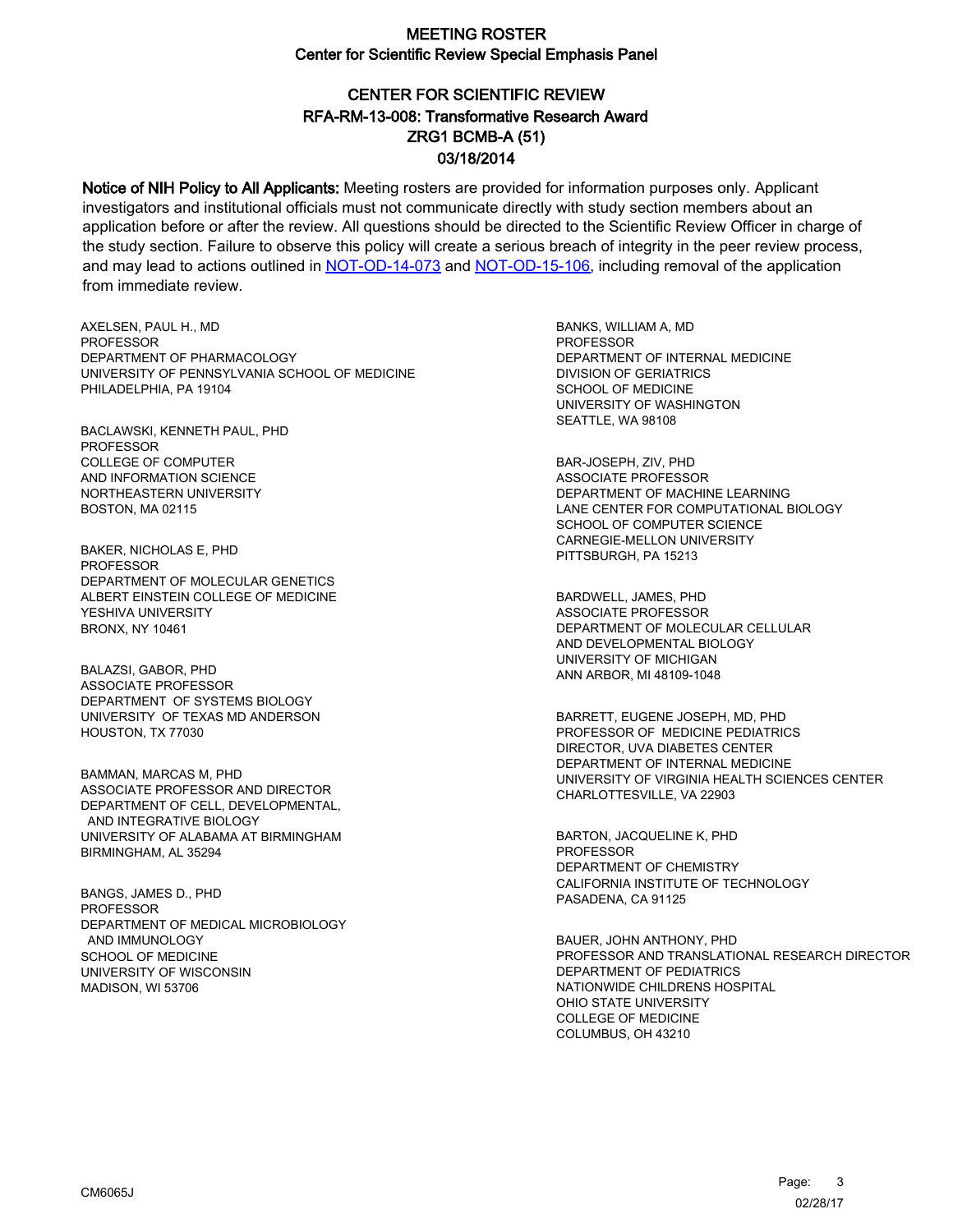# CENTER FOR SCIENTIFIC REVIEW ZRG1 BCMB-A (51) 03/18/2014 RFA-RM-13-008: Transformative Research Award

Notice of NIH Policy to All Applicants: Meeting rosters are provided for information purposes only. Applicant investigators and institutional officials must not communicate directly with study section members about an application before or after the review. All questions should be directed to the Scientific Review Officer in charge of the study section. Failure to observe this policy will create a serious breach of integrity in the peer review process, and may lead to actions outlined in [NOT-OD-14-073](https://grants.nih.gov/grants/guide/notice-files/NOT-OD-14-073.html) and [NOT-OD-15-106,](https://grants.nih.gov/grants/guide/notice-files/NOT-OD-15-106.html) including removal of the application from immediate review.

BEARER, ELAINE L, PHD PROFESSOR AND VICE CHAIR FOR RESEARCH DEPARTMENT OF PATHOLOGY UNIVERSITY OF NEW MEXICO HEALTH SCIENCES CENTER ALBUQUERQUE , NM 87131

BEGLEY, MATTHEW RICHARD, PHD PROFESSOR DEPARTMENT OF MATERIAL SCIENCE AND ENGINEERING UNIVERSITY OF VIRGINIA CHARLOTTESVILLE, VA 22904-4742

BELOHLAVEK, MAREK, MD, PHD PROFESSOR DEPARTMENT OF INTERNAL MEDICINE MAYO CLINIC SCOTTSDALE, AZ 85259

BENSON, DEANNA L, PHD PROFESSOR FISHBERG DEPARTMENT OF NEUROSCIENCE MOUNT SINAI SCHOOL OF MEDICINE NEW YORK, NY 10029

BILLADEAU, DANIEL D, PHD PROFESSOR DEPARTMENT OF ONCOLOGY MAYO CLINIC ROCHESTER ROCHESTER, MN 55905

BIRKMEYER, JOHN D, MD GEORGE D. ZUIDEMA PROFESSOR AND CHAIR SURGICAL OUTCOMES RESEARCH DEPARTMENT OF SURGERY UNIVERSITY OF MICHIGAN ANN ARBOR, MI 48104

BISWAL, BHARAT BHUSAN, PHD ASSOCIATE PROFESSOR DEPARTMENT OF RADIOLOGY UNIVERSITY OF MEDICINE AND DENTISTRY OF NEW JERSEY NEWARK, NJ 07107

BLACK, BEN E., PHD ASSOCIATE PROFESSOR DEPARTMENT OF BIOCHEMISTRY AND BIOPHYSICS UNIVERSITY OF PENNSYLVANIA SCHOOL OF MEDICINE PHILADELPHIA, PA 19104

BLAU, C. ANTHONY, MD PROFESSOR CO-DIRECTOR - INSTITUTE FOR STEM CELL AND REGENERATIVE MEDICINE DEPARTMENT OF MEDICINE UNIVERSITY OF WASHINGTON SEATTLE, WA 98195

BOAS, DAVID A, PHD PROFESSOR MARTINOS CENTER FOR BIOMEDICAL IMAGING MASSACHUSETTS GENERAL HOSPITAL HARVARD MEDICAL SCHOOL CHARLESTOWN, MA 02129

BONINI, NANCY M, PHD PROFESSOR AND INVESTIGATOR DEPARTMENT OF BIOLOGY HOWARD HUGHES MEDICAL INSTITUTE PHILADELPHIA, PA 19104

BOSE, SUSMITA, PHD PROFESSOR SCHOOL OF MECHANICAL AND MATERIALS ENGINEERING WASHINGTON STATE UNIVERSITY PULLMAN, WA 99164

BOURRET, ROBERT B., PHD PROFESSOR AND DIRECTOR OF GRADUATE STUDIES DEPARTMENT OF MICROBIOLOGY AND IMMUNOLOGY UNIVERSITY OF NORTH CAROLINA CHAPEL HILL, NC 27599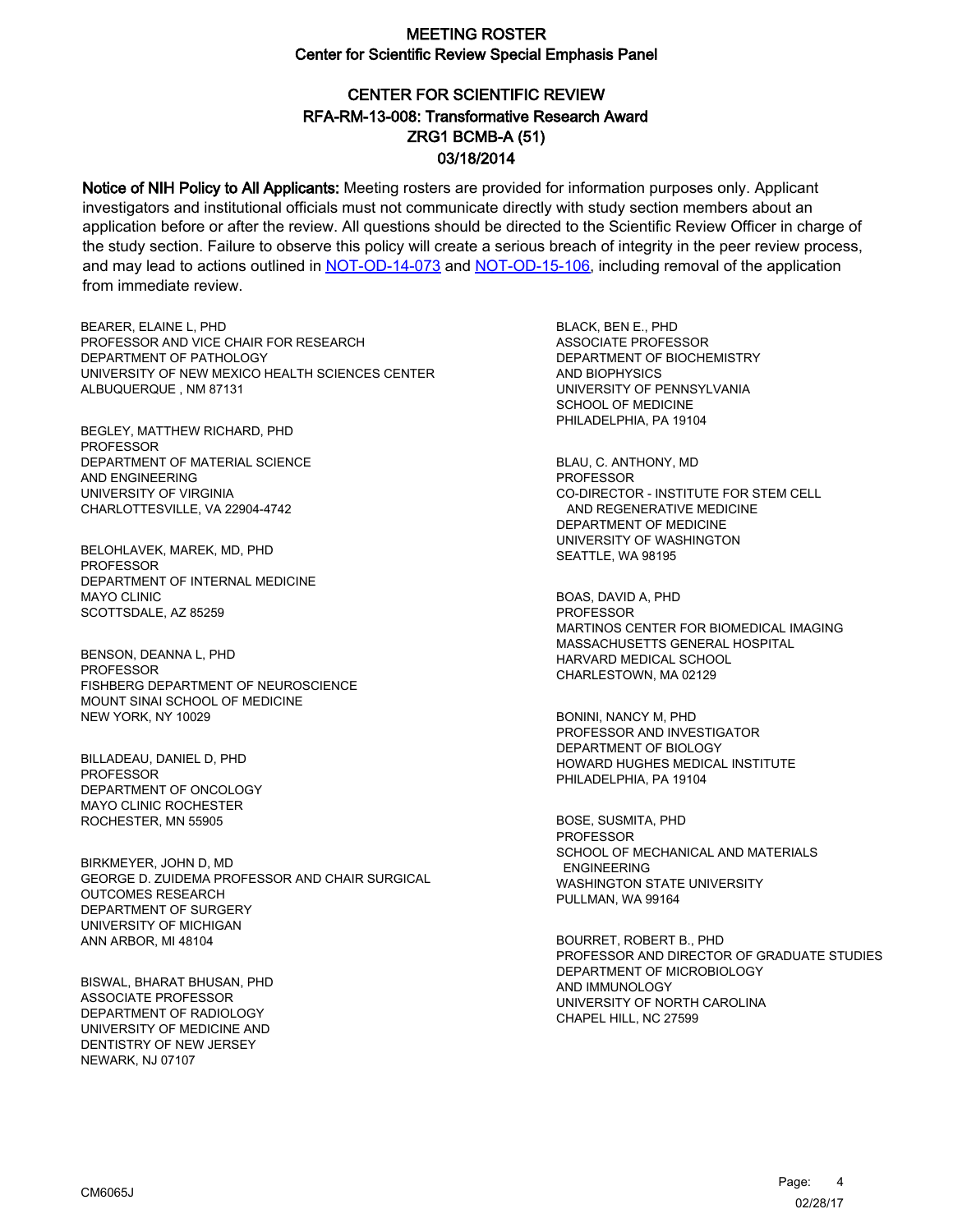# CENTER FOR SCIENTIFIC REVIEW ZRG1 BCMB-A (51) 03/18/2014 RFA-RM-13-008: Transformative Research Award

Notice of NIH Policy to All Applicants: Meeting rosters are provided for information purposes only. Applicant investigators and institutional officials must not communicate directly with study section members about an application before or after the review. All questions should be directed to the Scientific Review Officer in charge of the study section. Failure to observe this policy will create a serious breach of integrity in the peer review process, and may lead to actions outlined in [NOT-OD-14-073](https://grants.nih.gov/grants/guide/notice-files/NOT-OD-14-073.html) and [NOT-OD-15-106,](https://grants.nih.gov/grants/guide/notice-files/NOT-OD-15-106.html) including removal of the application from immediate review.

BREUER, CHRISTOPHER KANE, MD **PROFESSOR** DEPARTMENT OF SURGERY NATIONWIDE CHILDREN'S HOSPITAL COLUMBUS, OH 43205

BRICKER, JONATHAN B., PHD ASSOCIATE MEMBER AND ASSOCIATE PROFESSOR FRED HUTCHINSON CANCER RESEARCH CENTER UNIVERSITY OF WASHINGTON SEATTLE, WA 98109

BRILL, STEVEN J., PHD PROFESSOR DEPARTMENT OF MOLECULAR BIOLOGY AND BIOCHEMISTRY RUTGERS UNIVERSITY PISCATAWAY, NJ 08855

BRUMBACK, BABETTE A., PHD PROFESSOR DEPARTMENT OF BIOSTATISTICS COLLEGE OF PUBLIC HEALTH AND HEALTH PROFESSIONS AND COLLEGE OF MEDICINE UNIVERSITY OF FLORIDA GAINESVILLE, FL 32611

BRUNENGRABER, HENRI, MD PROFESSOR AND CHAIR DEPARTMENT OF NUTRITION, SCHOOL OF MEDICINE CASE WESTERN RESERVE UNIVERSITY CLEVELAND, OH 44106

BUCKNER, FREDERICK SIMMONS, MD **PROFESSOR** DIVISION OF INFECTIOUS DISEASES UNIVERSITY OF WASHINGTON SEATTLE , WA 98195

BUOLAMWINI, JOHN K., PHD PROFESSOR & VICE CHAIR DEPARTMENT OF PHARMACEUTICAL **SCIENCES** UNIVERSITY OF TENNESSEE HEALTH SCIENCE CENTER HEALTH SCIENCE CENTER MEMPHIS, TN 38163

BURATOWSKI, STEPHEN, PHD PROFESSOR DEPARTMENT OF BIOLOGICAL CHEMISTRY AND MOLECULAR PHARMACOLOGY HARVARD MEDICAL SCHOOL BOSTON, MA 02115

BURGERS, PETER M, PHD MARVIN BRENNECKE PROFESSOR DEPARTMENT OF BIOCHEMISTRY WASHINGTON UNIVERSITY, SCHOOL OF MEDICINE ST. LOUIS, MO 63110

CANCRO, MICHAEL PAUL, PHD **PROFESSOR** DEPARTMENT OF PATHOLOGY AND LABORATORY MEDICINE UNIVERSITY OF PENNSYLVANIA SCHOOL OF MEDICINE PHILADELPHIA, PA 19104

CARTEE, GREGORY D., PHD PROFESSOR SCHOOL OF KINESIOLOGY UNIVERSITY OF MICHIGAN ANN ARBOR, MI 48109

CARTER, CAROL SUE, PHD DISTINGUISHED UNIVERSITY PROFESSOR DEPARTMENT OF PSYCHIATRY UNIVERSITY OF ILLINOIS, CHICAGO CHICAGO, IL 60612

CAWTHON, RICHARD MOORE, MD, PHD PROFESSOR DEPARTMENT OF HUMAN GENETICS UNIVERSITY OF UTAH SALT LAKE CITY, UT 84112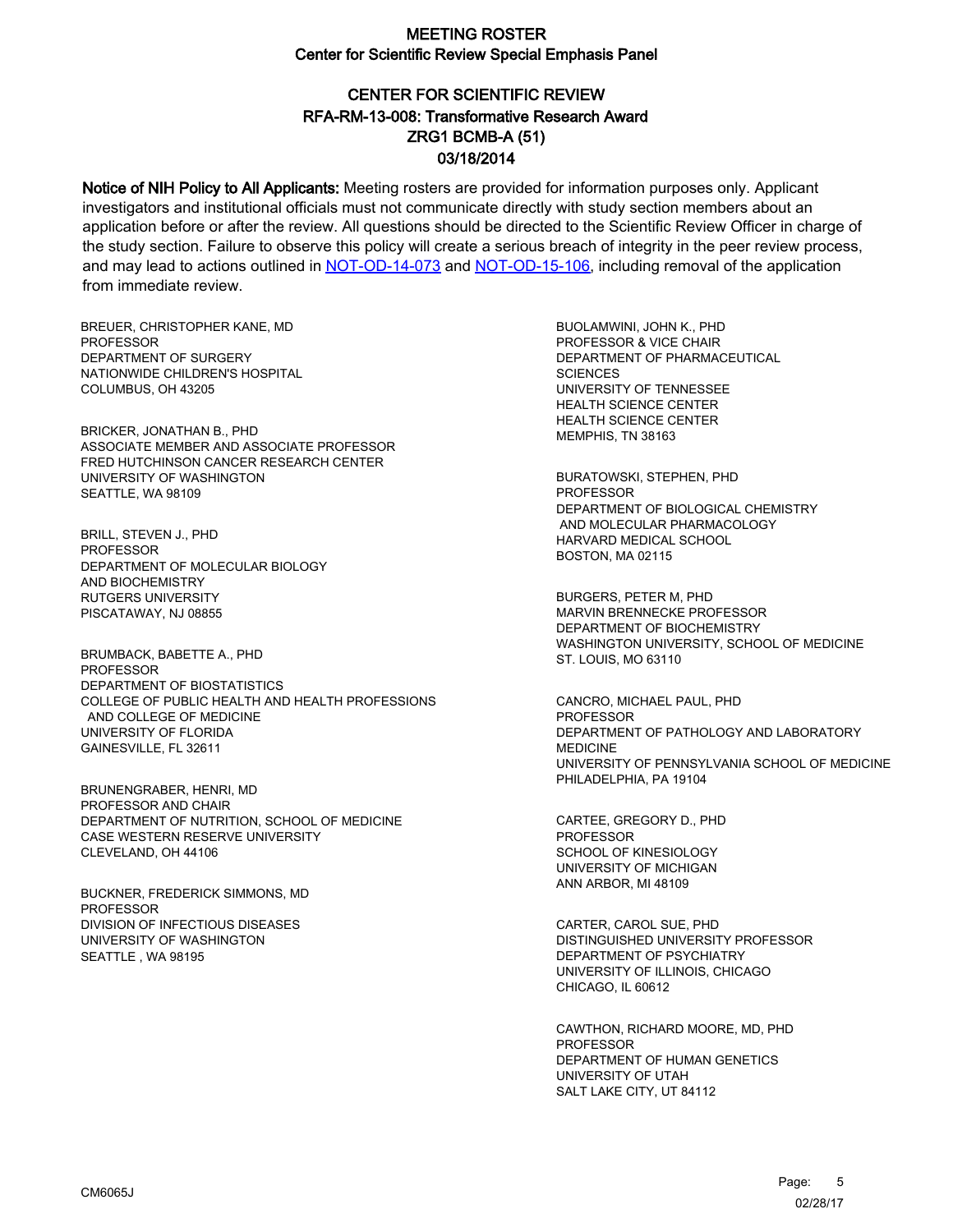# CENTER FOR SCIENTIFIC REVIEW ZRG1 BCMB-A (51) 03/18/2014 RFA-RM-13-008: Transformative Research Award

Notice of NIH Policy to All Applicants: Meeting rosters are provided for information purposes only. Applicant investigators and institutional officials must not communicate directly with study section members about an application before or after the review. All questions should be directed to the Scientific Review Officer in charge of the study section. Failure to observe this policy will create a serious breach of integrity in the peer review process, and may lead to actions outlined in [NOT-OD-14-073](https://grants.nih.gov/grants/guide/notice-files/NOT-OD-14-073.html) and [NOT-OD-15-106,](https://grants.nih.gov/grants/guide/notice-files/NOT-OD-15-106.html) including removal of the application from immediate review.

CHAIT, BRIAN T, BSC **PROFESSOR** LABORATORY OF MASS SPECTROMETRY & GASEOUS ION CHEMISTRY ROCKEFELLER UNIVERSITY NEW YORK, NY 10021

CHAMBERLAIN, JEFFREY S, PHD PROFESSOR DEPARTMENT OF NEUROLOGY PAUL D WELLSTONE MUSCULAR DYSTROPHY COOPERATIVE RESEARCH CENTER UNIVERSITY OF WASHINGTON SEATTLE, WA 98195

CHANDRA, SIDDHARTH, PHD PROFESSOR AND DIRECTOR ASIAN STUDIES CENTER MICHIGAN STATE UNIVERSITY EAST LANSING, MI 48824

CHAPMAN, SANDRA BOND, PHD **PROFESSOR** SCHOOL OF BEHAVIORAL AND BRAIN SCIENCES THE UNIVERSITY OF TEXAS AT DALLAS RICHARDSON, TX 75083-0688

CHEN, JONATHAN M., MD PROFESSOR AND CHIEF DEPARTMENT OF SURGERY CHILDREN'S HOSPITAL OF NEW YORK-PRESBYTERIAN COLLEGE OF PHYSICIANS AND SURGEONS COLUMBIA UNIVERSITY NEW YORK , NY 10032

CHENG, JI-XIN, PHD ASSOCIATE PROFESSOR DEPARTMENT OF CHEMISTRY PURDUE UNIVERSITY WEST LAFAYETTE, IN 47907

CHENG, YUNG SUNG, PHD SENIOR SCIENTIST AEROSOL SCIENCE GROUP LOVELACE RESPIRATORY RSRCH INST ALBUQUERQUE, NM 87185

CHEUNG, AMBROSE LIN YAU, MD PROFESSOR DEPARTMENT OF MICROBIOLOGY AND IMMUNOLOGY GEISEL SCHOOL OF MEDICINE AT DARTMOUTH COLLEGE HANOVER, NH 03755

CHI, HONGBO, PHD ASSOCIATE MEMBER DEPARTMENT OF IMMUNOLOGY ST. JUDE CHILDREN'S RESEARCH HOSPITAL MEMPHIS, TN 38105

CHISHOLM, ANDREW D, PHD **PROFESSOR** DIVISION OF BIOLOGICAL SCIENCES CENTER FOR MOLECULAR GENETICS UNIVERSITY OF CALIFORNIA, SAN DIEGO LA JOLLA, CA 92093

CHO, KEN W.Y., PHD PROFESSOR DEPARTMENT OF DEVELOPMENTAL AND CELL BIOLOGY UNIVERSITY OF CALIFORNIA IRVINE, CA 92697

CHOUBEY, DIVAKER, PHD PROFESSOR DEPARTMENT OF ENVIRONMENTAL HEALTH UNIVERSITY OF CINCINNATI COLLEGE OF MEDICINE RESEARCH HEALTH SCIENTIST CINCINNATI VA MEDICAL CENTER CINCINNATI, OH 45267

CINAR, ALI, PHD PROFESSOR OF CHEMICAL ENGINEERING DEAN OF THE GRADUATE COLLEGE DEPARTMENT OF CHEMICAL ENGINEERING ILLINOIS INSTITUTE OF TECHNOLOGY CHICAGO, IL 60616

CLEMENT, GREGORY T, PHD DEPARTMENT OF OF RADIOLOGY BRIGHAM AND WOMEN'S HOSPITAL HARVARD MEDICAL SCHOOL BOSTON, MA 02115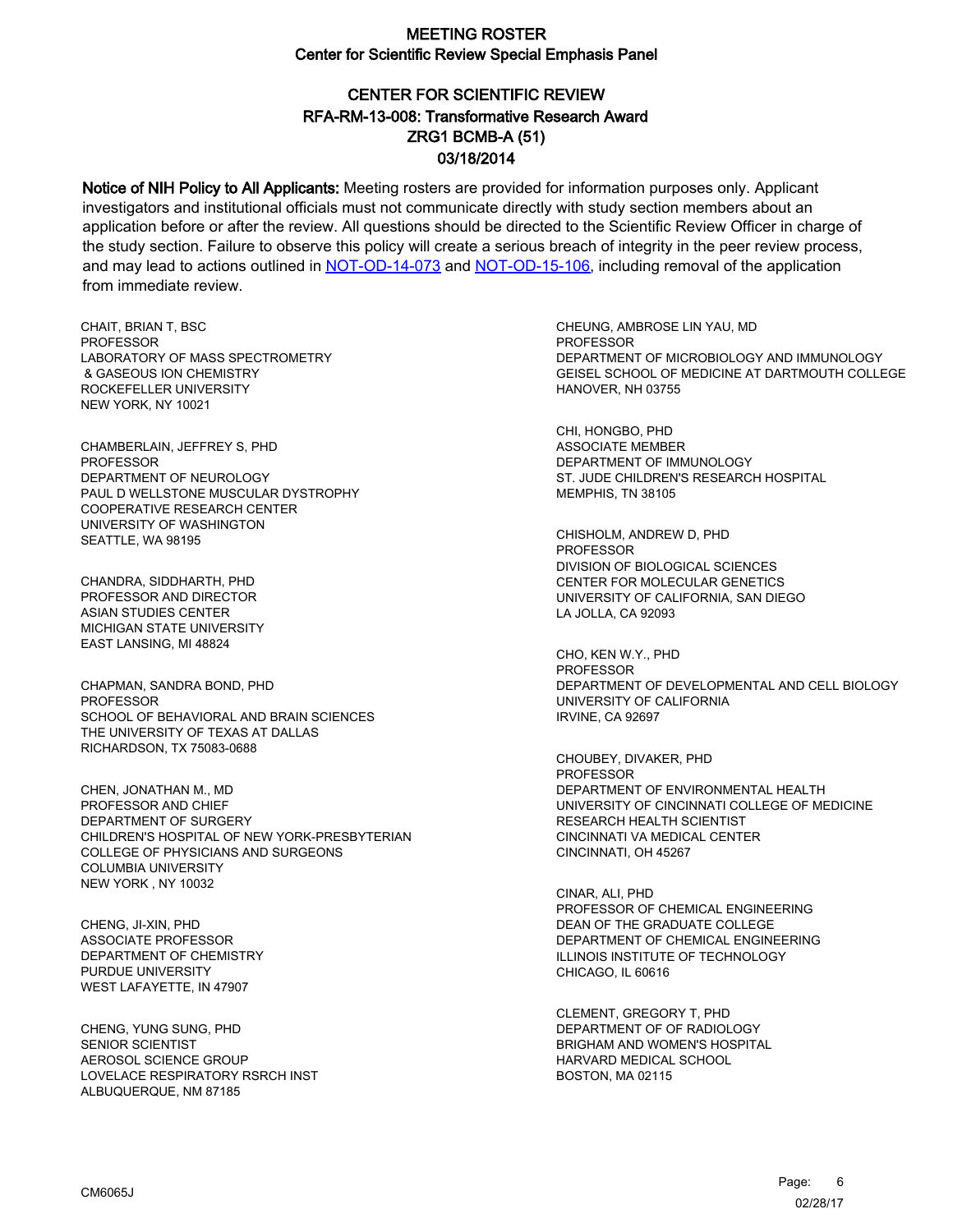# CENTER FOR SCIENTIFIC REVIEW ZRG1 BCMB-A (51) 03/18/2014 RFA-RM-13-008: Transformative Research Award

Notice of NIH Policy to All Applicants: Meeting rosters are provided for information purposes only. Applicant investigators and institutional officials must not communicate directly with study section members about an application before or after the review. All questions should be directed to the Scientific Review Officer in charge of the study section. Failure to observe this policy will create a serious breach of integrity in the peer review process, and may lead to actions outlined in [NOT-OD-14-073](https://grants.nih.gov/grants/guide/notice-files/NOT-OD-14-073.html) and [NOT-OD-15-106,](https://grants.nih.gov/grants/guide/notice-files/NOT-OD-15-106.html) including removal of the application from immediate review.

COOPER, LYNDON F, PHD **PROFESSOR** DEPARTMENT OF PROSTHODONTICS AND BIOCHEMISTRY SCHOOL OF DENTISTRY UNIVERSITY OF NORTH CAROLINA SCHOOL OF MEDICINE UNIVERSITY OF NORTH CAROLINA SCHOOL OF MEDICINE CHAPEL HILL, NC 27599

COREY, DAVID R., PHD PROFESSOR DEPARTMENT OF PHARMACOLOGY SOUTHWESTERN MEDICAL CENTER UNIVERSITY OF TEXAS DALLAS, TX 75390

COSGRIFF-HERNANDEZ, ELIZABETH MARIE, PHD ASSOCIATE PROFESSOR DEPARTMENT OF BIOMEDICAL ENGINEERING TEXAS A&M UNIVERSITY COLLEGE STATION, TX 77843

CRAIG, ANN M, PHD ASSOCIATE PROFESSOR BRAIN RESEARCH CENTRE UNIVERSITY OF BRITISH COLUMBIA VANCOUVER, BC V6T 2B5 **CANADA** 

CUI, LIWANG, PHD PROFESSOR DEPARTMENT OF ENTOMOLOGY COLLEGE OF AGRICULTURAL SCIENCES PENNSYLVANIA STATE UNIVERSITY UNIVERSITY PARK, PA 16802

CURRY, FITZ-ROY E, PHD PROFESSOR DEPARTMENT OF PHSIOLOGY AND MEMBRANE BIOLOGY SCHOOL OF MEDICINE UNIVERSITY OF CALIFORNIA, DAVIS DAVIS, CA 95616

CYR, DOUGLAS M, PHD **PROFESSOR** DEPARTMENT OF CELL BIOLOGY UNIVERSITY OF NORTH CAROLINA SCHOOL OF MEDICINE CHAPEL HILL, NC 27599

DANDEKAR, SATYA, PHD PROFESSOR AND CHAIR DEPARTMENT OF MEDICAL MICROBIOLOGY AND IMMUNOLOGY SCHOOL OF MEDICINE UNIVERSITY OF CALIFORNIA, DAVIS DAVIS, CA 95616

DAVIS, MARK MORRIS, PHD **PROFESSOR** DEPARTMENT OF MICROBIOLOGY AND IMMUNOLOGY HOWARD HUGHES MEDICAL INSTITUTE STANFORD UNIVERSITY SCHOOL OF MEDICINE STANFORD, CA 94305

DAW, NATHANIEL DOUGLASS, PHD ASSOCIATE PROFESSOR CENTER FOR NEURAL SCIENCE DEPARTMENT OF PSYCHOLOGY NEW YORK UNIVERSITY NEW YORK, NY 10003

DE SILVA, ARAVINDA M, PHD PROFESSOR DEPARTMENT OF MICROBIOLOGY AND IMMUNOLOGY UNIVERSITY OF NORTH CAROLINA SCHOOL OF MEDICINE CHAPEL HILL, NC 27599

DEGREGORI, JAMES V., PHD PROFESSOR OF BIOCHEMISTRY DEPARTMENT OF BIOCHEMISTRY AND MOLECULAR **GENETICS** UNIVERSITY OF COLORADO, DENVER AURORA, CO 80045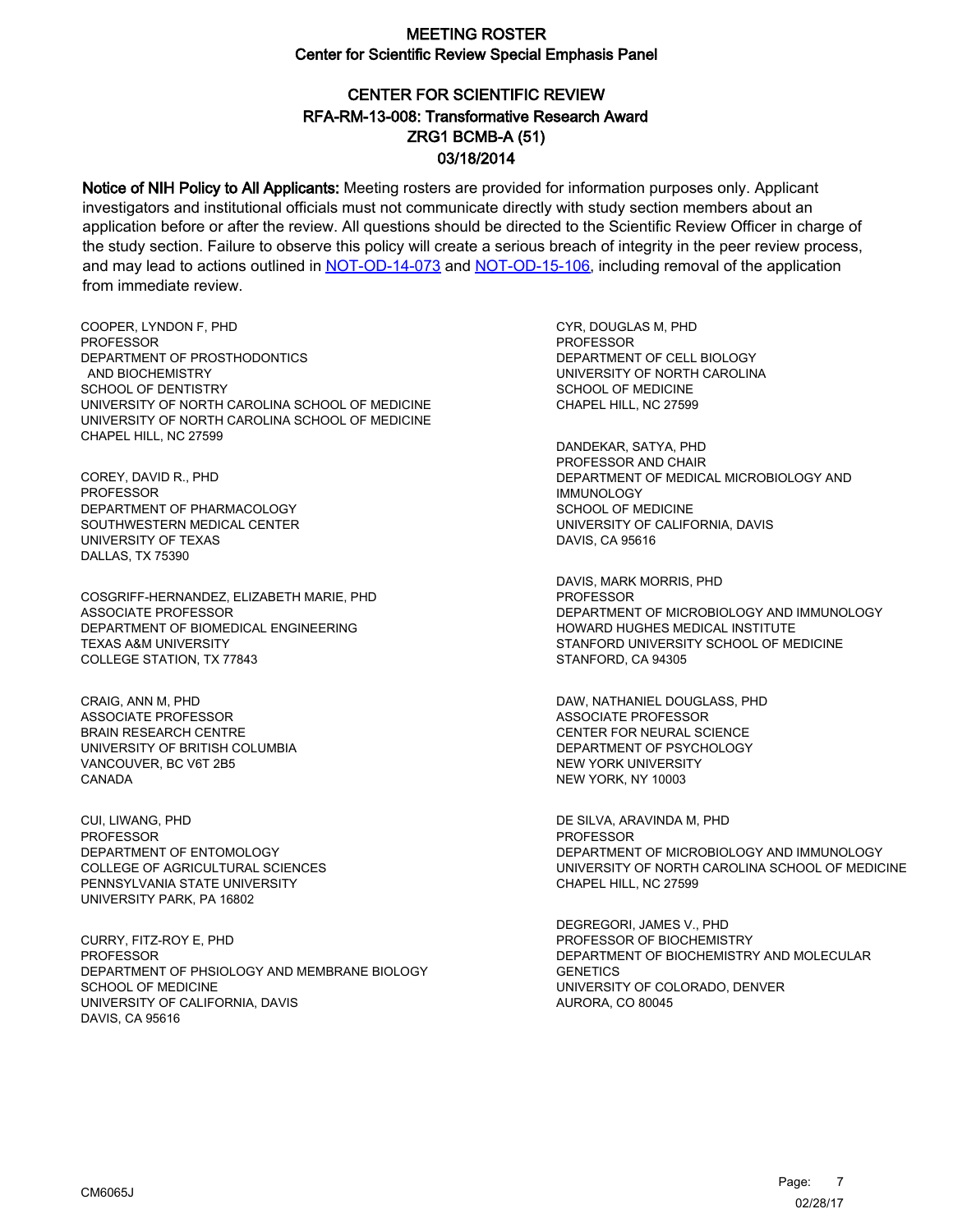# CENTER FOR SCIENTIFIC REVIEW ZRG1 BCMB-A (51) 03/18/2014 RFA-RM-13-008: Transformative Research Award

Notice of NIH Policy to All Applicants: Meeting rosters are provided for information purposes only. Applicant investigators and institutional officials must not communicate directly with study section members about an application before or after the review. All questions should be directed to the Scientific Review Officer in charge of the study section. Failure to observe this policy will create a serious breach of integrity in the peer review process, and may lead to actions outlined in [NOT-OD-14-073](https://grants.nih.gov/grants/guide/notice-files/NOT-OD-14-073.html) and [NOT-OD-15-106,](https://grants.nih.gov/grants/guide/notice-files/NOT-OD-15-106.html) including removal of the application from immediate review.

DEISSEROTH, KARL ALEXANDER, MD, PHD **PROFESSOR** DEPARTMENT OF BIOENGINEERING STANFORD UNIVERSITY STANFORD, CA 94305

DELANY, JAMES, PHD ASSOCIATE PROFESSOR DIVISION OF ENDOCRINOLOGY AND METABOLISM DEPARTMENT OF MEDICINE UNIVERSITY OF PITTSBURGH MEDICAL CENTER PITTSBURGH, PA 15260

DELL'ANGELICA, ESTEBAN C, PHD ASSOCIATE PROFESSOR DEPARTMENT OF HUMAN GENETICS UNIVERSITY OF CALIFORNIA AT LOS ANGELES LOS ANGELES, CA 90095

DENNIS, VIDA, PHD PROFESSOR DEPARTMENT OF BIOLOGICAL SCIENCES ALABAMA STATE UNIVERSITY MONTGOMERY, AL 36104

DESCOUR, MICHAEL R., PHD MANAGER, DEPARTMENT OF PHOTONIC MICROSYSTEMS **TECHNOLOGIES** PHOTONIC MICROSYSTEM TECHNOLOGIES DEPT. SANDIA NATIONAL LABORATORIES ALBUQUERQUE, NM 87185

DEWAR, KEN, PHD ASSOCIATE PROFESSOR DEPARTMENT OF HUMAN GENETICS, MCGILL UNIVERSITY THE RESEARCH INSTITUTE MONTREAL , QC H3G 1A4 CANADA

DIAMOND, SCOTT L, PHD PROFESSOR DEPARTMENT OF CHEMICAL ENGINEERING PENNSYLVANIA CENTER FOR MOLECULAR DISCOVERY UNIVERSITY OF PENNSYLVANIA PHILADELPHIA, PA 19104

DJULBEGOVIC, BENJAMIN, MD, PHD DISTINGUISHED PROFESSOR OF MEDICINE AND ONCOLOGY UNIVERSITY OF SOUTH FLORIDA AND H. LEE MOFFITT CANCER CENTER AND RESEARCH INSTITUTE TAMPA, FL 33612

DOMINGUEZ-BENDALA, JUAN, PHD PROFESSOR DIABETES RESEARCH INSTITUTE UNIVERSITY OF MIAMI MEDICAL SCHOOL MIAMI, FL 33136

DONAHUE, HENRY J., PHD PROFESSOR AND VICE CHAIR DEPARTMENT OF ORTHOPEDICS AND REHABILITATION COLLEGE OF MEDICINE PENNSYLVANIA STATE UNIVERSITY HERSHEY, PA 17033

DONALD, BRUCE R., PHD PROFESSOR DEPARTMENTS OF COMPUTER SCIENCE AND **BIOCHEMISTRY** DUKE UNIVERSITY DURHAM, NC 27708-0129

DONG, HONG-WEI, PHD ASSOCIATE PROFESSOR INSTITUTE FOR NEUROIMAGING AND INFORMATICS, ZILKHA NEUROGENETIC INSTITUTE AND DEPARTMENT OF NEUROLOGY UNIVERSITY OF SOUTHERN CALIFORNIA LOS ANGELES, CA 90032

DORDICK, JONATHAN S., PHD HOWARD P. ISERMANN PROFESSOR DEPARTMENT OF CHEMICAL AND BIOLOGICAL ENGINEERING SCHOOL OF ENGINEERING RENSSELAER POLYTECHNIC INSTITUTE TROY, NY 12180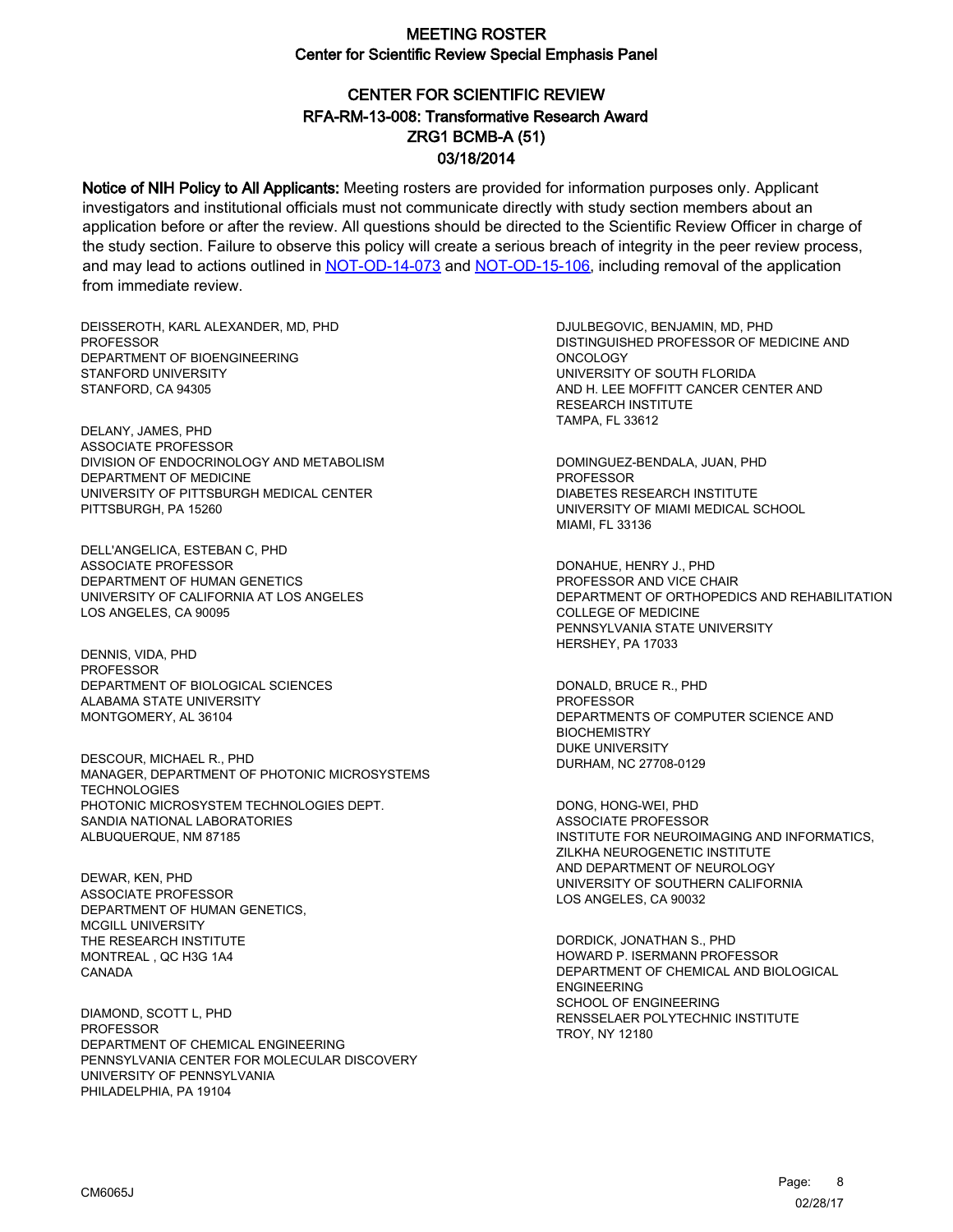# CENTER FOR SCIENTIFIC REVIEW ZRG1 BCMB-A (51) 03/18/2014 RFA-RM-13-008: Transformative Research Award

Notice of NIH Policy to All Applicants: Meeting rosters are provided for information purposes only. Applicant investigators and institutional officials must not communicate directly with study section members about an application before or after the review. All questions should be directed to the Scientific Review Officer in charge of the study section. Failure to observe this policy will create a serious breach of integrity in the peer review process, and may lead to actions outlined in [NOT-OD-14-073](https://grants.nih.gov/grants/guide/notice-files/NOT-OD-14-073.html) and [NOT-OD-15-106,](https://grants.nih.gov/grants/guide/notice-files/NOT-OD-15-106.html) including removal of the application from immediate review.

DORE, TIMOTHY M, PHD ASSOCIATE PROFESSOR OF CHEMISTRY NEW YORK UNIVERSITY ABU DHABI ABU DHABI UNITED ARAB EM

DORRESTEIN, PIETER C, PHD ASSOCIATE PROFESSOR DEPARTMENTS OF PHARMACOLOGY, CHEMISTRY AND BIOCHEMISTRY UNIVERSITY OF CALIFORNIA, SAN DIEGO LA JOLLA, CA 92093

DOYLE, FRANCIS J, PHD PROFESSOR INSTITUTE FOR COLLAORATIVE BIOTECHNOLOGY UNIVERSITY OF CALIFORNIA SANTA BARBARA, CA 93106

DUNNY, GARY M, PHD PROFESSOR DEPARTMENT OF MICROBIOLOGY UNIVERSITY OF MINNESOTA MINNEAPOLIS, MN 55455

DYER, DAVID W., PHD PROFESSOR DEPARTMENT OF MICROBIOLOGY ADN IMMUNOLOGY OKLAHOMA UNIVERSITY HEALTH SCIENCES CENTER OKLAHOMA CITY, OK 73117

EDGE, ALBERT S., PHD ASSOCIATE PROFESSOR EATON PEABODY LABORATORY DEPARTMENT OF OTOLARYNGOLOGY MASSACHUSETTS EYE AND EAR INFIRMARY HARVARD UNIVERSITY BOSTON, MA 02114

EDISON, ARTHUR S, PHD PROFESSOR DEPARTMENT OF BIOCHEMISTRY AND MOLECULAR BIOLOGY UNIVERSITY OF FLORIDA GAINESVILLE, FL 32610

EGILMEZ, NEJAT K, PHD **PROFESSOR** DEPARTMENT OF MICROBIOLOGY AND IMMUNOLOGY UNIVERSITY OF LOUISVILLE SCHOOL OF MEDICINE LOUISVILLE, KY 40202

EHRLICH, DANIEL J, PHD PROFESSOR AND DIRECTOR, BIOMEMS LABORATORY DEPARTMENTS OF BIOMEDICAL ENGINEERING ELECTRICAL AND COMPUTER ENGINEERING BOSTON UNIVERSITY BOSTON, MA 02215

ELENITOBA-JOHNSON, KOJO S. J., MD HENRY CLAY BRYANT PROFESSOR OF PATHOLOGY DIRECTOR, DIVISION OF TRANSLATIONAL PATHOLOGY DIRECTOR, MOLECULAR DIAGNOSTICS LABORATORY DIRECTOR, DEPARTMENT OF PATHOLOGY THE UNIVERSITY OF MICHIGAN MEDICAL SCHOOL ANN ARBOR, MI 48109-2200

ENGEL, GREGORY ASSOCIATE PROFESSOR DEPARTMENT OF CHEMISTRY UNIVERSITY OF CHICAGO CHICAGO, IL 60637

ENGELHARDT, JOHN F, PHD PROFESSOR DEPARTMENT OF ANATOMY AND CELL BIOLOGY DIRECTOR, CENTER FOR GENE THERAPY ROY J. CARVER CHAIR IN MOLECULAR MEDICINE UNIVERSITY OF IOWA IOWA CITY, IA 52242

ENGERT, FLORIAN, PHD **PROFESSOR** DEPARTMENT OF MOLECULAR AND CELLULAR BIOLOGY HARVARD UNIVERSITY CAMBRIDGE, MA 02138

ERZURUMLU, REHA S, PHD PROFESSOR DEPARTMENT OF ANATOMY AND NEUROBIOLOGY UNIVERSITY OF MARYLAND, BALTIMORE BALTIMORE, MD 21201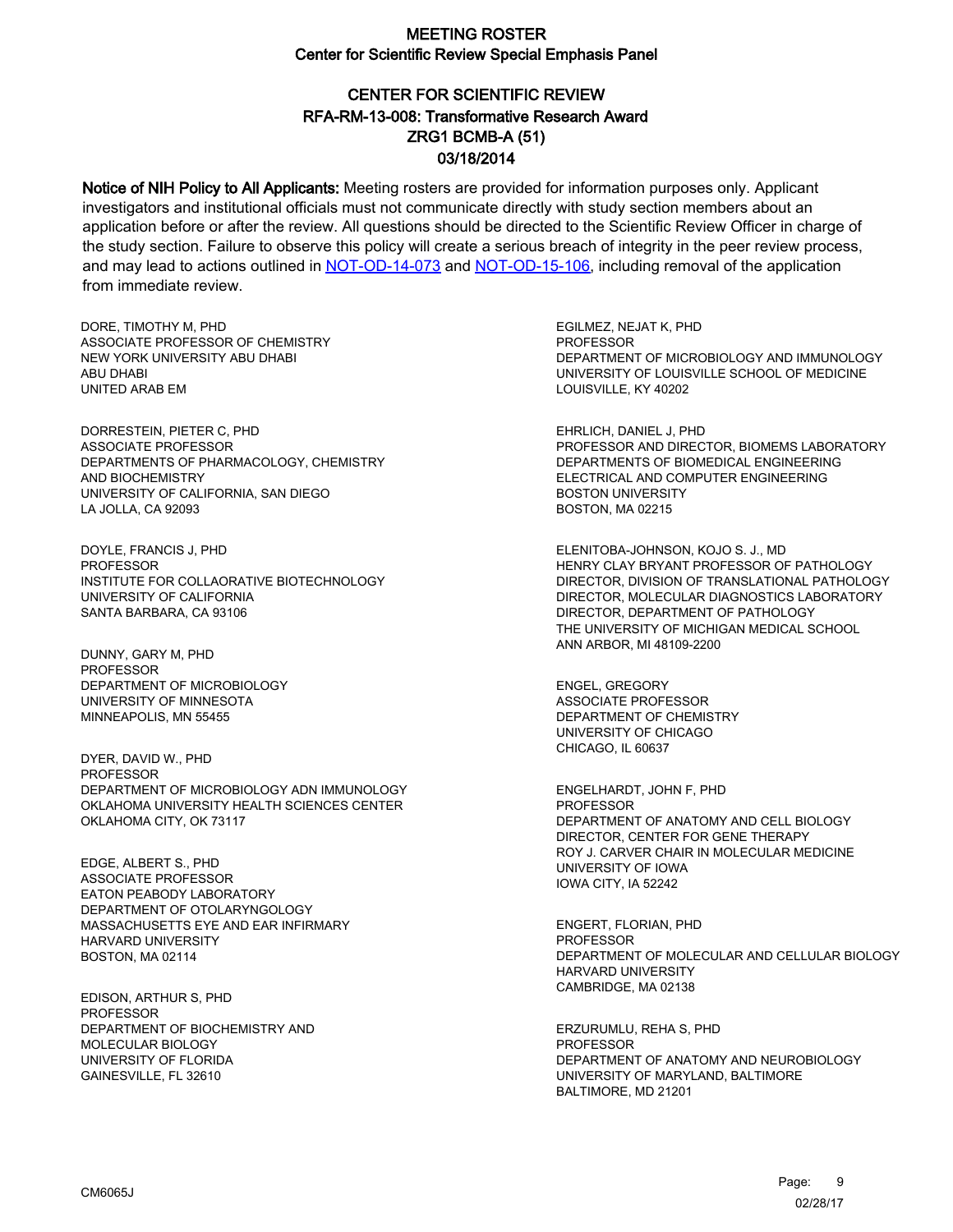# CENTER FOR SCIENTIFIC REVIEW ZRG1 BCMB-A (51) 03/18/2014 RFA-RM-13-008: Transformative Research Award

Notice of NIH Policy to All Applicants: Meeting rosters are provided for information purposes only. Applicant investigators and institutional officials must not communicate directly with study section members about an application before or after the review. All questions should be directed to the Scientific Review Officer in charge of the study section. Failure to observe this policy will create a serious breach of integrity in the peer review process, and may lead to actions outlined in [NOT-OD-14-073](https://grants.nih.gov/grants/guide/notice-files/NOT-OD-14-073.html) and [NOT-OD-15-106,](https://grants.nih.gov/grants/guide/notice-files/NOT-OD-15-106.html) including removal of the application from immediate review.

FAIRBROTHER, WILLIAM G, PHD ASSOCIATE PROFESSOR OF BIOLOGY BIOMEDICAL MOLECULAR CELLULAR BIOLOGY BIOCHEMISTRY BROWN UNIVERSITY PROVIDENCE, RI 02903

FARKAS, DANIEL L, PHD VICE CHAIRMAN AND PROFESSOR DEPARTMENT OF SURGERY CEDARS-SINAI MEDICAL CENTER LOS ANGELES, CA 90048

FARMER, STEPHEN ROBERT, PHD PROFESSOR DEPARTMENT OF BIOCHEMISTRY BOSTON UNIVERSITY SCHOOL OF MEDICINE BOSTON, MA 02116

FEINBERG, ANDREW P, MD PROFESSOR DEPARTMENT OF MEDICINE SCHOOL OF MEDICINE JOHNS HOPKINS UNIVERSITY BALTIMORE, MD 21205

FEINBERG, MARK W, MD ASSISTANT PROFESSOR PROGRAM OF CARDIOVASCULAR BIOLOGY DIVISION OF CARDIOVASCULAR MEDICINE BRIGHAM AND WOMEN'S HOSPITAL HARVARD UNIVERSITY MEDICAL SCHOOL BOSTON, MA 02115

FELEPPA, ERNEST JOSEPH, PHD RESEARCH DIRECTOR LIZZI CENTER FOR BIOMEDICAL ENGINEERING RIVERSIDE RESEARCH INSTITUTE NEW YORK, NY 10038

FERNALD, RUSSELL D, PHD **PROFESSOR** DEPARTMENT OF BIOLOGICAL SCIENCES SCHOOL OF MEDICINE STANFORD UNIVERSITY STANFORD, CA 94305

FIDOCK, DAVID ARMAND, PHD PROFESSOR DEPARTMENT OF MICROBIOLOGY AND IMMUNOLOGY COLUMBIA UNIVERSITY MEDICAL CENTER NEW YORK, NY 10032

FINBERG, ROBERT WILLIAM, MD PROFESSOR DEPARTMENT OF MEDICINE UNIVERSITY OF MASSACHUSETTS MEDICAL SCHOOL WORCESTER, MA 01605

FINKELSTEIN, DIANNE M, PHD PROFESSOR AND DIRECTOR BIOSTATISTICS CENTER MASSACHUSETTS GENERAL HOSPITAL BOSTON, MA 02114

FISCHER, ANDY J, PHD ASSOCIATE PROFESSOR DEPARTMENT OF NEUROSCIENCE THE OHIO STATE UNVERSITY WEXNER MEDICAL CENTER COLUMBUS, OH 43210

FITZGERALD, KATHERINE A, PHD PROFESSOR DEPARTMENT OF MEDICINE UNIVERSITY OF MASSACHUSETTS MEDICAL SCHOOL WORCESTER, MA 01605

FLEMING, WILLIAM H, MD, PHD PROFESSOR DEPARTMENT OF MEDICINE OREGON HEALTH AND SCIENCE UNIVERSITY PORTLAND, OR 97239

FOSTER, THOMAS C, PHD PROFESSOR DEPARTMENT OF NEUROSCIENCE COLLEGE OF MEDICINE UNIVERSITY OF FLORIDA GAINESVILLE, FL 32610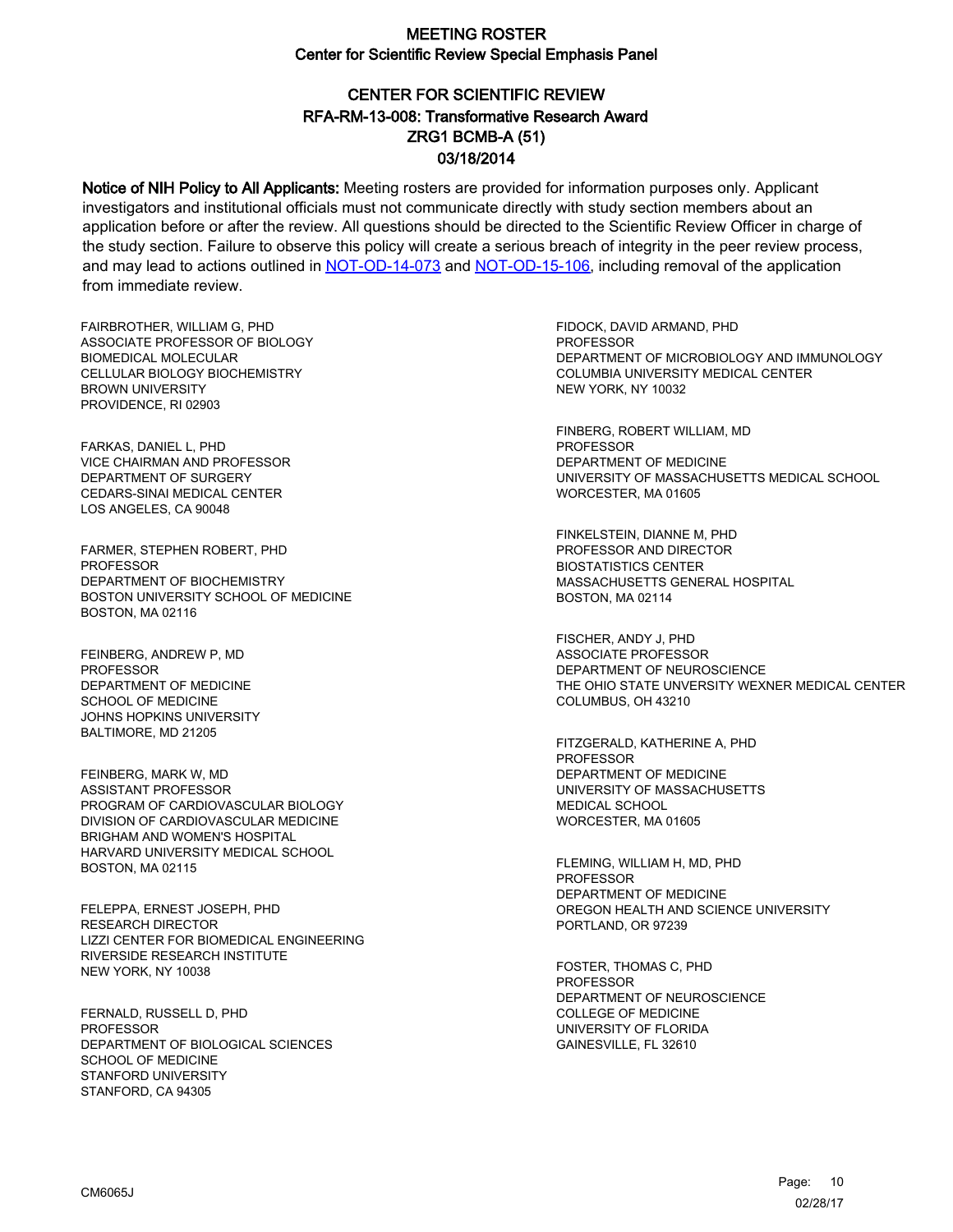# CENTER FOR SCIENTIFIC REVIEW ZRG1 BCMB-A (51) 03/18/2014 RFA-RM-13-008: Transformative Research Award

Notice of NIH Policy to All Applicants: Meeting rosters are provided for information purposes only. Applicant investigators and institutional officials must not communicate directly with study section members about an application before or after the review. All questions should be directed to the Scientific Review Officer in charge of the study section. Failure to observe this policy will create a serious breach of integrity in the peer review process, and may lead to actions outlined in [NOT-OD-14-073](https://grants.nih.gov/grants/guide/notice-files/NOT-OD-14-073.html) and [NOT-OD-15-106,](https://grants.nih.gov/grants/guide/notice-files/NOT-OD-15-106.html) including removal of the application from immediate review.

FUNDERBURGH, JAMES L, PHD **PROFESSOR** MCGOWAN INSTITUTE FOR REGENERATIVE MEDICINE DEPARTMENTS OF OPHTHALMOLOGY, AND CELL BIOLOGY AND PHYSIOLOGY UNIVERSITY OF PITTSBURGH SCHOOL OF MEDICINE UNIVERSITY OF PITTSBURGH SCHOOL OF MEDICINE PITTSBURGH, PA 15213

FYHRIE, DAVID P, PHD PROFESSOR DEPARTMENT OF ORTHOPAEDIC SURGERY COLLEGE OF ENGINEERING UNIVERSITY OF CALIFORNIA, DAVIS SACRAMENTO, CA 95817

GAMM, DAVID M, PHD, MD ASSOCIATE PROFESSOR DEPARTMENT OF OPHTHALMOLOGY UNIVERSITY OF WISCONSIN MADISON, WI 53706

GAROFALO, ROBERTO P, MD PROFESSOR OF PEDIATRICS VICE CHAIR FOR RESEARCH DIRECTOR, DIVISION OF CLINICAL AND EXPERIMENTAL IMMUNOLOGY AND INFECTIOUS DISEASES (CEIID) UNIVERSITY OF TEXAS MEDICAL BRANCH UNIVERSITY OF TEXAS MEDICAL BRANCH GALVESTON, TX 77555

GAUTAM, NARASIMHAN, PHD PROFESSOR DEPARTMENT OF ANESTHESIOLOGY WASHINGTON UNIVERSITY ST. LOUIS, MO 63110

GEBALLE, ADAM P., MD **PROFESSOR** DIVISION OF HUMAN BIOLOGY AND CLINICAL RESEARCH FRED HUTCHINSON CANCER RESEARCH CENTER SEATTLE, WA 98109

GILBERT, DAVID M, PHD **PROFESSOR** DEPARTMENT OF BIOLOGICAL SCIENCES FLORIDA STATE UNIVERSITY TALLAHASSEE, FL 32306

GOLDE, TODD E., PHD, MD PROFESSOR & CHAIR CENTER FORTRANSLATIONAL RESEARCH IN NEURODEGENERATIVE DISEASE DEPARTMENT OF NEUROSCIENCE UNIVERSITY OF FLORIDA UNIVERSITY OF FLORIDA GAINESVILLE, FL 32610

GOLDFARB-RUMYANTZEV, ALEXANDER S, PHD ASSISTANT PROFESSOR OF MEDICINE DIVISION OF NEPHROLOGY BETH ISRAEL DEACONES MEDICAL CENTER BOSTON, MA 02215

GOMELSKY, MARK, PHD ASSOCIATE PROFESSOR DEPARTMENT OF MOLECULAR BIOLOGY UNIVERSITY OF WYOMING LARAMIE, WY 82071-3944

GONG, BING, PHD ASSOCIATE PROFESSOR DEPARTMENT OF CHEMISTRY STATE UNIVERSITY OF NEW YORK AT BUFFALO BUFFALO, NY 14260-3000

GOTTSCHALL, PAUL E, PHD **PROFESSOR** DEPARTMENT OF PHARMACOLOGY AND TOXICOLOGY UNIVERSITY OF ARKANSAS FOR MEDICAL SCIENCES LITTLE ROCK, AR 72205

GOUNIS, MATTHEW JOHN, PHD ASSOCIATE PROFESSOR 55 LAKE AVENUE NORTH WORCESTER, MA 01655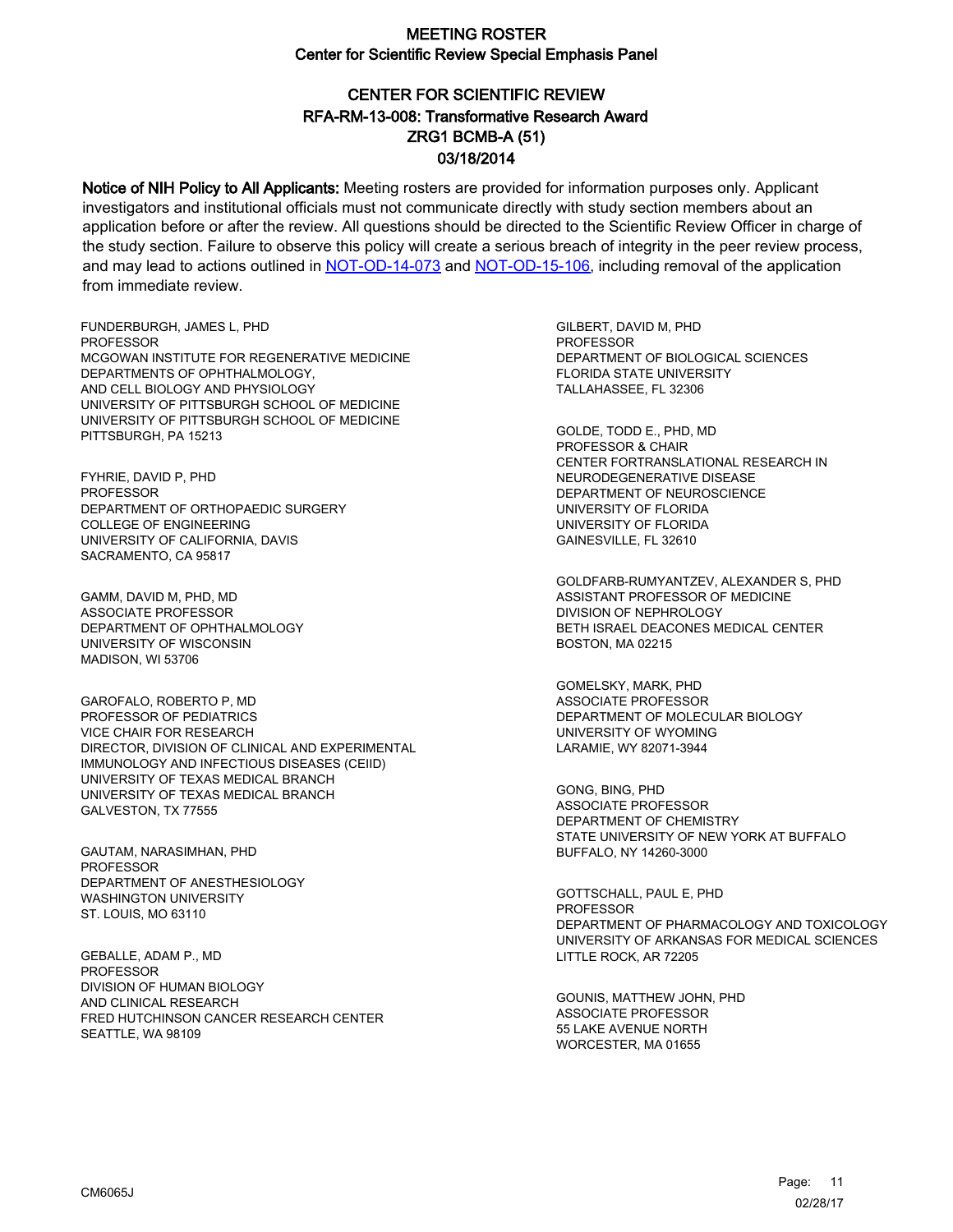### CENTER FOR SCIENTIFIC REVIEW ZRG1 BCMB-A (51) 03/18/2014 RFA-RM-13-008: Transformative Research Award

Notice of NIH Policy to All Applicants: Meeting rosters are provided for information purposes only. Applicant investigators and institutional officials must not communicate directly with study section members about an application before or after the review. All questions should be directed to the Scientific Review Officer in charge of the study section. Failure to observe this policy will create a serious breach of integrity in the peer review process, and may lead to actions outlined in [NOT-OD-14-073](https://grants.nih.gov/grants/guide/notice-files/NOT-OD-14-073.html) and [NOT-OD-15-106,](https://grants.nih.gov/grants/guide/notice-files/NOT-OD-15-106.html) including removal of the application from immediate review.

GOZANI, OR P., PHD ASSOCIATE PROFESSOR DEPARTMENT OF BIOLOGY STANFORD UNIVERSITY STANFORD, CA 94305

GRANNEMAN, JAMES G, PHD PROFESSOR OF PSYCHIATRY AND PATHOLOGY DEPARTMENT OF PSYCHIATRY WAYNE STATE UNIVERSITY SCHOOL OF MEDICINE DETROIT, MI 48201

GRANT, MARIA BARTOLOMEO, MD PROFESSOR DEPARTMENT OF OPHTHALMOLOGY DEPARTMENT OF CELLULAR AND INTEGRATIVE PHYSIOLOGY INDIANA UNIVERSITY SCHOOL OF MEDICINE INDIANAPOLIS, IN 46202

GREENBERG, ANDREW S, MD SENIOR SCIENTIST AND DIRECTOR OBESITY AND METABOLISM LABORATORY JEAN MAYER USDA HNRCA AT TUFTS UNIVERSITY BOSTON, MA 02111

GREENLEAF, JAMES FOWLER, PHD PROFESSOR DEPARTMENT OF BIOPHYSICS MAYO CLINIC AND FOUNDATION ROCHESTER, MN 55905

GREGORY, RICHARD I, PHD ASSOCIATE PROFESSOR DEPARTMENT OF BIOLOGICAL CHEMISTRY AND MOLECULAR PHARMACOLOGY BOSTON CHILDREN'S HOSPITAL HARVARD UNIVERSITY BOSTON, MA 02115

GRIFFITH, JACK D, PHD PROFESSOR DEPARTMENT OF MICROBIOLOGY AND IMMUNOLOGY UNIVERSITY OF NORTH CAROLINA LINEBERGER CANCER RESEARCH CENTER CHAPEL HILL, NC 27599

GRISWOLD, MARK, PHD PROFESSOR DEPARTMENT OF RADIOLOGY AND MRI CASE WESTERN RESERVE UNIVERSITY UNIVERSITY HOSPITALS OF CLEVELAND CLEVELAND, OH 44106

GRUNWALD, DAVID J., PHD PROFESSOR DEPARTMENT OF HUMAN GENETICS UNIVERSITY OF UTAH SCHOOL OF MEDICINE SALT LAKE CITY, UT 84112

GULARI, ERDOGAN, PHD PROFESSOR DEPARTMENT OF CHEMICAL ENGINEERING UNIVERSITY OF MICHIGAN ANN ARBOR, MI 48109

GUNDERSEN, GREGG G, PHD PROFESSOR DEPARTMENT OF PATHOLOGY AND CELL BIOLOGY COLUMBIA UNIVERSITY NEW YORK, NY 10032

GYGI, STEVEN P, PHD ASSOCIATE PROFESSOR DEPARTMENT OF CELL BIOLOGY HARVARD MEDICAL SCHOOL BOSTON, MA 02115

HA, TAEKJIP, PHD PROFESSOR DEPARTMENT OF PHYSICS UNIVERSITY OF ILLINOIS - URBANA-CHAMPAIGN URBANA, IL 61801

HAHNFELDT, PHILIP, PHD ASSOCIATE PROFESSOR CENTER OF CANCER SYSTEMS BIOLOGY CARITAS ST. ELIZABETH'S MEDICAL CENTER TUFTS UNIVERSITY SCHOOL OF MEDICINE BOSTON, MA 02135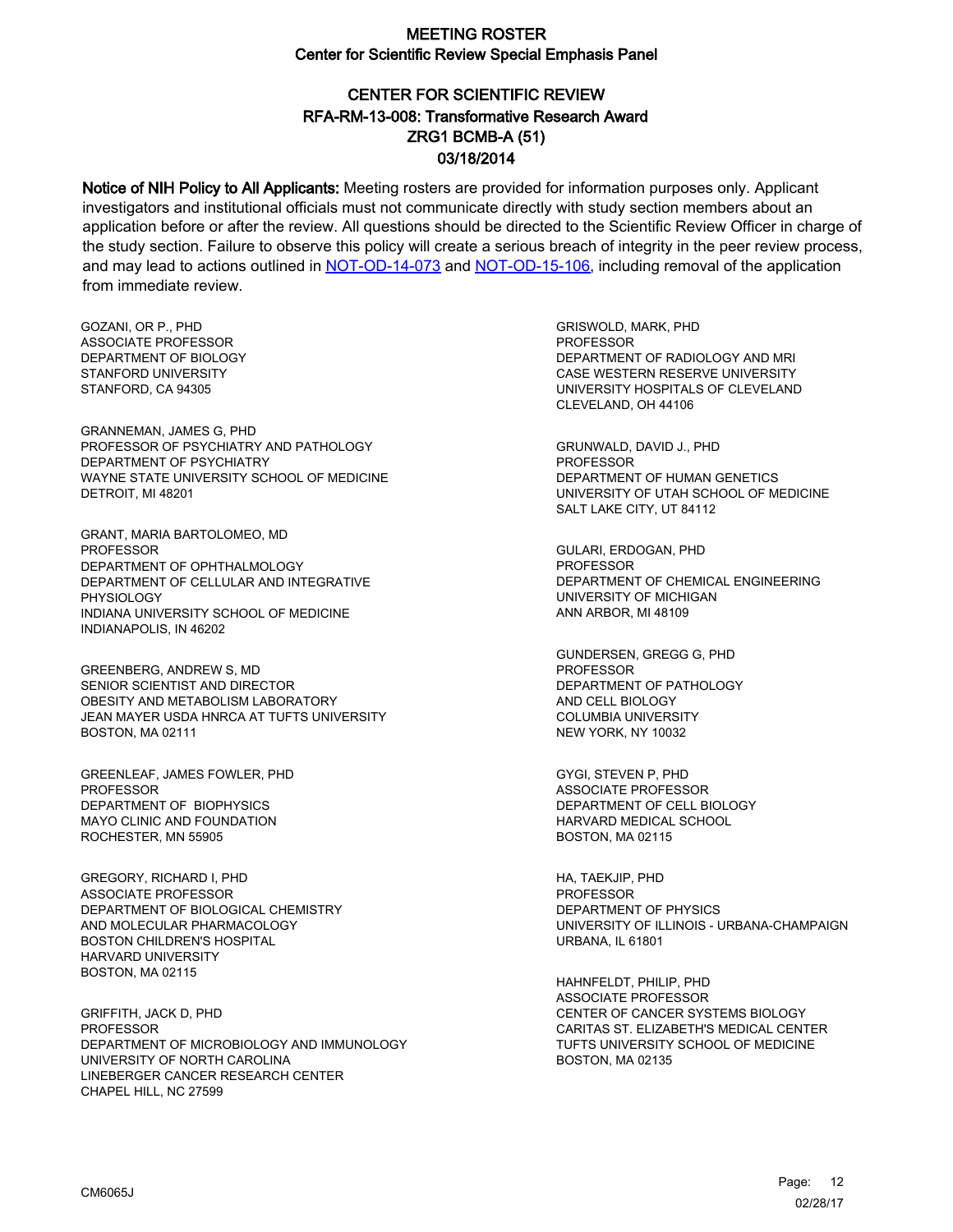# CENTER FOR SCIENTIFIC REVIEW ZRG1 BCMB-A (51) 03/18/2014 RFA-RM-13-008: Transformative Research Award

Notice of NIH Policy to All Applicants: Meeting rosters are provided for information purposes only. Applicant investigators and institutional officials must not communicate directly with study section members about an application before or after the review. All questions should be directed to the Scientific Review Officer in charge of the study section. Failure to observe this policy will create a serious breach of integrity in the peer review process, and may lead to actions outlined in [NOT-OD-14-073](https://grants.nih.gov/grants/guide/notice-files/NOT-OD-14-073.html) and [NOT-OD-15-106,](https://grants.nih.gov/grants/guide/notice-files/NOT-OD-15-106.html) including removal of the application from immediate review.

HAIMOVICH, BEATRICE, PHD ASSISTANT PROFESSOR DEPARTMENT OF SURGERY ROBERT WOOD JOHNSON MEDICAL SCHOOL RUTGERS UNIVERSITY NEW BRUNSWICK, NJ 08903

HANTEN, GERRI RAE, PHD ASSOCIATE PROFESSOR DEPARTMENT OF PHYSICAL MEDICINE AND **REHABILITATION** BAYLOR COLLEGE OF MEDICINE HOUSTON, TX 77030

HARDIKER, NICK, PHD **PROFESSOR** SCHOOL OF NURSING, MIDWIFERY, SOCIAL WORK & **SOCIAL** UNIVERSITY OF SALFORD SALFORD, MANCHESTER M6 6PU UNITED KINGDOM

HASHINO, ERI, PHD ASSOCIATE PROFESSOR DEPARTMENT OF OTOLARYNGOLOGY ANATAOMY AND CELL BIOLOGY UNIVERSITY OF INDIANA SCHOOL OF MEDICINE INDIANAPOLIS, IN 46202

HATZOPOULOS, ANTONIS, PHD ASSOCIATE PROFESSOR DIVISION OF CARDIOVASCULAR MEDICINE VANDERBILT UNIVERSITY NASHVILLE, TN 37232--630

HAUSER, RUSS B, MD ASSOCIATE PROFESSOR OF ENVIRONMENTAL HEALTH **SCIENCES** DEPARTMENT OF ENVIRONMENTAL HEALTH HARVARD SCHOOL OF PUBLIC HEALTH BOSTON, MA 02115

HAZLEHURST, BRIAN L, PHD SENIOR INVESTIGATOR CENTER FOR HEALTH RESEARCH KAISER FOUNDATION HOSPITALS PORTLAND, OR 97227

HE, ZHIGANG, PHD ASSOCIATE PROFESSOR DIVISION OF NEUROSIENCE CHILDREN'S HOSPITAL HARVARD MEDICAL SCHOOL BOSTON, MA 02115

HELLER, STEFAN, PHD PROFESSOR DEPARTMENT OF OTOLARYNGOLOGY SCHOOL OF MEDICINE STANFORD UNIVERSITY STANFORD, CA 94035

HIDE, WINSTON ALEXANDER, PHD ASSOCIATE PROFESSOR DEPARTMENT OF BIOSTATISTICS HARVARD SCHOOL OF PUBLIC HEALTH HARVARD UNIVERSITY HARVARD UNIVERSITY BOSTON, MA 02115

HINDS, MONICA T, PHD ASSOCIATE PROFESSOR DEPARTMENT OF BIOMEDICAL ENGINEERING CENTER FOR HEALTH AND HEALING OREGON HEALTH AND SCIENCE UNIVERSITY PORTLAND, OR 97239

HODGES, ROBERT S, PHD **PROFESSOR** DEPARTMENT OF BIOCHEMISTRY AND MOLECULAR **GENETICS** DIRECTOR, PROGRAM IN BIOMOLECULAR STRUCTURE THE JOHN STEWARD CHAIR OF PEPTIDE RESEARCH UNIVERSITY OF COLORADO HEALTHE SCEINCE CENTER AURORA, CO 80045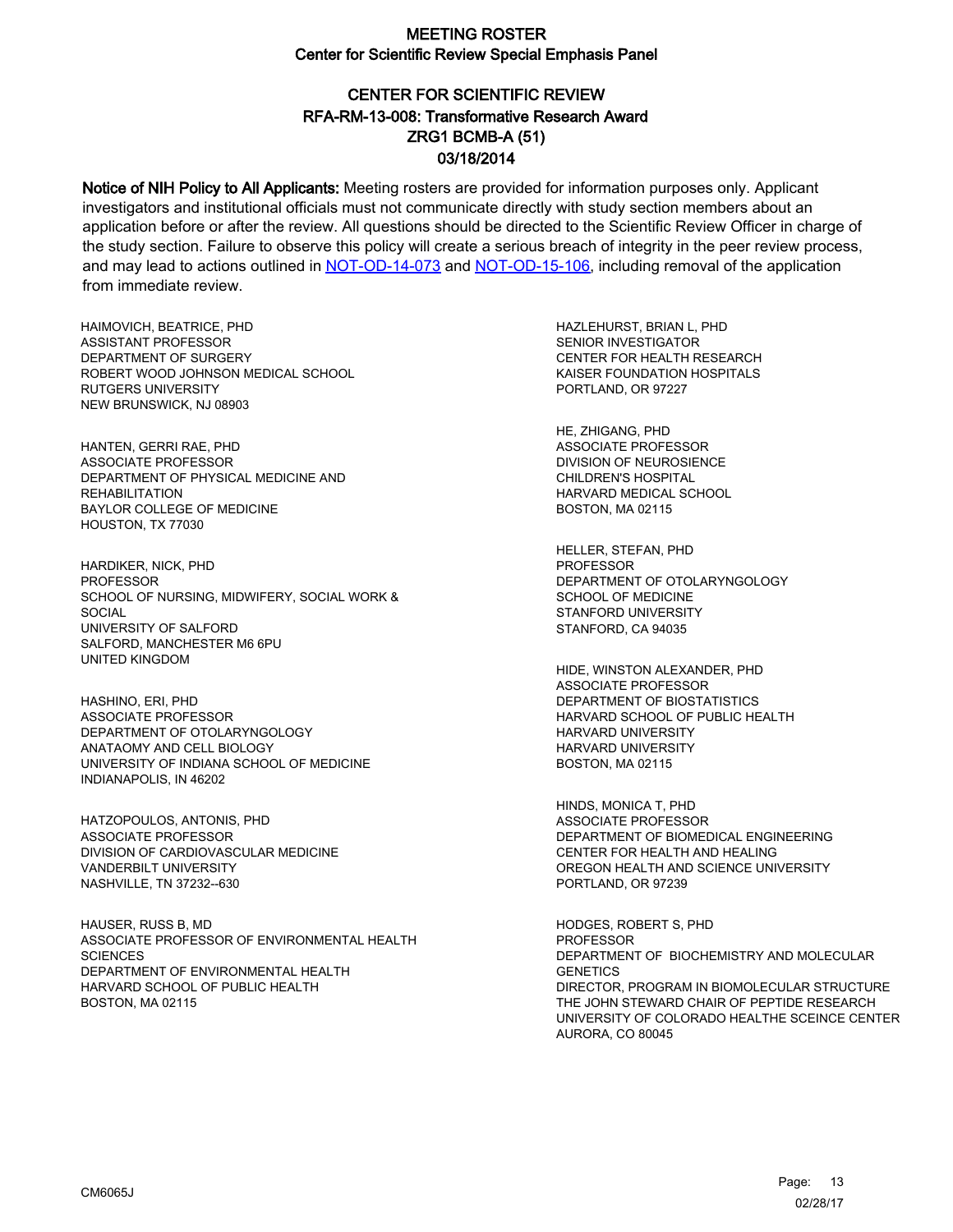# CENTER FOR SCIENTIFIC REVIEW ZRG1 BCMB-A (51) 03/18/2014 RFA-RM-13-008: Transformative Research Award

Notice of NIH Policy to All Applicants: Meeting rosters are provided for information purposes only. Applicant investigators and institutional officials must not communicate directly with study section members about an application before or after the review. All questions should be directed to the Scientific Review Officer in charge of the study section. Failure to observe this policy will create a serious breach of integrity in the peer review process, and may lead to actions outlined in [NOT-OD-14-073](https://grants.nih.gov/grants/guide/notice-files/NOT-OD-14-073.html) and [NOT-OD-15-106,](https://grants.nih.gov/grants/guide/notice-files/NOT-OD-15-106.html) including removal of the application from immediate review.

HOPE, THOMAS, PHD PROFESSOR DEPARTMENT OF CELL AND MOLECULAR BIOLOGY FEINBERG SCHOOL OF MEDICINE NORTHWESTERN UNIVERSITY CHICAGO, IL 60611

HOSSACK, JOHN A, PHD PROFESSOR DEPARTMENT OF BIOMEDICAL ENGINEERING UNIVERSITY OF VIRGINIA CHARLOTTESVILLE, VA 22908

HOWARD, ANDREW J., PHD ASSOCIATE PROFESSOR DEPARTMENT OF BIOLOGICAL AND CHEMICAL SCIENCES ILLINOIS INSTITUTE OF TECHNOLOGY CHICAGO, IL 60616

HOWE, ALAN K, PHD PROFESSOR DEPARTMENT OF PHARMACOLOGY VERMONT CANCER CENTER UNIVERSITY OF VERMONT BURLINGTON, VT 05405

HOYER, PATRICIA B, PHD PROFESSOR DEPARTMENT OF PHYSIOLOGY COLLEGE OF MEDICINE UNIVERSITY OF ARIZONA TUCSON, AZ 85724

HU, HONG-MING, PHD CHIEF LABORATORY OF CANCER IMMUNOBIOLOGY EARLE A CHILES RESEARCH INSTITUTE PROVIDENCE PORTLAND MEDICAL CENTER PORTLAND, OR 97213

HU, JENNIFER J., PHD PROFESSOR ASSOCIATE DIRECTOR FOR CANCER PREVENTION **CONTROL** SYLVESTER COMPREHENSIVE CANCER CENTER UNIVERSITY OF MIAMI MILLER SCHOOL OF MEDICINE MIAMI, FL 33136

HULVER, MATTHEW W, PHD ASSOCIATE PROFESSOR DEPARTMENT OF HUMAN NUTRITION AND FOODS AND EXERCISE VIRGINIA POLYTECHNIC INSTITUTE AND STATE UNIV BLACKSBURG, VA 24061

HUTCHINS, GARY D, PHD **PROFESSOR** DIVISION OF IMAGING SCIENCES DEPARTMENT OF RADIOLOGY INDIANA UNIVERSITY SCHOOL OF MEDICINE INDIANAPOLIS, IN 46202

HYDER, DEWAN SYED FAHMEED, PHD PROFESSOR DEPARTMENTS OF DIAGNOSTIC RADIOLOGY, BIOMEDICAL ENGINEERING AND MRRC YALE UNIVERSITY SCHOOL OF MEDICINE NEW HAVEN, CT 06510

IBBA, MICHAEL, PHD PROFESSOR DEPARTMENT OF MICROBIOLOGY OHIO STATE UNIVERSITY COLUMBUS, OH 43210

IKEZU, TSUNEYA, MD, PHD **PROFESSOR** DEPARTMENT OF PHARMACOLOGY BOSTON UNIVERSITY SCHOOL OF MEDICINE BOSTON, MA 02118

JAMES, MARGARET OLIVE, PHD PROFESSOR AND CHAIR DEPARTMENT OF MEDICINAL CHEMISTRY UNIVERSITY OF FLORIDA GAINESVILLE, FL 32610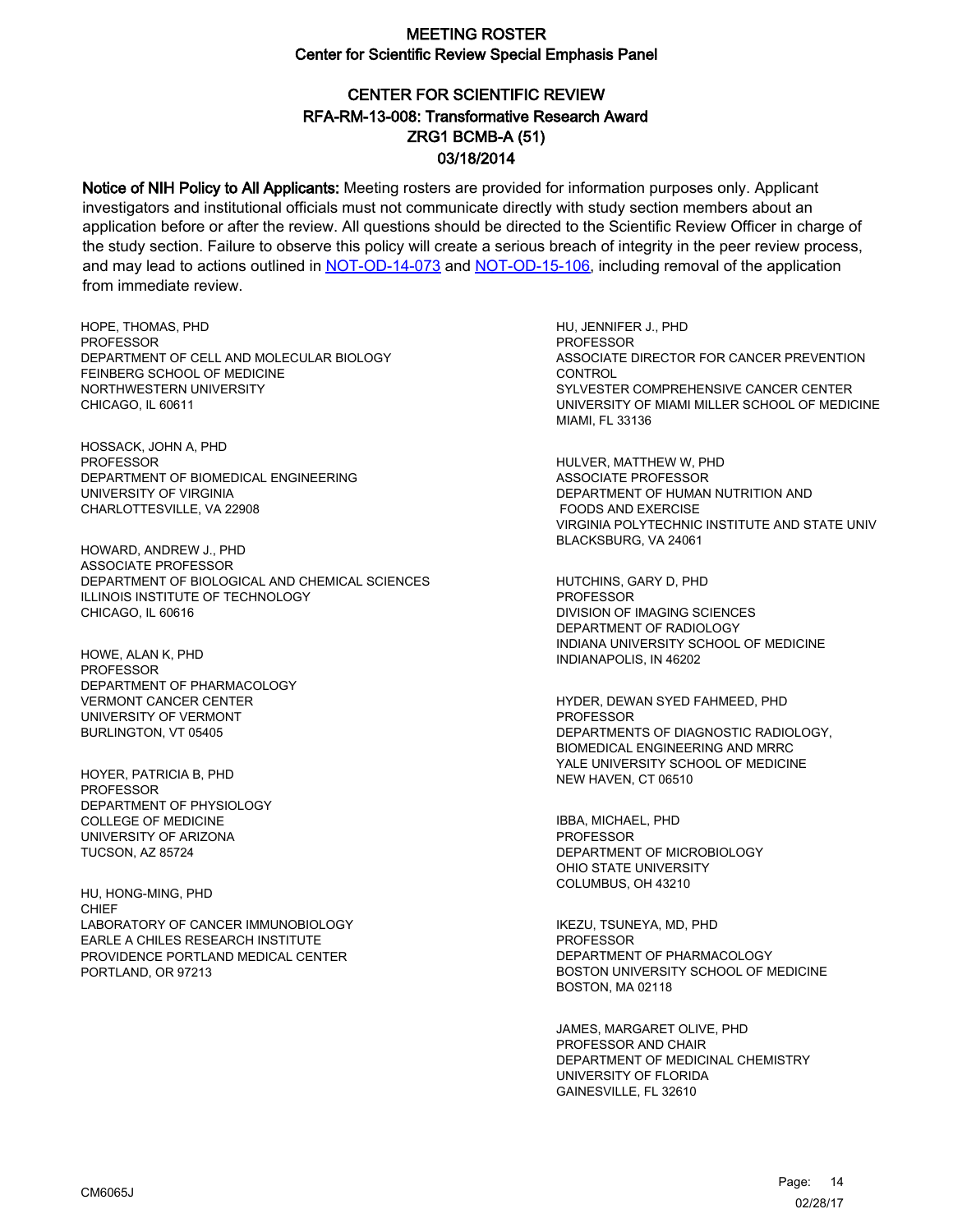# CENTER FOR SCIENTIFIC REVIEW ZRG1 BCMB-A (51) 03/18/2014 RFA-RM-13-008: Transformative Research Award

Notice of NIH Policy to All Applicants: Meeting rosters are provided for information purposes only. Applicant investigators and institutional officials must not communicate directly with study section members about an application before or after the review. All questions should be directed to the Scientific Review Officer in charge of the study section. Failure to observe this policy will create a serious breach of integrity in the peer review process, and may lead to actions outlined in [NOT-OD-14-073](https://grants.nih.gov/grants/guide/notice-files/NOT-OD-14-073.html) and [NOT-OD-15-106,](https://grants.nih.gov/grants/guide/notice-files/NOT-OD-15-106.html) including removal of the application from immediate review.

JENSEN, MICHAEL C, MD **PROFESSOR** SEATTLE CHILDRENS HOSPITAL SEATTLE, WA 98101

JERRY, D. JOSEPH, PHD PROFESSOR DEPARTMENT OF VETERINARY AND ANIMAL SCIENCES UNIVERSITY OF MASSACHUSETTS AMHERST, MA 01003

JOHANSEN, KRISTEN M, PHD PROFESSOR DEPARTMENT OF BIOCHEMISTRY, BIOPHYSICS AND MOLECULAR BIOLOGY IOWA STATE UNIVERSITY AMES, IA 50011

JOHNSON, RAYMOND MORRIS, PHD ASSOCIATE PROFESSOR INDIANA UNIVERSITY SCHOOL OF MEDICINE INDIANAPOLIS, IN 46260

JOHNSON, TRACY L, PHD ASSOCIATE PROFESSOR DIVISION OF BIOLOGICAL SCIENCE UNIVERSITY OF CALIFORNIA, SAN DIEGO LA JOLLA, CA 92093

KADDURAH-DAOUK, RIMA F, PHD ASSOCIATE PROFESSOR DEPARTMENTS OF PSYCHIATRY AND BEHAVIORAL SCIENCES DUKE UNIVERSITY MEDICAL CENTER DURHAM, NC 27710

KAISER, PETER, PHD DIRECTOR DEPARTMENT OF BIOLOGICAL CHEMISTRY UNIVERSITY OF CALIFORNIA, IRVINE IRVINE, CA 92697

KALLMES, DAVID F, MD PROFESSOR DEPARTMENT OF DIAGNOSTIC RADIOLOGY MAYO CLINIC ROCHESTER ROCHESTER, MN 55905

KAMINSKI, NAFTALI, MD PROFESSOR DEPARTMENT OF INTERNAL MEDICINE YALE UNIVERSITY NEW HAVEN, CT 06519

KAPADIA, ANUJ J., PHD ASSISTANT PROFESSOR DEPARTMENT OF RADIOLOGY DUKE UNIVERSITY DURHAM, NC 27705

KAPPES, DIETMAR J, PHD **PROFESSOR** BASIC SCIENCE DIVISION FOX CHASE CANCER CENTER PHILADELPHIA, PA 19111

KARELLAS, ANDREW, PHD PROFESSOR OF RADIOLOGY DEPARTMENT OF RADIOLOGY UNIVERSITY OF MASSACHUSETTS MEDICAL SCHOOL WORCESTER, MA 01655

KASPAR, BRIAN K, PHD ASSOCIATE PROFESSOR DEPARTMENT OF PEDIATRICS THE RESEARCH INSTITUTE AT NATIONWIDE CHILDREN'S HOSPITAL COLUMBUS, OH 43205

KAZLAUSKAS, ROMAS J, PHD ASSOCIATE PROFESSOR DEPARTMENT OF BIOCHEMISTRY, MOLECULAR BIOLOGY & BIOPHYSICS THE BIOTECHNOLOGY INSTITUTE UNIVERSITY OF MINNESOTA UNIVERSITY OF MINNESOTA ST PAUL, MN 55108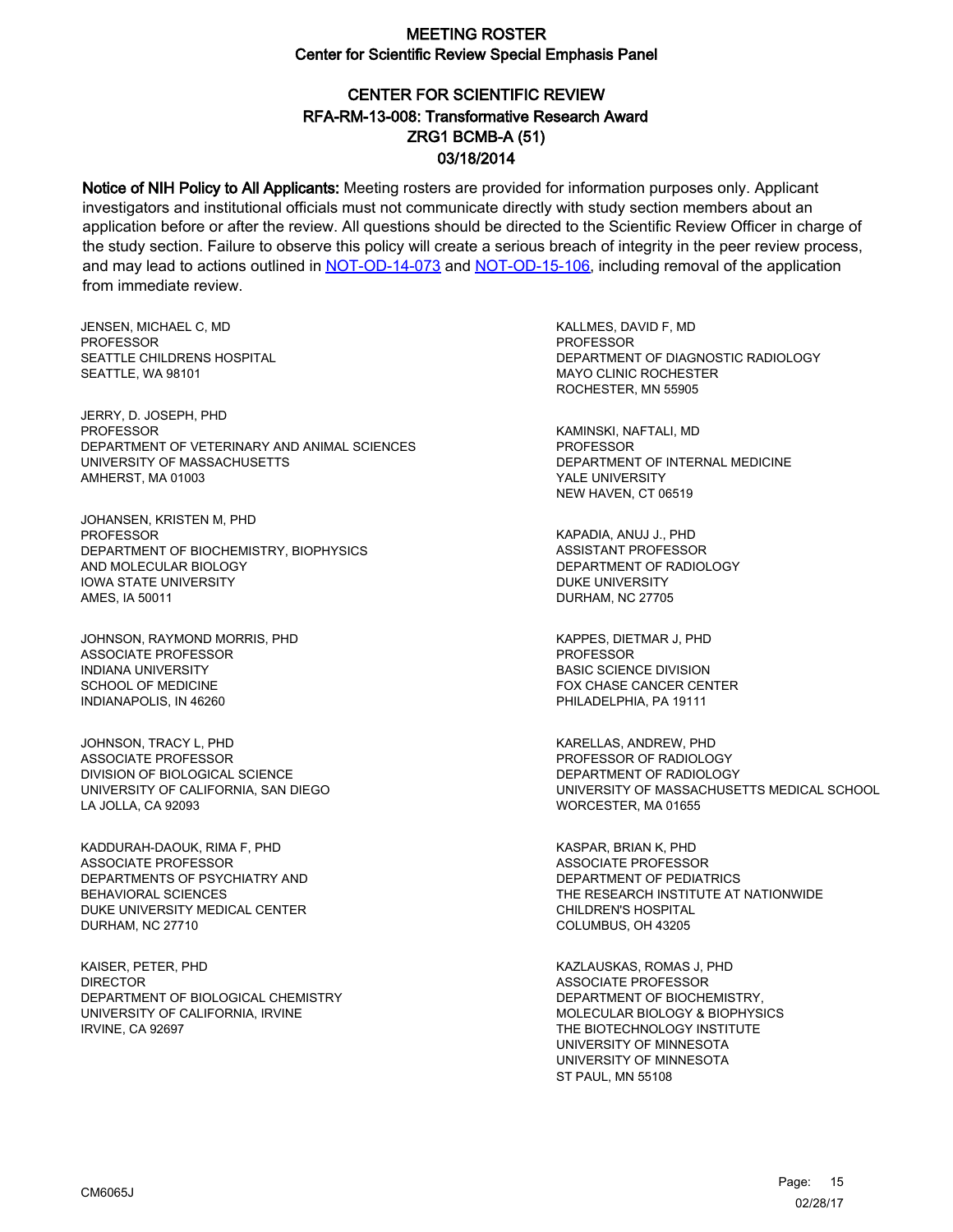# CENTER FOR SCIENTIFIC REVIEW ZRG1 BCMB-A (51) 03/18/2014 RFA-RM-13-008: Transformative Research Award

Notice of NIH Policy to All Applicants: Meeting rosters are provided for information purposes only. Applicant investigators and institutional officials must not communicate directly with study section members about an application before or after the review. All questions should be directed to the Scientific Review Officer in charge of the study section. Failure to observe this policy will create a serious breach of integrity in the peer review process, and may lead to actions outlined in [NOT-OD-14-073](https://grants.nih.gov/grants/guide/notice-files/NOT-OD-14-073.html) and [NOT-OD-15-106,](https://grants.nih.gov/grants/guide/notice-files/NOT-OD-15-106.html) including removal of the application from immediate review.

KHAJOTIA, SHARUKH S, PHD PROFESSOR AND CHAIR DEPARTMENT OF DENTAL MATERIALS HEALTH SCIENCES CENTER UNIVERSITY OF OKLAHOMA COLLEGE OF DENTISTRY OKLAHOMA CITY, OK 73117

KING, MARY LOU, PHD PROFESSOR DEPARTMENT OF BIOLOGY AND ANATOMY UNIVERSITY OF MIAMI SCHOOL OF MEDICINE MIAMI, FL 33136

KLESGES, ROBERT C, PHD PROFESSOR DEPARTMENT OF PREVENTIVE MEDICINE CENTER FOR POPULATION SCIENCES UNIVERSITY OF TENNESSEE MEMPHIS, TN 38163

KLINE, DOUGLAS W, PHD PROFESSOR DEPARTMENT OF BIOLOGICAL SCIENCES KENT STATE UNIVERSITY KENT, OH 44242

KORNBLUTH, RICHARD SYD, MD, PHD PRESIDENT AND CHIEF SCIENTIFIC OFFICER MULTIMERIC BIOTHERAPEUTICS, INCORPORATED LA JOLLA, CA 92037

KOULAKOV, ALEXEI, PHD PROFESSOR COLD SPRING HARBOR LABORATORY COLD SPRING HARBOR, NY 11724

KOWALL, NEIL W., MD **PROFESSOR** DEPARTMENT OF NEUROLOGY AND PATHOLOGY ALZHEIMER'S DISEASE CENTER SCHOOL OF MEDICINE BOSTON UNIVERSITY BOSTON, MA 02130

KRAMER, RICHARD H, PHD ASSOCIATE PROFESSOR DEPARTMENT OF MOLECULAR AND CELL BIOLOGY UNIVERSITY OF CALIFORNIA, BERKELEY BERKELEY, CA 94720

KRIEGSTEIN, ARNOLD, PHD PROFESSOR DEPARTMENT OF NEUROLOGY DIRECTOR INSTITUTE FOR REGENERATION MEDICINE UNIVERSITY OF CALIFORNIA, SAN FRANCISCO SAN FRANCISCO, CA 94143

KUHN, RICHARD J., PHD PROFESSOR AND DEPARTMENT HEAD DEPARTMENT OF BIOLOGICAL SCIENCES PURDUE UNIVERSITY WEST LAFAYETTE, IN 47907

KUMAR-SINGH, RAJENDRA, PHD PROFESSOR DEPARTMENTS OF OPHTHALMOLOGY AND NEUROSCIENCE TUFTS UNIVERSITY SCHOOL OF MEDICINE BOSTON, MA 02111

KYLE, DENNIS E, PHD PROFESSOR DEPARTMENT OF GLOBAL HEALTH COLLEGE OF PUBLIC HEALTH UNIVERSITY OF SOUTH FLORIDA TAMPA, FL 33612

LAMANTIA, ANTHONY S, PHD PROFESSOR AND DIRECTOR DEPARTMENT OF PHARMACOLOGY AND PHYSIOLOGY GEORGE WASHINGTON UNIVERSITY SCHOOL OF MEDICINE AND HEALTH SCIENCES WASHINGTON, DC 20037

LANDWEBER, LAURA F, PHD ASSOCIATE PROFESSOR DEPARTMENT OF ECOLOGY AND EVOLUTIONARY BIOLOGY PRINCETON UNIVERSITY PRINCETON, NJ 08544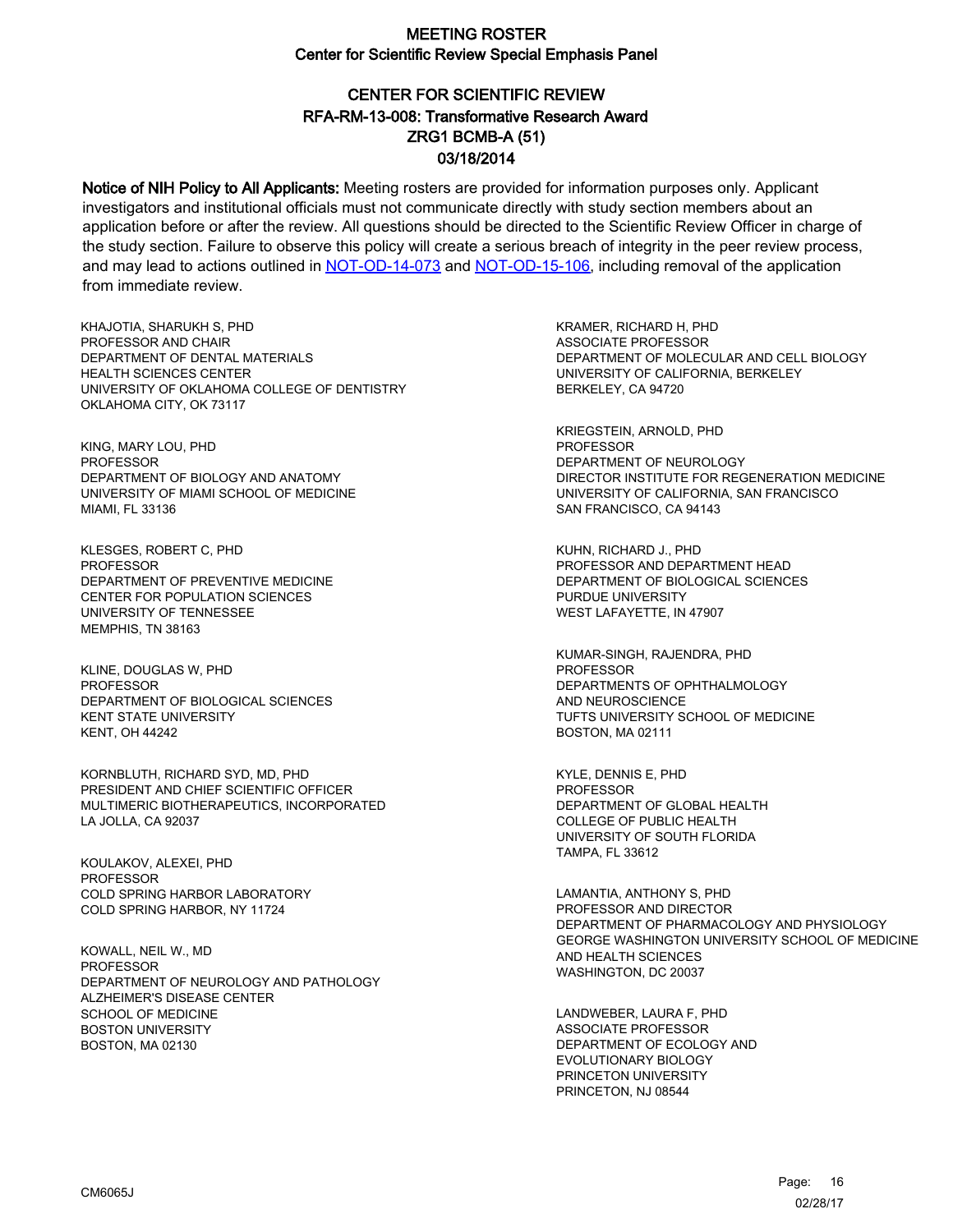# CENTER FOR SCIENTIFIC REVIEW ZRG1 BCMB-A (51) 03/18/2014 RFA-RM-13-008: Transformative Research Award

Notice of NIH Policy to All Applicants: Meeting rosters are provided for information purposes only. Applicant investigators and institutional officials must not communicate directly with study section members about an application before or after the review. All questions should be directed to the Scientific Review Officer in charge of the study section. Failure to observe this policy will create a serious breach of integrity in the peer review process, and may lead to actions outlined in [NOT-OD-14-073](https://grants.nih.gov/grants/guide/notice-files/NOT-OD-14-073.html) and [NOT-OD-15-106,](https://grants.nih.gov/grants/guide/notice-files/NOT-OD-15-106.html) including removal of the application from immediate review.

LAU, CHRIS, PHD RESEARCH CAREER SCIENTIST VA MEDICAL CENTER DEPARTMENT OF MEDICINE UNIVERSITY OF CALIFORNIA, SAN FRANCISCO SAN FRANCISCO, CA 94121

LEE, ROBERT J., PHD PROFESSOR DIVISION OF PHARMACEUTICS COLLEGE OF PHARMACY OHIO STATE UNIVERSITY COLUMBUS, OH 43210

LEE, SE-JIN, MD, PHD **PROFESSOR** DEPARTMENT OF MOLECULAR BIOLOGY AND GENETICS SCHOOL OF MEDICINE JOHNS HOPKINS UNIVERSITY BALTIMORE, MD 21205

LEE, VING J., PHD CHIEF EXECUTIVE OFFICER-CHEIF SCIENTIFIC OFFICER ADESIS, INC NEW CASTLE, DE 19720

LEFER, DAVID JOSEPH, PHD PROFESSOR DEPARTMENT OF MOLECULAR & CELL PHYSIOLOGY LOUSIANA STATE UNIVERSITY-HSC SHREVEPORT, LA 71130-3932

LENZ, LAUREL L JR, PHD ASSOCIATE PROFESSOR INTEGRATED DEPARTMENT OF IMMUNOLOGY NATIONAL JEWISH HEALTH DENVER, CO 80206

LEVINE, JOEL M, PHD **PROFESSOR** DEPARTMENT OF NEUROBIOLOGY AND BEHAVIOR SUNY AT STONY BROOK STONY BROOK, NY 11794

LEWINTER, MARTIN M, MD PROFESSOR OF MEDICINE DEPARTMENT OF MEDICINE UNIVERSITY OF VERMONT COLLEGE OF MEDICINE BURLINGTON, VT 05401

LEWIS, JARED C, PHD ASSISTANT PROFESSOR UNIVERSITY OF CHICAGO SEARLE CHEMISTRY LABORATORY CHICAGO, IL 60637

LI, LIWU, PHD PROFESSOR DEPARTMENT OF BIOLOGY VIRGINIA POLYTECHNIC INSTITUTE AND STATE UNIVERSITY BLACKSBURG, VA 24061

LI, ZHUYIN, PHD BIOLOGY TEAM LEADER NATIONAL CENTER FOR ADVANCING SCIENCES NATIONAL INSTITUTE OF HEALTH BETHESDA, MD 20892

LI, ZIHAI, PHD PROFESSOR AND CHAIR OF MICROBIOLOGY AND IMMUNOLOGY DEPARTMENT OF MICROBIOLOGY AND IMMUNOLOGY MEDICAL UNIVERSITY OF SOUTH CAROLINA CHARLESTON, SC 29425

LIANG, JEROME Z, PHD PROFESSOR DEPARTMENT OF RADIOLOGY STATE UNIVERSITY OF NEW YORK STONY BROOK, NY 11794

LIU, JIALING, PHD PROFESSOR DEPARTMENT OF NEUROLOGICAL SURGERY UNIVERSITY OF CALIFORNIA SAN FRANCISCO, CA 94121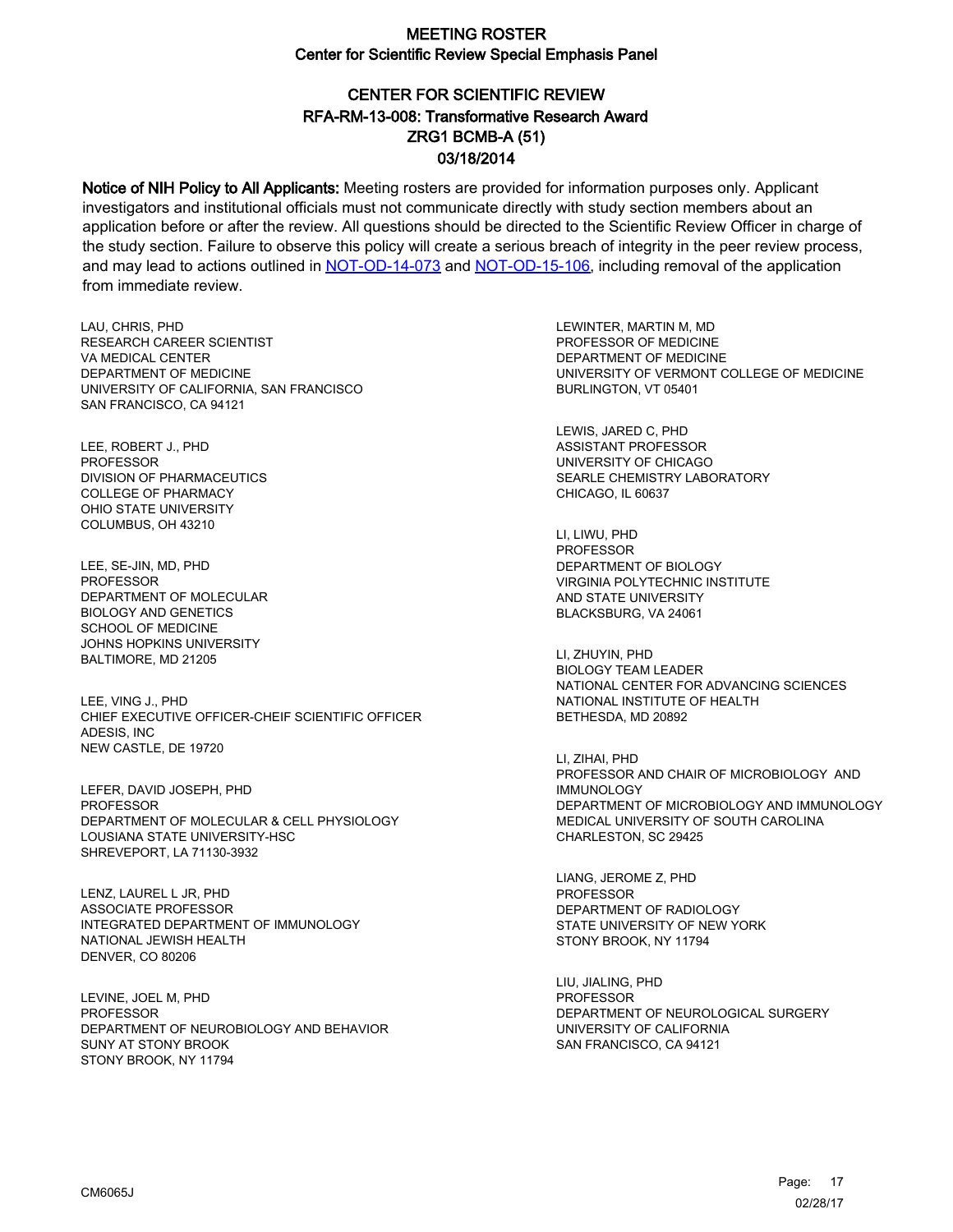# CENTER FOR SCIENTIFIC REVIEW ZRG1 BCMB-A (51) 03/18/2014 RFA-RM-13-008: Transformative Research Award

Notice of NIH Policy to All Applicants: Meeting rosters are provided for information purposes only. Applicant investigators and institutional officials must not communicate directly with study section members about an application before or after the review. All questions should be directed to the Scientific Review Officer in charge of the study section. Failure to observe this policy will create a serious breach of integrity in the peer review process, and may lead to actions outlined in [NOT-OD-14-073](https://grants.nih.gov/grants/guide/notice-files/NOT-OD-14-073.html) and [NOT-OD-15-106,](https://grants.nih.gov/grants/guide/notice-files/NOT-OD-15-106.html) including removal of the application from immediate review.

LIU, WENSHE, PHD ASSISTANT PROFESSOR CHEMISTRY DEPARTMENT TEXAS A&M UNIVERSITY COLLEGE STATION, TX 77843-3112

LOMVARDAS, STAVROS, PHD ASSISTANT PROFESSOR DEPARTMENT OF ANATOMY UNIVERSITY OF CALIFORNIA, SAN FRANCISCO SAN FRANCISCO, CA 94158

LORD, EDITH M., PHD **PROFESSOR** DEPARTMENT OF MICROBIOLOGY AND IMMUNOLOGY SCHOOL OF MEDICINE UNIVERSITY OF ROCHESTER MEDICAL CENTER ROCHESTER, NY 14642

LORING, JEANNE FRANCES, PHD PROFESSOR CENTER FOR REGENERATIVE MEDICINE DEPARTMENT OF CHEMICAL PHYSIOLOGY THE SCRIPPS RESEARCH INSTITUTE LA JOLLA, CA 92037

LU, HELEN H, PHD PROFESSOR DEPARTMENT OF BIOMEDICAL ENGINEERING COLUMBIA UNIVERSITY NEW YORK, NY 10027

LUCAS, RICHARD E, PHD **PROFESSOR** DEPARTMENT OF PSYCHOLOGY MICHIGAN STATE UNIVERSITY EAST LANSING, MI 48824

LYNCH, WENDY JEAN, PHD ASSOCIATE PROFESSOR DEPARTMENT OF PSYCHIATRY AND NEUROBEHAVIORAL SCIENCES SCHOOL OF MEDICINE UNIVERSITY OF VIRGINIA CHARLOTTESVILLE, VA 22911

LYUBCHENKO, YURI L, DSC, PHD PROFESSOR, DEPARTMENT OF PHARMACEUTICAL SCIENCES, DIRECTOR, NANOIMAGING CORE FACILITY DEPARTMENT OF PHARMACEUTICAL SCIENCES DIRECTOR, NANOIMAGING CORE FACILITY COLLEGE OF PHARMACY UNIVERSITY OF NEBRASKA MEDICAL CENTER OMAHA, NE 68198-6025

MACH, ROBERT H, PHD BRITTON CHANCE PROFESSOR OF RADIOLOGY DEPARTMENT OF RADIOLOGY UNIVERSITY OF PENNSYLVANIA PHILADELPHIA, PA 19104

MAGUIRE-ZEISS, KATHLEEN ANNE, PHD ASSOCIATE PROFESSOR DEPARTMENT OF NEUROSCIENCE GEORGETOWN UNIVERSITY WASHINGTON, DC 20057

MAKOWSKI, LEE, PHD PROFESSOR DEPARTMENTS OF ELECTRICAL AND COMPUTER ENGINEERING AND CHEMISTRY AND CHEMICAL BIOLOGY DANA RESEARCH CENTER NORTHEASTERN UNIVERSITY BOSTON, MA 02115

MANEY, DONNA L, PHD ASSOCIATE PROFESSOR DEPARTMENT OF PSYCHOLOGY EMORY UNIVERSITY ATLANTA, GA 30322

MANTULIN, WILLIAM W., PHD ADJUNCT PROFESSOR BECKMAN LASER INSTITUTE UNIVERSITY OF CALIFORNIA AT IRVINE IRVINE, CA 92612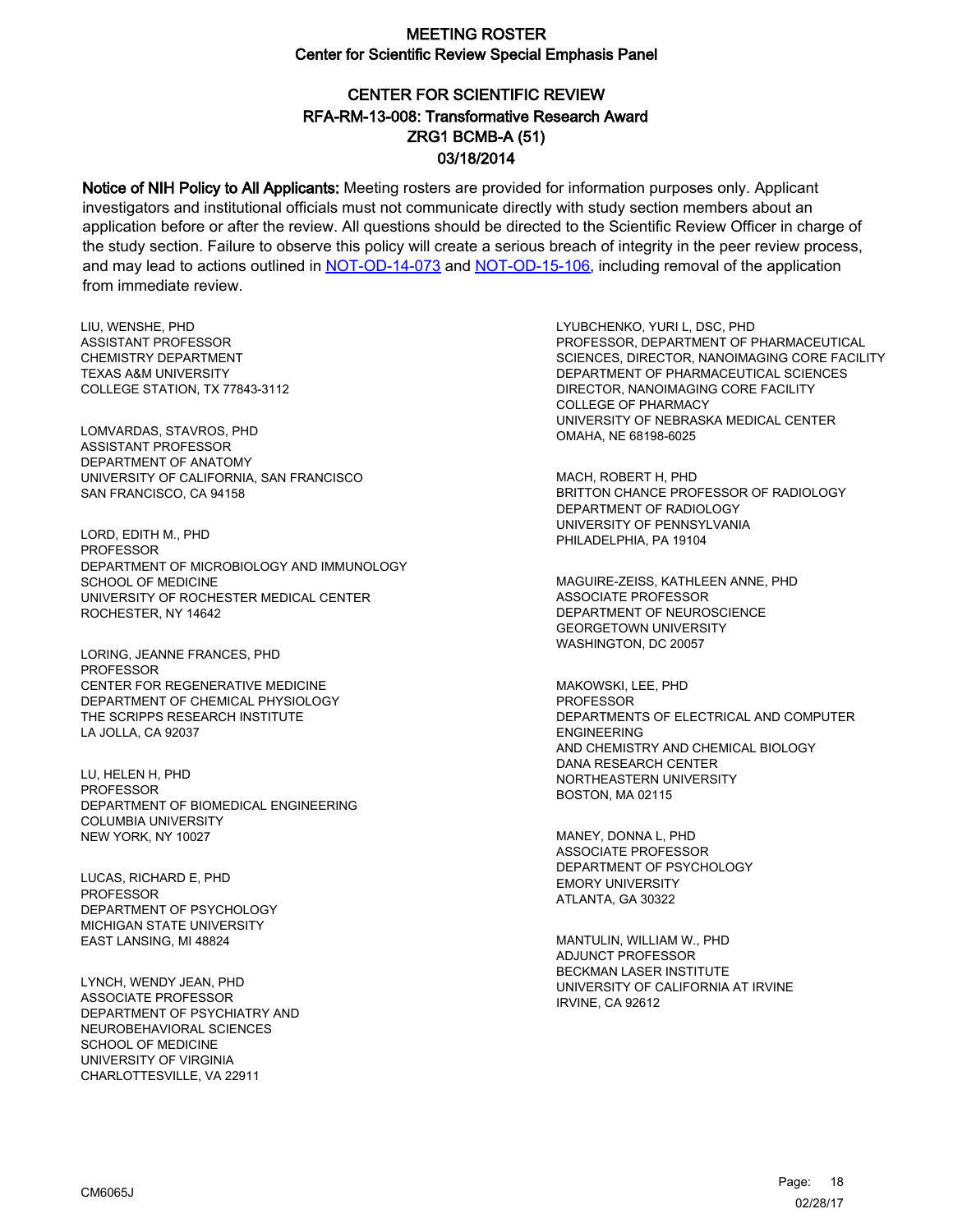# CENTER FOR SCIENTIFIC REVIEW ZRG1 BCMB-A (51) 03/18/2014 RFA-RM-13-008: Transformative Research Award

Notice of NIH Policy to All Applicants: Meeting rosters are provided for information purposes only. Applicant investigators and institutional officials must not communicate directly with study section members about an application before or after the review. All questions should be directed to the Scientific Review Officer in charge of the study section. Failure to observe this policy will create a serious breach of integrity in the peer review process, and may lead to actions outlined in [NOT-OD-14-073](https://grants.nih.gov/grants/guide/notice-files/NOT-OD-14-073.html) and [NOT-OD-15-106,](https://grants.nih.gov/grants/guide/notice-files/NOT-OD-15-106.html) including removal of the application from immediate review.

MARATHE, MADHAV VISHNU, PHD PROFESSOR OF COMPUTER SCIENCE DEPARTMENT OF COMPUTER SCIENCE VIRGINIA BIOINFORMATICS INSTITUTE AT VIRGINIA TECH BLACKSBURG, VA 24060

MARTINEZ, DANIEL E., PHD PROFESSOR OF BIOLOGY AND CHAIR DEPARTMENT OF BIOLOGY PROMONA COLLEGE 175 W SIXTH STREET CLAREMONT, CA 91711

MAS, VALERIA RAQUEL, PHD ASSOCIATE PROFESSOR RESEARCH SURGERY DIRECTOR GENOMICS TRANSPLANT LABORATORY DIVISION OF TRANSPLANT DEPARTMENT OF SURGERY UNIVERSITY OF VIRGINIA CHARLOTTESVILLE, VA 22908

MASTERS, KRISTYN S, PHD ASSOCIATE PROFESSOR DEPARTMENT OF BIOMEDICAL ENGINEERING UNIVERSITY OF WISCONSIN MADISON, WI 53706

MATIN, AC, PHD PROFESSOR DEPARTMENT OF MICROBIOLOGY AND IMMUNOLOGY SCHOOL OF MEDICINE STANFORD UNIVERSITY STANFORD, CA 94305

MATTHEWS, STEPHEN A, PHD ASSOCIATE PROFESSOR DEPARTMENTS OF SOCIOLOGY AND ANTHROPOLOGY PENNSYLVANIA STATE UNIVERSITY UNIVERSITY PARK, PA 16802

MAYHAN, WILLIAM G, PHD **PROFESSOR** DEPARTMENT OF CELL BIOLOGY UNIVERSITY OF NEBRASKA OMAHA, NE 71130

MELANDER, CHRISTIAN COREY, PHD PROFESSOR DEPARTMENT OF CHEMISTRY NORTH CAROLINA STATE UNIVERSITY RALEIGH, NC 27695

MENEGAZZI, JAMES JOHN, PHD PROFESSOR CENTER FOR RESEARCH ON EMERGENCY MEDICAL SERVICES UNIVERSITY OF PITTSBURGH PITTSBURGH, PA 15213

METZ, THOMAS O, PHD **SCIENTIST** PACIFIC NORTHWEST NATIONAL LABORATORY FUNDAMENTAL AND COMPUTATIONAL SCIENCES RICHLAND, WA 99332

METZKER, MICHAEL L., PHD ASSOCIATE PROFESSOR DEPARTMENT OF MOLECULAR AND HUMAN GENETICS BAYLOR COLLEGE OF MEDICINE HUMAN GENOME SEQUENCING CENTER HOUSTON, TX 77030

MIERKE, DALE F, PHD PROFESSOR DEPARTMENT OF CHEMISTRY DARTMOUTH COLLEGE HANOVER, NH 03755

MIESENBOECK, GERO, MD ASSOCIATE PROFESSOR DEPARTMENT OF CELL BIOLOGY SCHOOL OF MEDICINE YALE UNIVERSITY NEW HAVEN, CT 06520

MILLER, DAVID M III, PHD **PROFESSOR** DEPARTMENT OF CELL AND DEVELOPMENTAL BIOLOGY VANDERBILT UNIVERSITY MEDICAL CENTER NASHVILLE, TN 37232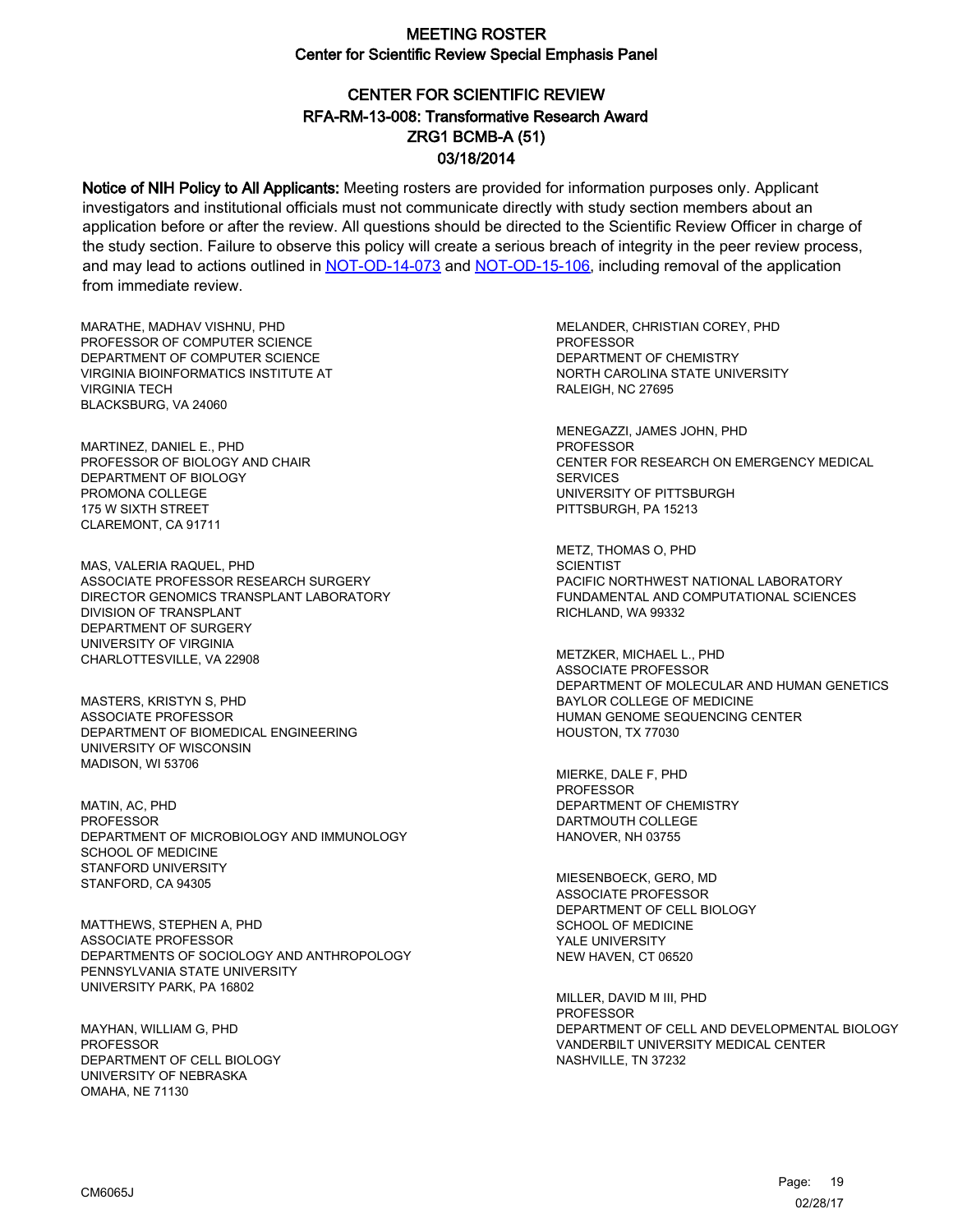# CENTER FOR SCIENTIFIC REVIEW ZRG1 BCMB-A (51) 03/18/2014 RFA-RM-13-008: Transformative Research Award

Notice of NIH Policy to All Applicants: Meeting rosters are provided for information purposes only. Applicant investigators and institutional officials must not communicate directly with study section members about an application before or after the review. All questions should be directed to the Scientific Review Officer in charge of the study section. Failure to observe this policy will create a serious breach of integrity in the peer review process, and may lead to actions outlined in [NOT-OD-14-073](https://grants.nih.gov/grants/guide/notice-files/NOT-OD-14-073.html) and [NOT-OD-15-106,](https://grants.nih.gov/grants/guide/notice-files/NOT-OD-15-106.html) including removal of the application from immediate review.

MILLER-GRAZIANO, CAROL L., PHD **PROFESSOR** DEPARTMENT OF SURGERY SCHOOL OF MEDICINE AND DENTISTRY UNIVERSITY OF ROCHESTER MEDICAL CENTER ROCHESTER, NY 14642

MISRA, RAJEEV, PHD PROFESSOR DEPARTMENT OF MICROBIOLOGY SCHOOL OF LIFE SCIENCES ARIZONA STATE UNIVERSITY TEMPE, AZ 85287

MITSUMOTO, HIROSHI, MD **PROFESSOR** WESLEY J. HOW DEPARTMENT OF NEUROLOGY COLUMBIA UNIVERSITY NEWYORK, NY 10032

MORIN, LAWRENCE P, PHD PROFESSOR DEPARTMENT OF PSYCHIATRY HEALTH SCIENCE CENTER STONY BROOK UNIVERSITY STONY BROOK, NY 11794-8101

MORRIS, H DOUGLAS, PHD STAFF SCIENTIST 9000 ROCKVILLE PIKE BLDG 10, RM B1D-69 BETHESDA, MD 20892

MUKHERJI, BIJAY, MD PROFESSOR OF MEDICINE DEPARTMENT OF MEDICINE UNIVERSITY OF CONNECTICUT HEALTH CENTER FARMINGTON, CT 06030

MULTHAUP, KRISTI S, PHD DEPARTMENT OF PSYCHOLOGY DAVIDSON COLLEGE DAVIDSON, NC 28035-7000

MURTHY, SHASHI, PHD ASSOCIATE PROFESSOR DEPARTMENT OF CHEMICAL ENGINEERING NORTHEASTERN UNIVERSITY BOSTON, MA 02115

MYNATT, RANDALL LEE, PHD ASSOCIATE PROFESSOR TRANSGENIC CENTER PENNINGTON BIOMEDICAL RESEARCH CENTER BATON ROUGE, LA 70808

NANDA, VIKAS, PHD ASSOCIATE PROFESSOR CENTER FOR ADVANCED BIOTECHNOLOGY AND MEDICINE UNIVERSITY OF MEDICINE AND DENTISTRY OF NEW **JERSEY** ROBERT WOOD JOHNSON MEDICAL SCHOOL RUTGERS UNIVERSITY PISCATAWAY, NJ 08854

NARASIMHAN, BALAJI, PHD ASSOCIATE PROFESSOR DEPARTMENT OF CHEMICAL ENGINEERING IOWA STATE UNIVERSITY AMES, IA 50011

NIKAIDO, HIROSHI, MD PROFESSOR DEPARTMENT OF MOLECULAR AND CELL BIOLOGY UNIVERSITY OF CALIFORNIA BERKELEY, CA 94720

ORDOVAS, JOSE M, PHD DIRECTOR NUTRITION AND GENOMICS PROFESSOR NUTRITION AND GENETICS JM-USDA HUMAN NUTRITION RESEARCH CENTER ON AGING BOSTON, MA 02111

OVERWIJK, WILLEM W, PHD ASSOCIATE PROFESSOR DEPARTMENT OF MELANOMA MEDICAL ONCOLOGY UNIVERSITY OF TEXAS M.D. ANDERSON CANCER CENTER HOUSTON, TX 77030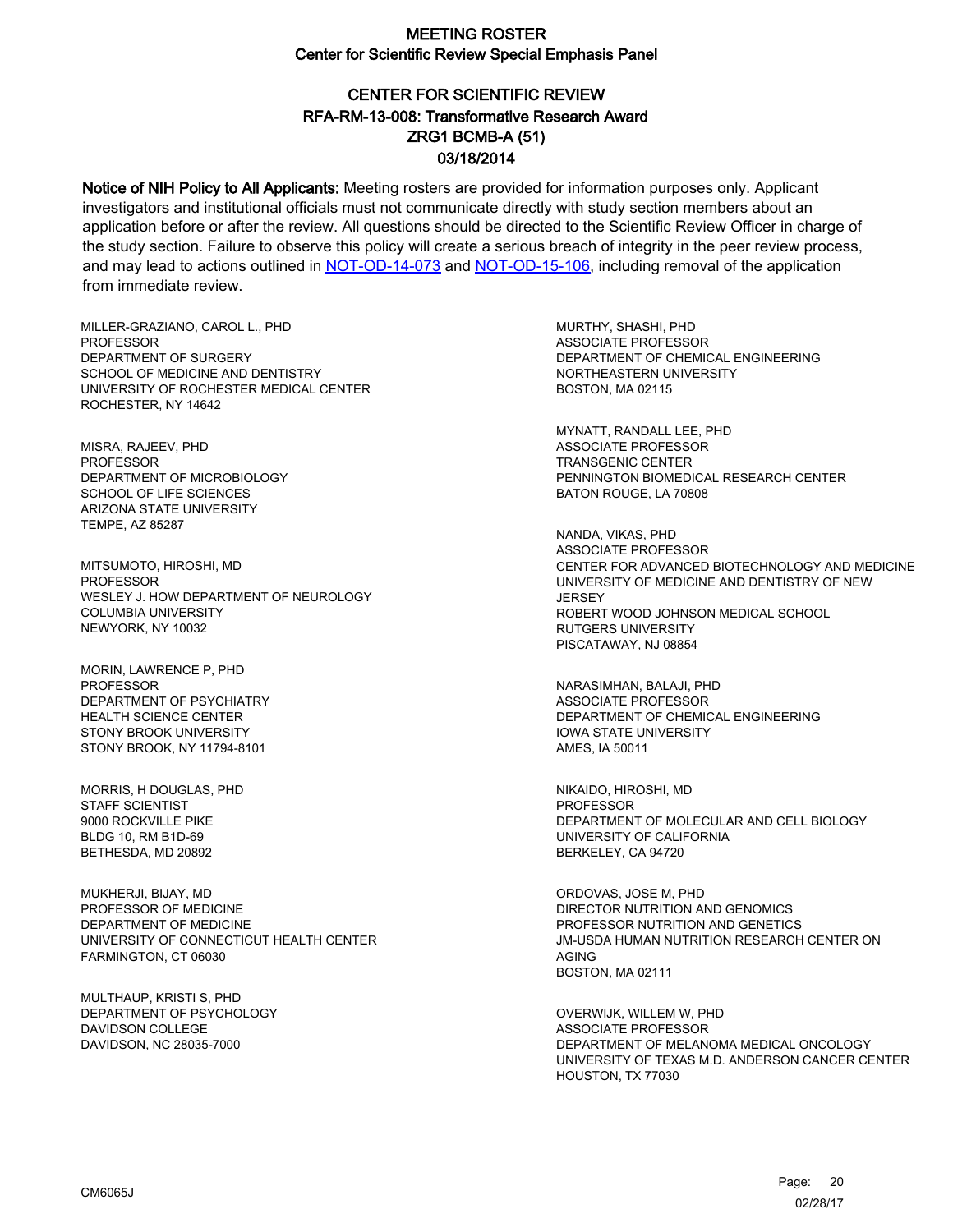# CENTER FOR SCIENTIFIC REVIEW ZRG1 BCMB-A (51) 03/18/2014 RFA-RM-13-008: Transformative Research Award

Notice of NIH Policy to All Applicants: Meeting rosters are provided for information purposes only. Applicant investigators and institutional officials must not communicate directly with study section members about an application before or after the review. All questions should be directed to the Scientific Review Officer in charge of the study section. Failure to observe this policy will create a serious breach of integrity in the peer review process, and may lead to actions outlined in [NOT-OD-14-073](https://grants.nih.gov/grants/guide/notice-files/NOT-OD-14-073.html) and [NOT-OD-15-106,](https://grants.nih.gov/grants/guide/notice-files/NOT-OD-15-106.html) including removal of the application from immediate review.

PALMER, SCOTT M, MD ASSOCIATE PROFESSOR MEDICINE/TRANSPLANT PROGRAM DUKE UNIVERSITY MEDICAL CENTER DURHAM, NC 27710

PALMER, THEO D, PHD ASSOCIATE PROFESSOR DEPARTMENT OF NEUROSURGERY STANFORD UNIVERSITY MEDICAL SCHOOL STANFORD, CA 94305

PAN, ZHUO-HUA, PHD PROFESSOR DEPARTMENT OF ANATOMY AND CELL BIOLOGY SCHOOL OF MEDICINE WANYE STATE UNIVERSITY DETROIT, MI 48210

PASICK, RENA JOY, DRPH PROFESSOR OF MEDICINE PROFESSOR OF MEDICINE HELEN DILLER FAMILY COMPREHENSIVE CANCER CENTER UNIVERSITY OF CALIFORNIA, SAN FRANCISCO UNIVERSITY OF CALIFORNIA, SAN FRANCISCO SAN FRANCISCO, CA 94143

PEARSE, DAMIEN D, PHD ASSOCIATE PROFESSOR MIAMI PROJECT TO CURE PARALYSIS BASIC SCIENCE RESEARCH LABORATORY LOIS POPE LIFE CENTER MIAMI, FL 33136

PELLEGRINI, MATTEO, PHD ASSOCIATE PROFESSOR DEPARTMENT OF MOLECULAR, CELL AND DEVELOPMENTAL BIOLOGY UNIVERSITY OF CALIFORNIA LOS ANGELES LOS ANGELES, CA 90095

PENG, JUNMIN, PHD ASSOCIATE MEMBER STRUCTURAL BIOLOGY & DEVELOPMENTAL NEUROBIOLOGY DIRECTOR, ST. JUDE PROTEOMICS FACILITY ST. JUDE CHILDREN'S RESEARCH HOSPITAL MEMPHIS, TN 38105

PEPLING, MELISSA E, PHD ASSOCIATE PROFESSOR DEPARTMENT OF BIOLOGY SYRACUSE UNIVERSITY SYRACUSE, NY 13244

PERKINS, THOMAS TUPPER, PHD ASSOCIATE JILA FELLOW JILA, NIST AND UNIVERSITY OF COLORADO AT BOULDER BOULDER, CO 80309

PERLINGEIRO, RITA C. R., PHD ASSOCIATE PROFESSOR LILLEHEI HEART INSTITUTE DEPARTMENT OF MEDICINE UNIVERSITY OF MINNESOTA MINNEAPOLIS, MN 55455

PERLIS, ROY H, MD DIRECTOR, BIPOLAR CLINIC AND RESEARCH PROGRAM DIRECTOR PHARMACOGENOMICS RESEARCH IN THE DEPARTMENT OF PSYCHIATRY MASSACHUSETTS GENERAL HOSPITAL BOSTON, MA 02114

PERNIS, ALESSANDRA B, MD SENIOR SCIENTIST HOSPITAL FOR SPECIAL SURGERY NEW YORK, NY 10021

PETERSON, SCOTT NORMAN, PHD ASSOCIATE INVESTIGATOR INFECTIOUS AND INFLAMMATORY DISEASE CENTER BIOINFORMATICS AND SYSTEMS BIOLOGY PROGRAM SANFORD-BURNHAM MEDICAL RESEARCH INSTITUTE LA JOLLA, CA 20850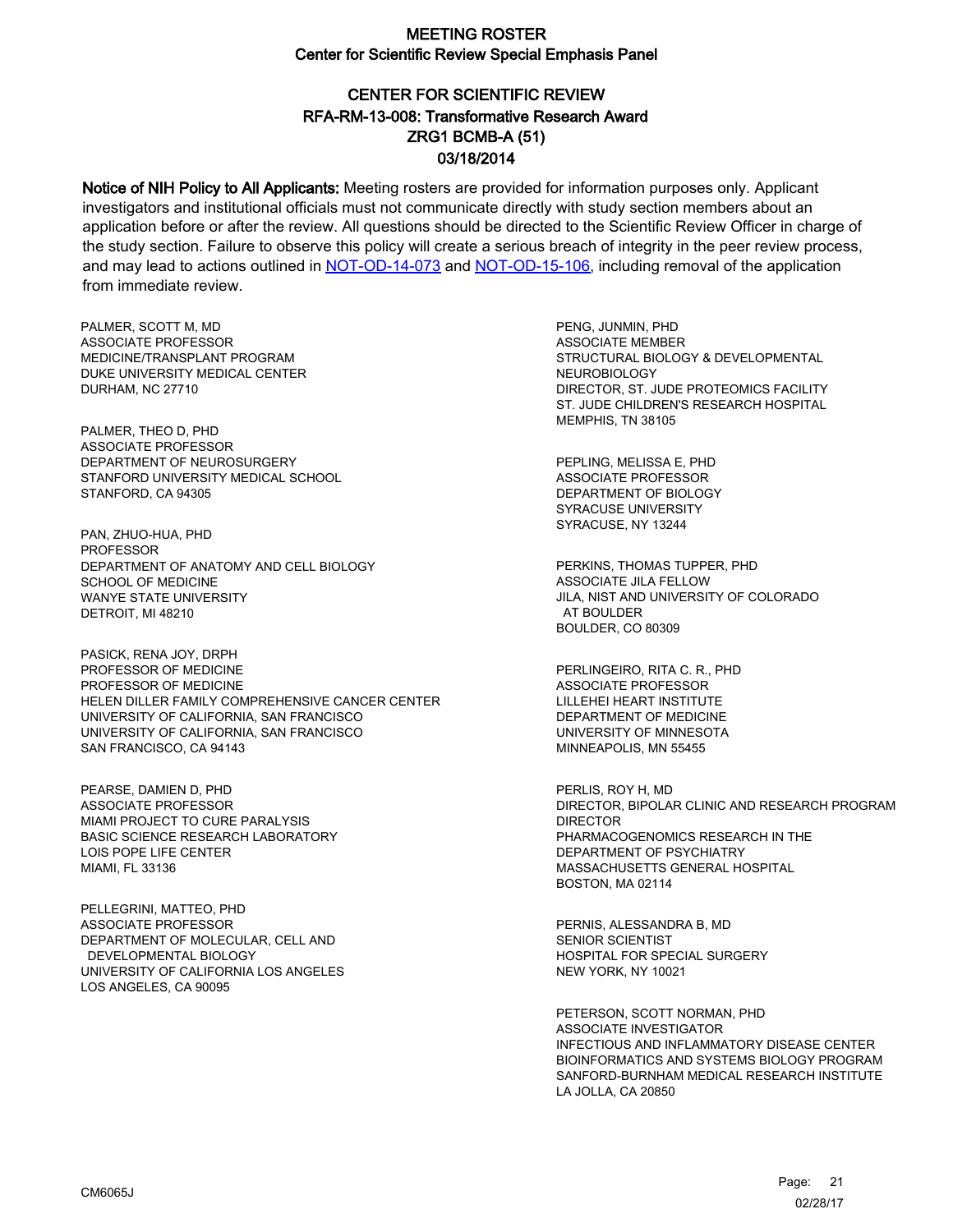# CENTER FOR SCIENTIFIC REVIEW ZRG1 BCMB-A (51) 03/18/2014 RFA-RM-13-008: Transformative Research Award

Notice of NIH Policy to All Applicants: Meeting rosters are provided for information purposes only. Applicant investigators and institutional officials must not communicate directly with study section members about an application before or after the review. All questions should be directed to the Scientific Review Officer in charge of the study section. Failure to observe this policy will create a serious breach of integrity in the peer review process, and may lead to actions outlined in [NOT-OD-14-073](https://grants.nih.gov/grants/guide/notice-files/NOT-OD-14-073.html) and [NOT-OD-15-106,](https://grants.nih.gov/grants/guide/notice-files/NOT-OD-15-106.html) including removal of the application from immediate review.

PETRONIS, ART, PHD PROFESSOR THE KREMBIL FAMILY EPIGENETICS LABORATORY CENTRE FOR ADDICTION AND MENTAL HEALTH UNIVERSITY OF TORONTO TORONTO, ON M5T1R8 CANADA

PETTY, HOWARD R, PHD PROFESSOR DEPARTMENT OF OPTHALMOLOGY AND VISUAL SCIENCE W K KELLOGG EYE CENTER UNIVERSITY OF MICHIGAN MEDICAL SCHOOL ANN ARBOR, MI 48105

PHILLIPS, PATRICK C., PHD PROFESSOR DEPARTMENT OF BIOLOGY UNIVERSITY OF OREGON EUGENE, OR 76019

PIERCE, ROBERT CHRISTOPHER, PHD ASSOCIATE PROFESSOR DEPARTMENT OF PSYCHIATRY, CENTER FOR NEUROBIOLOGY AND BEHAVIOR, TRANSLATIONAL RESEARCH LABORATORY PERELMAN SCHOOL OF MEDICINE UNIVERSITY OF PENNSYLVANIA PHILADELPHIA, PA 19104

PIERIBONE, VINCENT A, PHD PROFESSOR DEPARTMENT OF CELLULAR AND MOLECULAR PHYSIOLOGY SCHOOL OF MEDICINE YALE UNIVERSITY NEW HAVEN, CT 06519

PINTO, JAYANT M, MD ASSOCIATE PROFESSOR DEPARTMENT OF OTOLARYNGOLOGY HEAD AND NECK SURGERY THE UNIVERSITY OF CHICAGO CHICAGO, IL 60637

PLEMPER, RICHARD K., PHD **PROFESSOR** CENTER FOR INFLAMMATION, IMMUNITY AND INFECTION GEORGIA STATE UNIVERSITY ATLANTA, GA 30303

POLK, D. BRENT, MD PROFESSOR AND CHAIR DEPARTMENT OF PEDIATRICS CHILDREN'S HOSPITAL LOS ANGELES LOS ANGELES, CA 90027

POLYAK, KORNELIA, MD, PHD PROFESSOR DEPARTMENT OF MEDICAL ONCOLOGY DANA-FARBER CANCER INSTITUTE BOSTON, MA 02215

POPAT, KETUL CHANDRAKANT, PHD ASSISTANT PROFESSOR DEPARTMENT OF MECHANICAL ENGINEERING COLORADO STATE UNIVERSITY FORT COLLINS, CO 80523

PUCCI, MICHAEL J, PHD EXECUTIVE DIRECTOR ANTIMICROBIAL DRUG DISCOVERY ACHILLION PHARMACEUTICALS INCORPORATED NEW HAVEN, CT 06511

RAJAGOPALAN, PADMAVATHY, PHD ASSOCIATE PROFESSOR DEPARTMENT OF CHEMICAL ENGINEERING SCHOOL OF BIOMEDICAL ENGINEERING SCIENCES VIRGINIA TECH-WAKE FOREST UNIVERSITY BLACKSBURG, VA 24061

RAO, JIANGHONG, PHD ASSOCIATE PROFESSOR DEPARTMENTS OF RADIOLOGY AND CHEMISTRY STANFORD UNIVERSITY STANFORD, CA 94305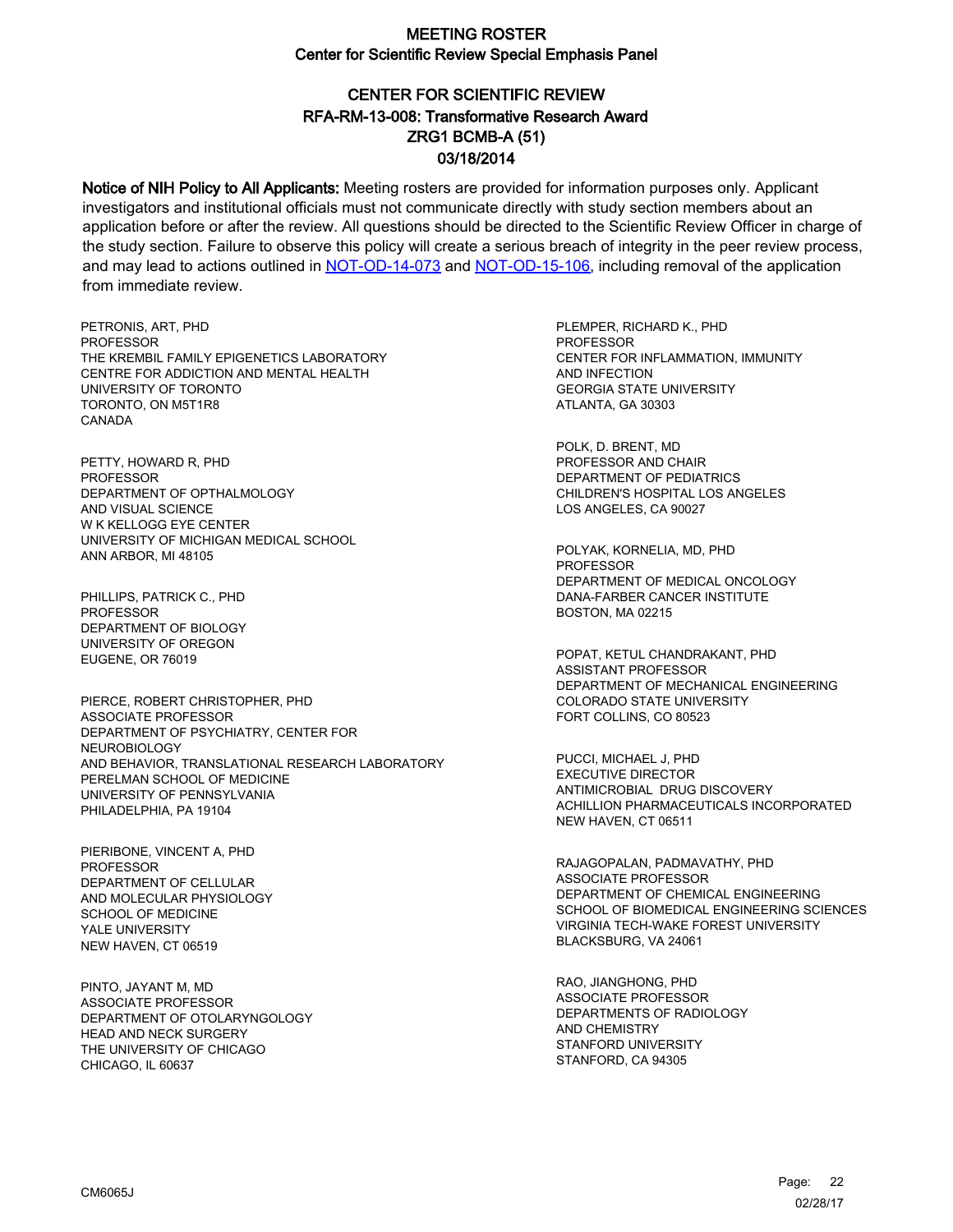# CENTER FOR SCIENTIFIC REVIEW ZRG1 BCMB-A (51) 03/18/2014 RFA-RM-13-008: Transformative Research Award

Notice of NIH Policy to All Applicants: Meeting rosters are provided for information purposes only. Applicant investigators and institutional officials must not communicate directly with study section members about an application before or after the review. All questions should be directed to the Scientific Review Officer in charge of the study section. Failure to observe this policy will create a serious breach of integrity in the peer review process, and may lead to actions outlined in [NOT-OD-14-073](https://grants.nih.gov/grants/guide/notice-files/NOT-OD-14-073.html) and [NOT-OD-15-106,](https://grants.nih.gov/grants/guide/notice-files/NOT-OD-15-106.html) including removal of the application from immediate review.

RAUSHEL, FRANK M., PHD **PROFESSOR** DEPARTMENT OF CHEMISTRY TEXAS A&M UNIVERSITY COLLEGE STATION, TX 77842

RESNICK, JAMES L, PHD ASSOCIATE PROFESSOR DEPARTMENT OF MOLECULAR GENETICS AND MICROBIOLOGY UNIVERSITY OF FLORIDA GAINESVILLE, FL 32610

RICHARDSON, MICHELER RICARDO, PHD PROFESSOR AND DIRECTOR DEPARTMENT OF BIOLOGY JULIUS L CHAMBERS BIOMEDICAL AND BIOTECHNOLOGY RESEARCH INSTITUTE DURHAM, NC 27707

RIZZO, JOSEPH F. III, MD PROFESSOR MASSACHUSETTS EYE AND EAR INFIRMARY BOSTON, MA 02114-3096

ROGERS, STEPHEN, PHD ASSOCIATE PROFESSOR BIOLOGY DEPARTMENT UNIVERSITY OF NORTH CAROLINA CHAPEL HILL, NC 27599

ROHANI, PEJMAN, PHD ECOLOGY & EVOLUTIONARY BIOLOGY KRAUS NATURAL SCIENCES ANN ARBOR, MI 48109

ROMEO, TONY, PHD **PROFESSOR** DEPARTMENT OF MICROBIOLOGY AND CELL SCIENCE UNIVERSITY OF FLORIDA GAINSVILLE, FL 32611

ROSENBLATT, MARK I, MD, PHD ASSOCIATE PROFESSOR DIRECTOR, MARGARET M. DYSON VISION RESEARCH INSTIT WEILL CORNELL MEDICAL COLLEGE 1300 YORK AVENUE LC-300, BOX 233 NEW YORK, NY 10065

ROWLEY, ANNE H, MD PROFESSOR DEPARTMENT OF PEDIATRICS AND MICROBIOLOGY/IMMUNOLOGY NORTHWESTERN UNIVERSITY FEINBERG SCHOOL OF MEDICINE CHICAGO, IL 60611

RUBERTI, JEFFREY W, PHD ASSOCIATE PROFESSOR DEPARTMENTS OF MECHANICAL AND INDUSTRIAL ENGINEERING NORTHEASTERN UNIVERSITY COLLEGE OF ENGINEERING BOSTON, MA 02115

RUNGE-MORRIS, MELISSA A, MD PROFESSOR DIVISION OF RESEARCH INSTITUTE OF ENVIRONMENTAL HEALTH SCIENCE WAYNE STATE UNIVERSITY DETROIT, MI 48201

RYAN, TIMOTHY AIDAN, PHD TRI-INSTITUTIONAL PROFESSOR DEPARTMENT OF BIOCHEMISTRY WEILL MEDICAL COLLEGE CORNELL UNIVERSITY NEW YORK, NY 10021

SALUSKY, ISIDRO BENJAMIN, MD PROFESSOR AND CHIEF DEPARTMENT OF PEDIATRICS DAVID GEFFEN SCHOOL OF MEDICINE UNIVERSITY OF CALIFORNIA-LOS ANGELES LOS ANGELES, CA 90095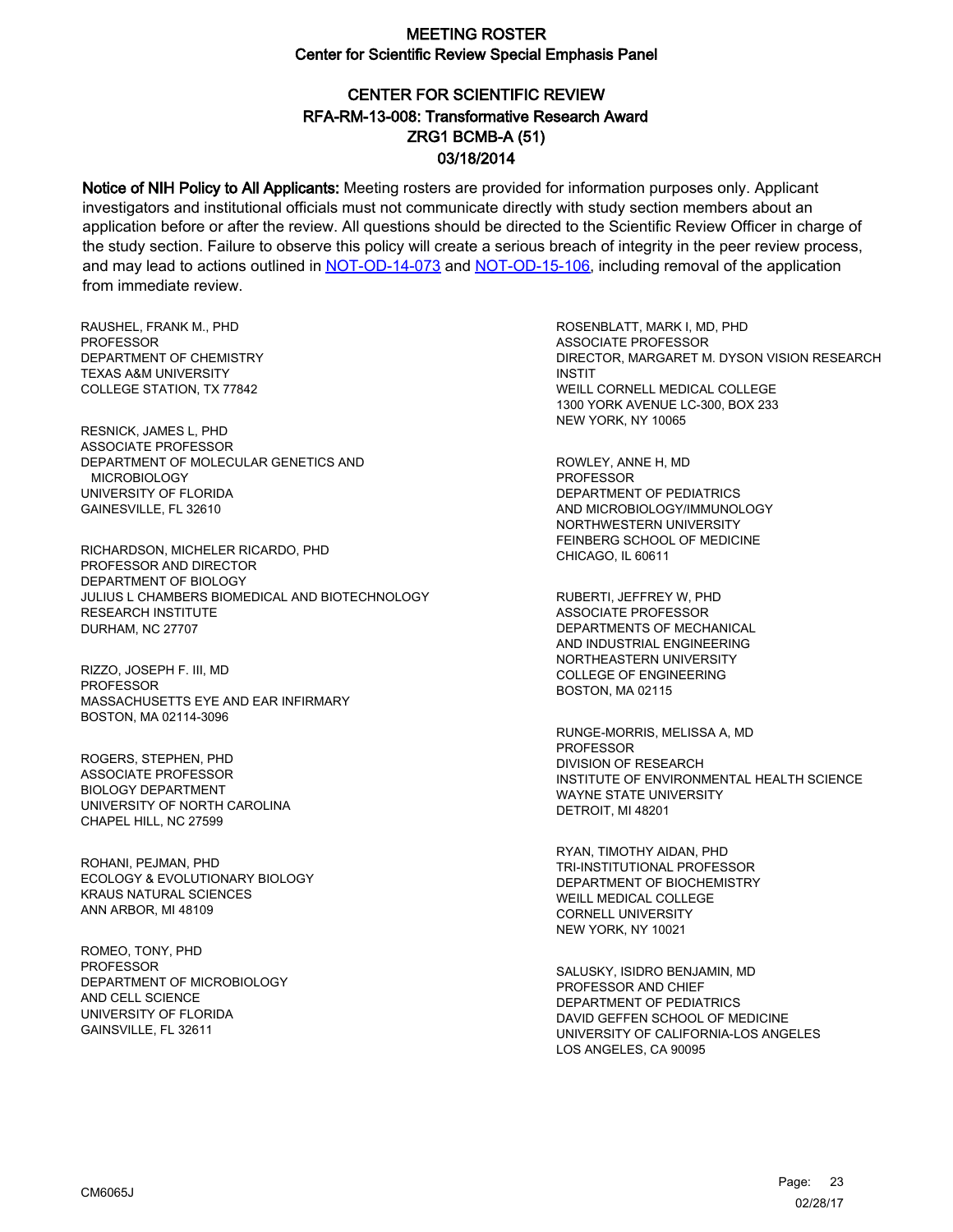# CENTER FOR SCIENTIFIC REVIEW ZRG1 BCMB-A (51) 03/18/2014 RFA-RM-13-008: Transformative Research Award

Notice of NIH Policy to All Applicants: Meeting rosters are provided for information purposes only. Applicant investigators and institutional officials must not communicate directly with study section members about an application before or after the review. All questions should be directed to the Scientific Review Officer in charge of the study section. Failure to observe this policy will create a serious breach of integrity in the peer review process, and may lead to actions outlined in [NOT-OD-14-073](https://grants.nih.gov/grants/guide/notice-files/NOT-OD-14-073.html) and [NOT-OD-15-106,](https://grants.nih.gov/grants/guide/notice-files/NOT-OD-15-106.html) including removal of the application from immediate review.

SALZMAN, NITA H, MD, PHD ASSOCIATE PROFESSOR DEPARTMENT OF PEDIATRICS MEDICAL COLLEGE OF WISCONSIN MILWAUKEE, WI 53226

SAMSA, GREGORY P., PHD ASSOCIATE PROFESSOR DEPARTMENTS OF BIOSTATISTICS AND BIOINFORMATICS DUKE UNIVERSITY SCHOOL OF MEDICINE DURHAM, NC 27705

SARWAL, MINNIE M, PHD PROFESSOR AND DIRECTOR PEDIATRICS AND TRANSPLANT NEPHROLOGY CALIFORNIA PACIFIC MEDICAL CENTER RESEARCH INSTITUTE SAN FRANCISCO, CA 94107

SCHWARZ, THOMAS L., PHD PROFESSOR DIVISION OF NEUROSCIENCE CHILDREN'S HOSPITAL BOSTON, MA 02115

SCHWEIZER, HERBERT P., PHD PROFESSOR AND ASSOCIATE DEPARTMENT HEAD DEPARTMENT OF MICROBIOLOGY, IMMUNOLOGY AND PATHOLOGY COLORADO STATE UNIVERSITY FORT COLLINS, CO 80523

SELL, CHRISTIAN, PHD ASSOCIATE PROFESSOR DEPARTMENT OF PATHOLOGY COLLEGE OF MEDICINE DREXEL UNIVERSITY PHILADELPHIA, PA 19102

SEMENKOVICH, CLAY F., MD HERBERT S. GASSER PROFESSOR DEPARTMENTS OF MEDICINE, CELL BIOLOGY AND PHYSIOLOGY WASHINGTON UNIVERSITY SCHOOL OF MEDICINE ST. LOUIS, MO 63110

SETHI, ISHWAR K., PHD **PROFESSOR** DEPARTMENT OF COMPUTER SCIENCE AND ENGINEERING OAKLAND UNIVERSITY ROCHESTER, MI 48309-4478

SHAPIRO, PAUL S, PHD ASSOCIATE PROFESSOR DEPARTMENT OF PHARMACEUTICAL SCIENCES UNIVERSITY OF MARYLAND SCHOOL OF PHARMACY BALTIMORE, MD 21201

SHAW, SUSAN J, PHD ETHNOGRAPHER SCHOOL OF ANTHROPOLOGY UNIVERSITY OF ARIZONA TUCSON, AZ 85721

SHEEHAN, FLORENCE, MD RESEARCH PROFESSOR DIVISION OF CARDIOLOGY UNIVERSITY OF WASHINGTON SEATTLE, WA 98195-6422

SHEN, KANG, PHD PROFESSOR DEPARTMENT OF BIOLOGY STANFORD UNIVERSITY STANFORD, CA 94305

SHEPHERD, GORDON M, PHD, MD DEPARTMENT OF PHYSILOGY NORTHWESTEN UNIVERSITY CHICAGO, IL 60611

SHIN, DONG M, MD PROFESSORAND EXECUTIVE VICE CHAIRMAN DEPARTMENT OF HEMATOLOGY AND MED ONCOLOGY WINSHIP CANCER INSTITUTE EMORY UNIVERSITY SCHOOL OF MEDICINE ATLANTA, GA 30322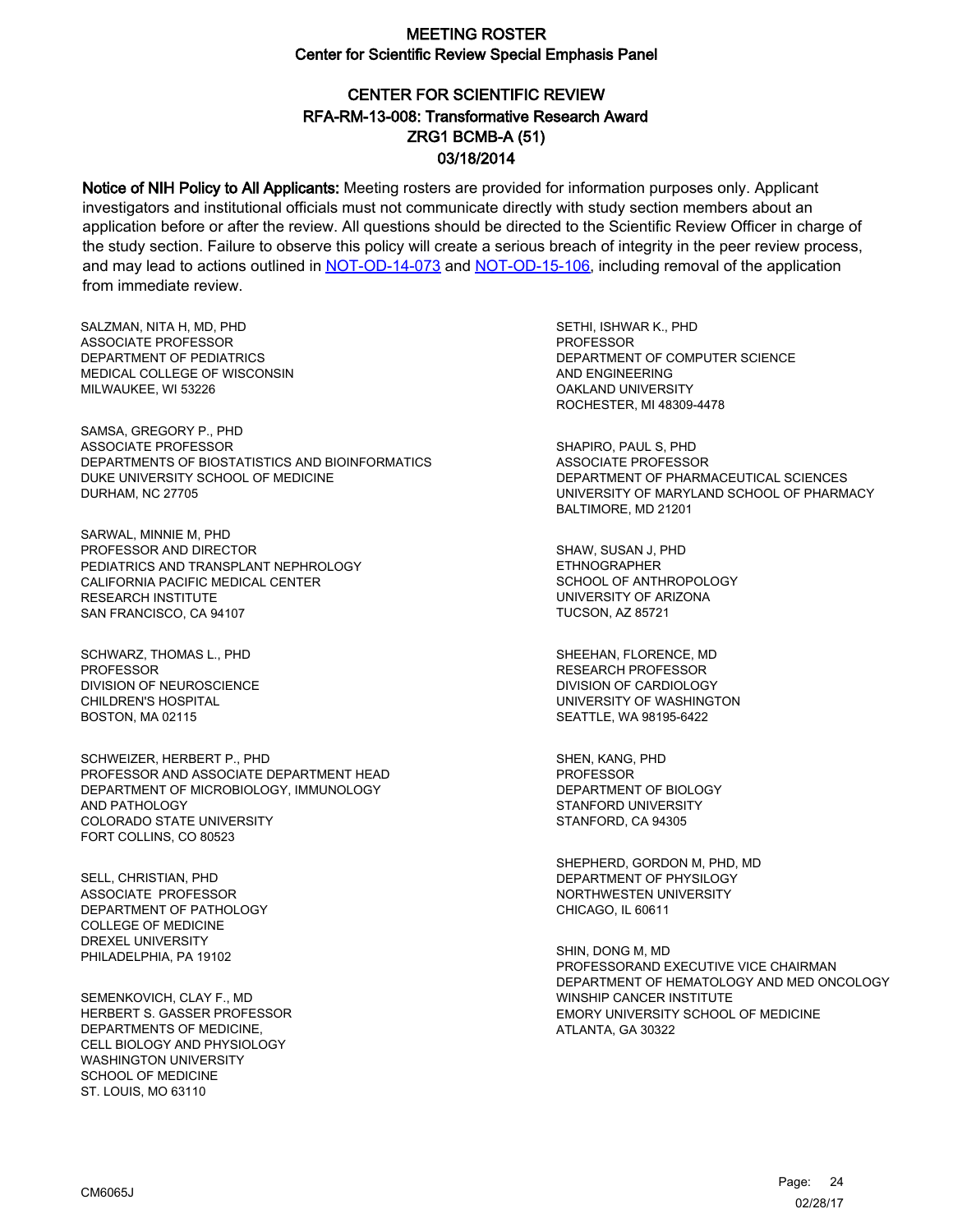# CENTER FOR SCIENTIFIC REVIEW ZRG1 BCMB-A (51) 03/18/2014 RFA-RM-13-008: Transformative Research Award

Notice of NIH Policy to All Applicants: Meeting rosters are provided for information purposes only. Applicant investigators and institutional officials must not communicate directly with study section members about an application before or after the review. All questions should be directed to the Scientific Review Officer in charge of the study section. Failure to observe this policy will create a serious breach of integrity in the peer review process, and may lead to actions outlined in [NOT-OD-14-073](https://grants.nih.gov/grants/guide/notice-files/NOT-OD-14-073.html) and [NOT-OD-15-106,](https://grants.nih.gov/grants/guide/notice-files/NOT-OD-15-106.html) including removal of the application from immediate review.

SINGH, UDAI P, PHD ASSOCIATE PROFESSOR DEPARTMENT PATHOLOGY, MICROBIOLOGY AND IMMUNOLOGY UNIVERSITY OF SOUTH CAROLINA SCHOOL OF MEDICINE COLUMBIA, SC 29208

SLUKVIN, IGOR I, PHD ASSOCIATE PROFESSOR DEPARTMENT PATHOLOGY AND LABORATORY MEDICINE UNIVERSITY OF WISCONSIN - MADISON MADISON, WI 53792

SMELTZER, MARK S, PHD **PROFESSOR** DEPARTMENT OF MICROBIOLOGY AND IMMUNOLOGY UNIVERSITY OF ARKANSAS FOR MEDICAL SCIENCES LITTLE ROCK, AR 72205

SMITH, LOIS, MD, PHD **PROFESSOR** DEPARTMENT OF OPHTHALMOLOGY HARVARD MEDICAL SCHOOL AND CHILDRENS HOSPITAL BOSTON, MA 02115

SONTHEIMER, ERIK J, PHD ASSOCIATE PROFESSOR DEPARTMENT OF BIOCHEMISTRY, MOLECULAR BIOLOGY AND CELL BIOLOGY NORTHWESTERN UNIVERSITY EVANSTON, IL 60208-3500

SOUFER, ROBERT, MD PROFESSOR SECTION OF CARDIOVASCULAR MEDICINE SCHOOL OF MEDICINE YALE UNIVERSITY NEW HAVEN, CT 06510

SPARKS, JANET DEHOFF, PHD **PROFESSOR** DEPARTMENT OF PATHOLOGY AND LABORATORY MEDICINE SCHOOL OF MEDICINE AND DENTISTRY UNIVERSITY OF ROCHESTER ROCHESTER, NY 14642

SPELLBERG, BRAD J, MD ASSOCIATE PROFESSOR LOS ANGELES BIOMEDICAL RESEARCH INSTITUTE LIU VACCINE CENTER TORRANCE, CA 90502

SPIVACK, SIMON D, MD PROFESSOR OF MEDICINE, EPIDEMIOLOGY AND GENETICS PULMONARY MEDICINE ALBERT EINSTEIN COLLEGE OF MEDICINE BRONX, NY 10461

STACK, MARY SHARON, PHD PROFESSOR AND VICE CHAIR FOR RESEARCH HARPER CANCER RESEARCH INSTITUTE UNIVERSITY OF NOTRE DAME NOTRE DAME, IN 46556

STANLEY, BARBARA, PHD PROFESSOR DEPARTMENT OF PSYCHIATRY COLUMBIA UNIVERSITY NEW YORK, NY 10032

STEINBACH, JOSEPH H., PHD PROFESSOR DEPARTMENT OF ANESTHESIOLOGY SCHOOL OF MEDICINE WASHINGTON UNIVERSITY SAINT LOUIS, MO 63110

STENGER, VICTOR ANDREW, PHD ASSOCIATE PROFESSOR DEPARTMENT OF MEDICINE UNIVERSITY OF HAWAII HONOLULU, HI 96813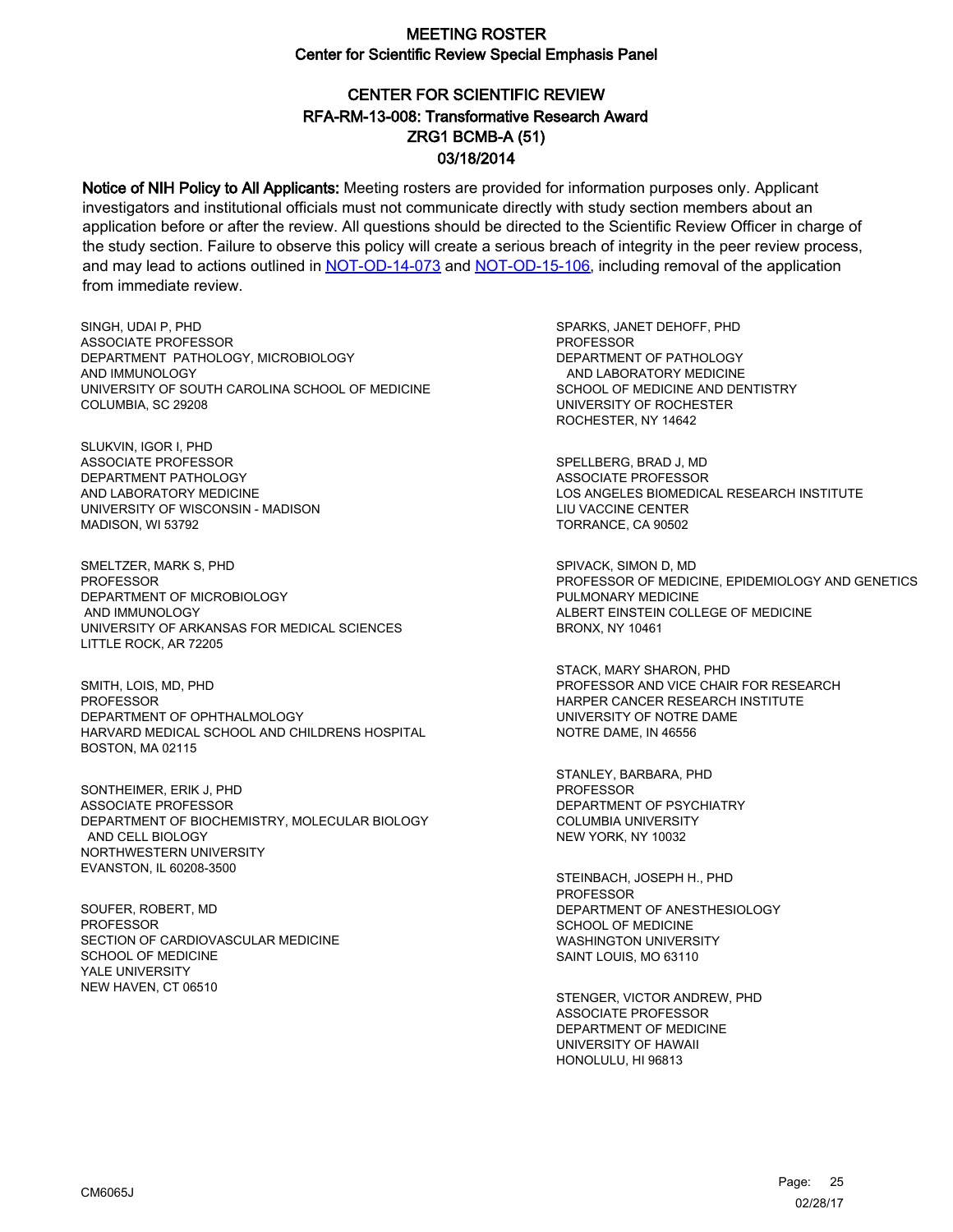# CENTER FOR SCIENTIFIC REVIEW ZRG1 BCMB-A (51) 03/18/2014 RFA-RM-13-008: Transformative Research Award

Notice of NIH Policy to All Applicants: Meeting rosters are provided for information purposes only. Applicant investigators and institutional officials must not communicate directly with study section members about an application before or after the review. All questions should be directed to the Scientific Review Officer in charge of the study section. Failure to observe this policy will create a serious breach of integrity in the peer review process, and may lead to actions outlined in [NOT-OD-14-073](https://grants.nih.gov/grants/guide/notice-files/NOT-OD-14-073.html) and [NOT-OD-15-106,](https://grants.nih.gov/grants/guide/notice-files/NOT-OD-15-106.html) including removal of the application from immediate review.

STEPHENS, JACQUELINE M, PHD **PROFESSOR** PENNINGTON BIOMEDICAL RESEARCH CENTER & DEPARTMENT OF BIOLOGICAL SCIENCES LOUISIANA STATE UNIVERSITY BATON ROUGE, LA 70803

STEVENSON, MARIO, PHD PROFESSOR DIVISION OF INFECTIOUS DISEASES UNIVERSITY OF MIAMI SCHOOL OF MEDICINE MIAMI, FL 33136

STONE, ERIC A, PHD ASSOCIATE PROFESSOR DEPARTMENT OF GENETICS NORTH CAROLINA STATE UNIVERSTIY RALEIGH, NC 27695

SUMNER, SUSAN J, PHD SENIOR SCIENTIST DIRECTOR NIH C-F EASTERN RCMRC RESEARCH TRIANGLE INSTITUTE RESEARCH TRIANGLE PARK, NC 27709

SWEENEY, H. LEE, PHD PROFESSOR AND CHAIRMAN DEPARTMENT OF PHYSIOLOGY PERELMAN SCHOOL OF MEDICINE UNIVERSITY OF PENNSYLVANIA PHILADELPHIA, PA 19104

SWEET, ROBERT M, PHD GROUP LEADER DEPARTMENT OF BIOLOGY BROOKHAVEN NATIONAL LABORATORY UPTON, NY 11973

SWEET-CORDERO, ERIC ALEJANDRO, MD ASSOCIATE PROFESSOR DEPARTMENT OF PEDIATRICS STANFORD UNIVERSITY SCHOOL OF MEDICINE STANFORD, CA 94305

TANG, LIPING, PHD **PROFESSOR** DEPARTMENT OF BIOENGINEERING UNIVERSITY OF TEXAS ARLINGTON ARLINGTON, TX 76019

TAYLOR, LANSING, PHD PROFESSOR OF COMPUTATIONAL & SYSTEMS BIOLOGY DRUG DISCOVERY INSTITUTE UNIVERSITY OF PITTSBURGH PITTSBURGH, PA 15260

TEITELMAN, GLADYS N., PHD **PROFESSOR** DEPARTMENT OF CELL BIOLOGY SUNY DOWNSTATE MEDICAL CENTER BROOKLYN, NY 11203

TIDOR, BRUCE, PHD PROFESSOR BIOLOGICAL ENGINEERING DIVISION MASSACHUSETTS INSTITUTE OF TECHNOLOGY CAMBRIDGE, MA 02139

TINANOFF, NORMAN, DDS PROFESSOR AND CHAIR DEPARTMENT OF PEDIATRIC DENTISTRY DENTAL SCHOOL UNIVERSITY OF MARYLAND BALTIMORE, MD 21201

TING, JENNY P.Y., PHD KENAN PROFESSOR DEPARTMENT OF MICROBIOLOGY AND IMMUNOLOGY LINEBERGER COMPREHENSIVE CANCER CENTER SCHOOL OF MEDICINE UNIVERSITY OF NORTH CAROLINA, CHAPEL HILL CHAPEL HILL, NC 27599

TIRRELL, DAVID A, PHD PROFESSOR DIVISION OF CHEMISTRY AND CHEMICAL ENGINEERING CALIFORNIA INSTITUTE OF TECHNOLOGY PASADENA, CA 91125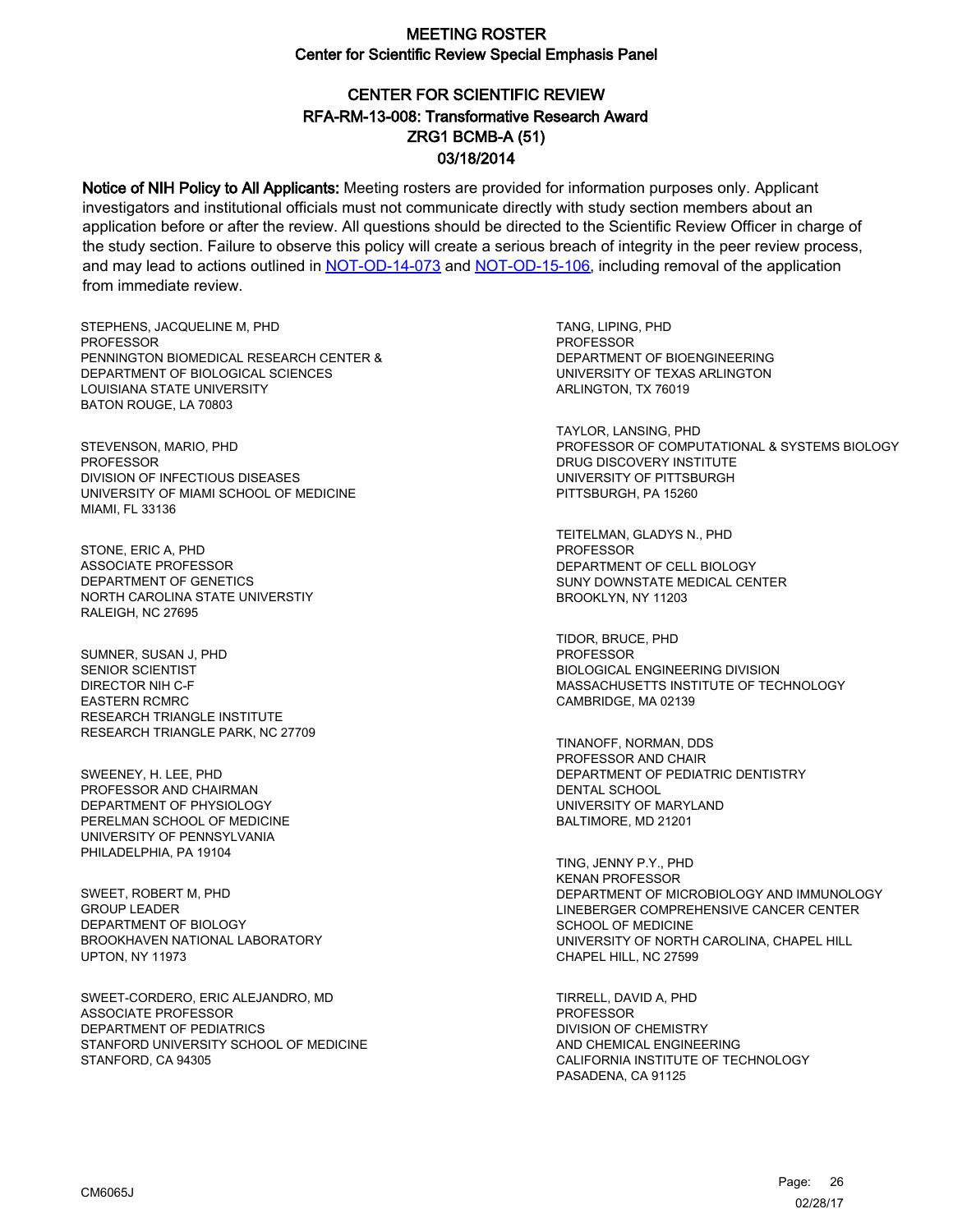# CENTER FOR SCIENTIFIC REVIEW ZRG1 BCMB-A (51) 03/18/2014 RFA-RM-13-008: Transformative Research Award

Notice of NIH Policy to All Applicants: Meeting rosters are provided for information purposes only. Applicant investigators and institutional officials must not communicate directly with study section members about an application before or after the review. All questions should be directed to the Scientific Review Officer in charge of the study section. Failure to observe this policy will create a serious breach of integrity in the peer review process, and may lead to actions outlined in [NOT-OD-14-073](https://grants.nih.gov/grants/guide/notice-files/NOT-OD-14-073.html) and [NOT-OD-15-106,](https://grants.nih.gov/grants/guide/notice-files/NOT-OD-15-106.html) including removal of the application from immediate review.

TOBIAS, PETER S, PHD **PROFESSOR** DEPARTMENT OF IMMUNOLOGY THE SCRIPPS RESEARCH INSTITUTE LA JOLLA, CA 92037

TOBIN, GREGORY JOHN, PHD CHEIF SCIENTIFIC OFFICER BIOLOGICAL MIMETICS, INC. FREDERICK , MD 21702

TOLAR, JAKUB, MD, PHD ASSOCIATE PROFESSOR DIRECTOR - STEM CELL INSTITUTE DEPARTMENT OF PEDIATRICS UNIVERSITY OF MINNESOTA MINNEAPOLIS, MN 55455

TONGE, PETER J, PHD ASSOCIATE PROFESSOR DEPARTMENT OF CHEMISTRY SUNY AT STONY BROOK STONY BROOK, NY 11794

TRANQUILLO, ROBERT T, PHD DISTINGUISHED MCKNIGHT UNIVERSITY PROFESSOR AND HEAD DEPARTMENT OF BIOMEDICAL ENGINEERING UNIVERSITY OF MINNESOTA MINNEAPOLIS, MN 55455

TRAYNELIS, STEPHEN F., PHD PROFESSOR DEPARTMENT OF PHARMACOLOGY EMORY UNIVERSITY SCHOOL OF MEDICINE ATLANTA, GA 30322

TROYER, DERYL LEE, PHD PROFESSOR DEPARTMENT OF ANATOMY & PHYSIOLOGY STEM CELL BIOLOGY RESEARCH KANSAS STATE UNIVERSITY MANHATTAN, KS 66506-5602

TUOMANEN, ELAINE I, MD FULL MEMBER DEPARTMENT OF INFECTIOUS DISEASES ST. JUDE CHILDREN'S RESEARCH HOSPITAL MEMPHIS, TN 38105

TURK, BENJAMIN E, PHD ASSOCIATE PROFESSOR DEPARTMENT OF PHARMACOLOGY YALE UNIVERSITY SCHOOL OF MEDICINE NEW HAVEN, CT 06520

ULLMAN, KATHARINE S, PHD ASSOCIATE PROFESSOR HUNTSMAN CANCER INSTITUTE DEPARTMENT OF ONCOLOGICAL SCIENCES UNIVERSITY OF UTAH SALT LAKE CITY, UT 84112

VASU, CHENTHAMARAKSHAN, PHD ASSOCIATE PROFESSOR DEPARTMENT OF MICROBIOLOGY AND IMMUNOLOGY DEPARTMENT OF SURGERY MEDICAL UNIVERSITY OF SOUTH CAROLINA CHARLESTON, SC 29425

VATS, ABHAY N., MD ASSOCIATE PROFESSOR DIVISION OF PEDIATRIC NEPHROLOGY DEPARTMENT OF PEDIATRICS UNIVERSITY OF PITTSURGH MEDICAL CENTER PITTSBURGH, PA 15213

WAGNER, CARSTON R., PHD **PROFESSOR** DEPARTMENT OF MEDICINAL CHEMISTRY UNIVERSITY OF MINNESOTA MINNEAPOLIS, MN 55455

WAGNER, JOHN J, PHD PROFESSOR DEPARTMENT OF PHYSIOLOGY AND PHARMACOLOGY UNIVERSITY OF GEORGIA ATHENS, GA 30607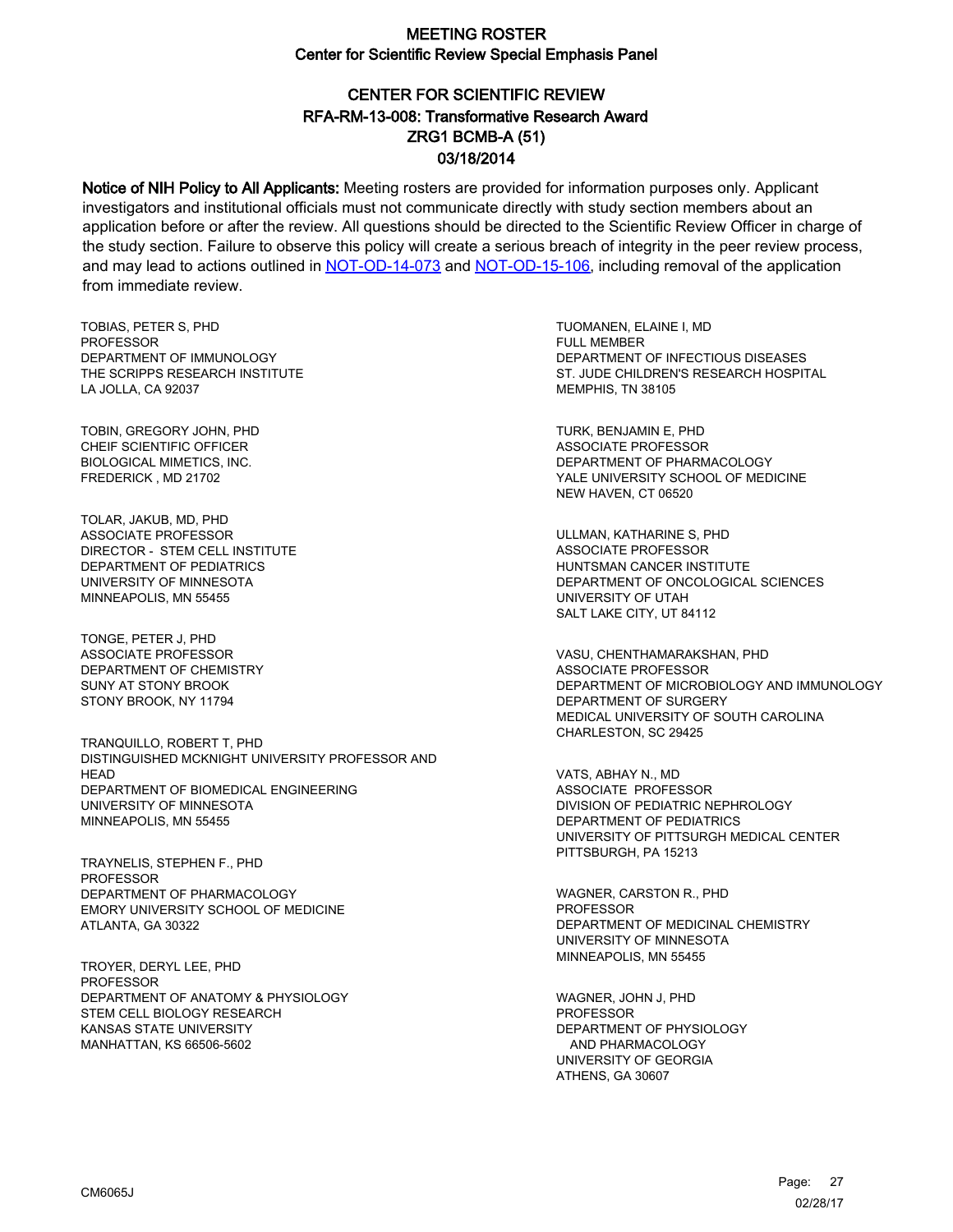# CENTER FOR SCIENTIFIC REVIEW ZRG1 BCMB-A (51) 03/18/2014 RFA-RM-13-008: Transformative Research Award

Notice of NIH Policy to All Applicants: Meeting rosters are provided for information purposes only. Applicant investigators and institutional officials must not communicate directly with study section members about an application before or after the review. All questions should be directed to the Scientific Review Officer in charge of the study section. Failure to observe this policy will create a serious breach of integrity in the peer review process, and may lead to actions outlined in [NOT-OD-14-073](https://grants.nih.gov/grants/guide/notice-files/NOT-OD-14-073.html) and [NOT-OD-15-106,](https://grants.nih.gov/grants/guide/notice-files/NOT-OD-15-106.html) including removal of the application from immediate review.

WAGNER, MICHAEL MATTHEW, MD, PHD ASSOCIATE PROFESSOR OF INTELLIGENT SYSTEMS ASSOCIATE PROFESSOR OF INTELLIGENT SYSTEMS DIRECTOR OF DBMI CORPORATE RELATIONS DIRECTOR OF REAL-TIME OUTBREAK AND DISEASE SURVEILLANCE (RODS), LABORATORY PITTSBURGH, PA 15260

WALCHECK, BRUCE K, PHD PROFESSOR DEPARTMENT OF VETERINARY AND BIOMEDICAL SCIENCES UNIVERSITY OF MINNESOTA ST. PAUL, MN 55108

WAN, YONG, PHD ASSOCIATE PROFESSOR DEPARTMENT OF CELL BIOLOGY UNIVERSITY OF PITTSBURGH SCHOOL OF MEDICINE PITTSBURGH, PA 15213

WANG, HONG, PHD PROFESSOR AND ASSOCIATE DEAN OF RESEARCH DEPARTMENT OF PHARMACOLOGY CARDIOVASCULAR RESEARCH CENTER TEMPLE UNIVERSITY SCHOOL OF MEDICINE PHILADELPHIA, PA 19140

WANG, JINXI, PHD HARRINGTON DISTINGUISHED PROFESSOR DEPARTMENT OF ORTHOPEDIC SURGERY UNIVERSITY OF KANSAS MEDICAL CENTER KANSAS CITY, KS 66160

WANG, SHAOMENG, PHD PROFESSOR DEPARTMENTS OF MEDICINE AND PHARMACOLOGY AND MEDICINAL CHEMISTRY COMPREHENSIVE CANCER CENTER UNIVERSITY OF MICHIGAN ANN ARBOR, MI 48109

WANG, SHU-ZHEN, PHD **PROFESSOR** DEPARTMENT OF OPHTHALMOLOGY UNIVERSITY OF ALABAMA AT BIRMINGHAM SCHOOL OF MEDICINE BIRMINGHAM, AL 35294

WANG, WEI-KUNG, MD PROFESSOR TROPICAL MEDICINE, JABSOM HONOLULU, HI 96813

WANG, XUEDING, PHD ASSOCIATE PROFESSOR DEPARTMENT OF BIOMEDICAL ENGINEERING UNIVERSITY OF MICHIGAN ANN ARBOR, MI 48109

WEAVER, DAVID C, PHD DIRECTOR AND ASSOCIATE PROFESSOR VANDERBILT HTS DEPARTMENT OF PHARMACOLOGY VANDERBILT UNIVERSITY SCHOOL OF MEDICINE NASHVILLE, TN 37232

WEILAND, JAMES DAVID, PHD ASSOCIATE PROFESSOR VISION RESEARCH CENTER UNIVERSITY OF SOUTHERN CALIFORNIA LOS ANGELES, CA 90033

WEINER, ORION DAVID, PHD ASSOCIATE PROFESSOR CVRI AND DEPARTMENT OF BIOCHEMISTRY AND BIOPHYSICS UNIVERSITY OF CALIFORNIA, SAN FRANCISCO SAN FRANCISCO, CA 94158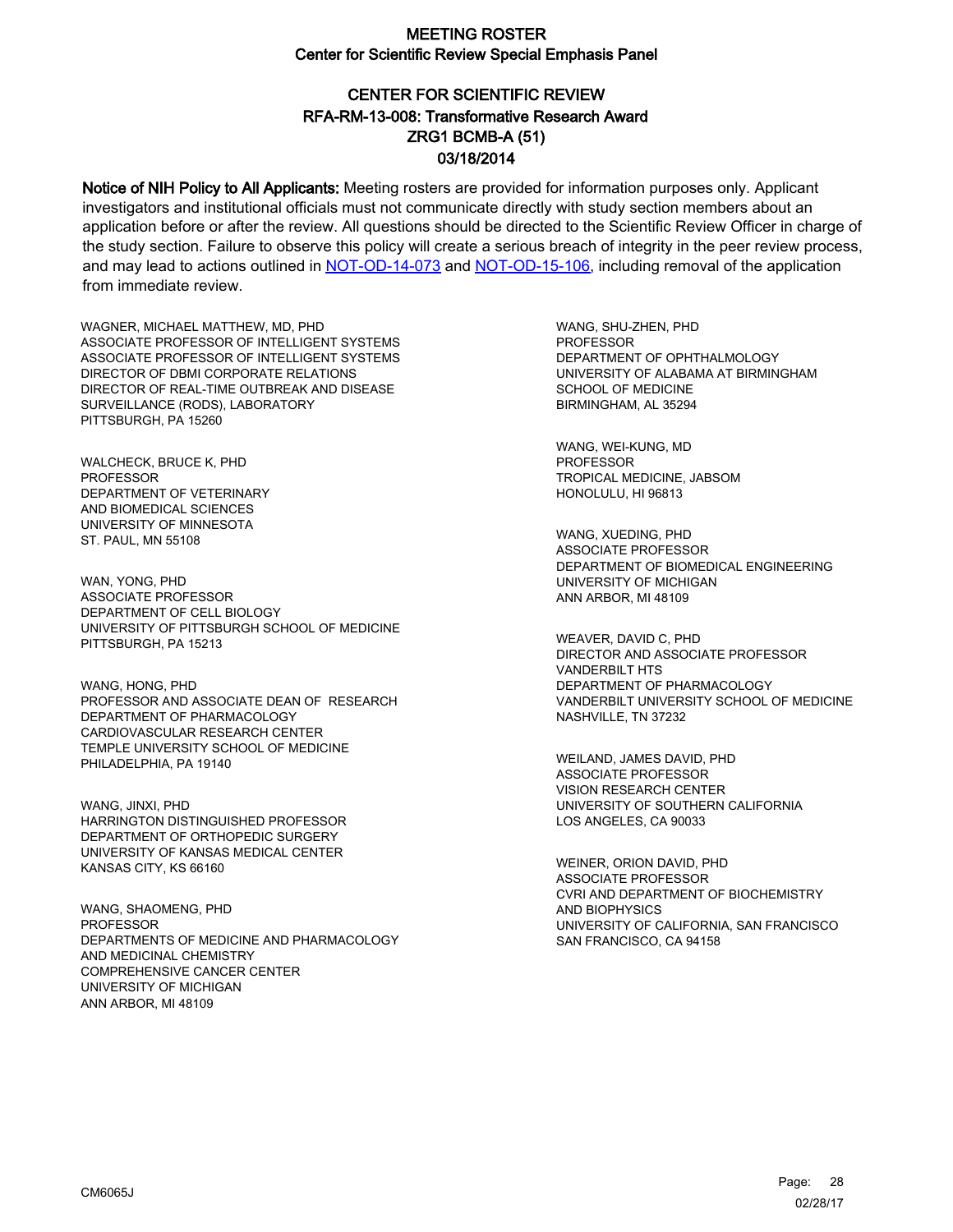# CENTER FOR SCIENTIFIC REVIEW ZRG1 BCMB-A (51) 03/18/2014 RFA-RM-13-008: Transformative Research Award

Notice of NIH Policy to All Applicants: Meeting rosters are provided for information purposes only. Applicant investigators and institutional officials must not communicate directly with study section members about an application before or after the review. All questions should be directed to the Scientific Review Officer in charge of the study section. Failure to observe this policy will create a serious breach of integrity in the peer review process, and may lead to actions outlined in [NOT-OD-14-073](https://grants.nih.gov/grants/guide/notice-files/NOT-OD-14-073.html) and [NOT-OD-15-106,](https://grants.nih.gov/grants/guide/notice-files/NOT-OD-15-106.html) including removal of the application from immediate review.

WEITZ, JEFFREY, MD PROFESSOR/EXECUTIVE DIRECTOR MCMASTER UNIVERSITY THROMBOSIS AND ATHEROSCLEROSIS RESEARCH **INSTITUTE** DAVID BRALEY RESEARCH INSTITUTE C5-121 237 BARTON ST. EAST HAMILTON, ON L8L 2X2 CANADA

WEN, XUEJUN, MD, PHD ALICE T. AND WILLIAM H. GOODWIN JR. ENDOWED CHAIR PROFESSOR IN REGENERATIVE MEDICINE DEPARTMENT OF CHEMICAL AND LIFE SCIENCE ENGINEERING INSTITUTE FOR ENGINEERING AND MEDICINE VIRGINIA COMMONWEALTH UNIVERSITY RICHMOND, VA 23284

WETMUR, JAMES G, PHD PROFESSOR DEPARTMENT OF MICROBIOLOGY AND GENETICS AND GENOMIC SCIENCES MOUNT SINAI SCHOOL OF MEDICINE NEW YORK, NY 10029-6574

WHALEN, ROBERT GERALD, DSC CHIEF SCIENTIFIC OFFIICER ALTRAVAX, INC. SUNNYVALE, CA 94085

WILSON, GERALD M., PHD ASSOCIATE PROFESSOR DEPARTMENT OF BIOCHEMISTRY AND MOLECULAR BIOLOGY UNIVERSITY OF MARYLAND BALTIMORE, MD 21201

WIRTZ, DENIS, PHD PROFESSOR DEPARTMENT OF CHEMICAL AND BIOMOLECULAR ENGINEERING WHITING SCHOOL OF ENGINEERING JOHNS HOPKINS UNIVERSITY BALTIMORE, MD 21218

WOLFF, MARY S, PHD **PROFESSOR** DEPARTMENT OF COMMUNITY AND PREVENTIVE MEDICINE MOUNT SINAI SCHOOL OF MEDICINE NEW YORK, NY 10029

WOOLLEY, ADAM THOMAS, PHD PROFESSOR AND ASSOCIATE CHAIR DEPARTMENT OF CHEMISTRY AND BIOCHEMISTRY BRIGHAM YOUNG UNIVERSITY PROVO, UT 84602

WRIGHT, STEVEN M, PHD ROYCE E. WISENBAKER II PROFESSOR DEPARTMENT OF ELECTRICAL ENGINEERING MAGNETIC RESONANCE SYSTEMS LAB TEXAS A&M UNIVERSITY COLLEGE STATION, TX 77843

WU, GARY D., MD PROFESSOR OF MEDICINE DIVISION OF GASTROENTEROLOGY PERELMAN SCHOOL OF MEDICINE UNIVERSITY OF PENNSYLVANIA PHILADELPHIA, PA 19104

WU, JIAN-YOUNG, PHD ASSOCIATE PROFESSOR DEPARTMENT OF PHYSIOLOGY AND BIOPHYSICS SCHOOL OF MEDICINE GEORGETOWN UNIVERSITY MEDICAL CENTER WASHINGTON, DC 20057

WU, MIN, PHD, MBBS ASSOCIATE PROFESSOR DEPARTMENT OF BIOCHEMISTY AND MOLECULAR BIOLOGY UNIVERSITY OF NORTH DAKOTA GRAND FORKS, ND 58203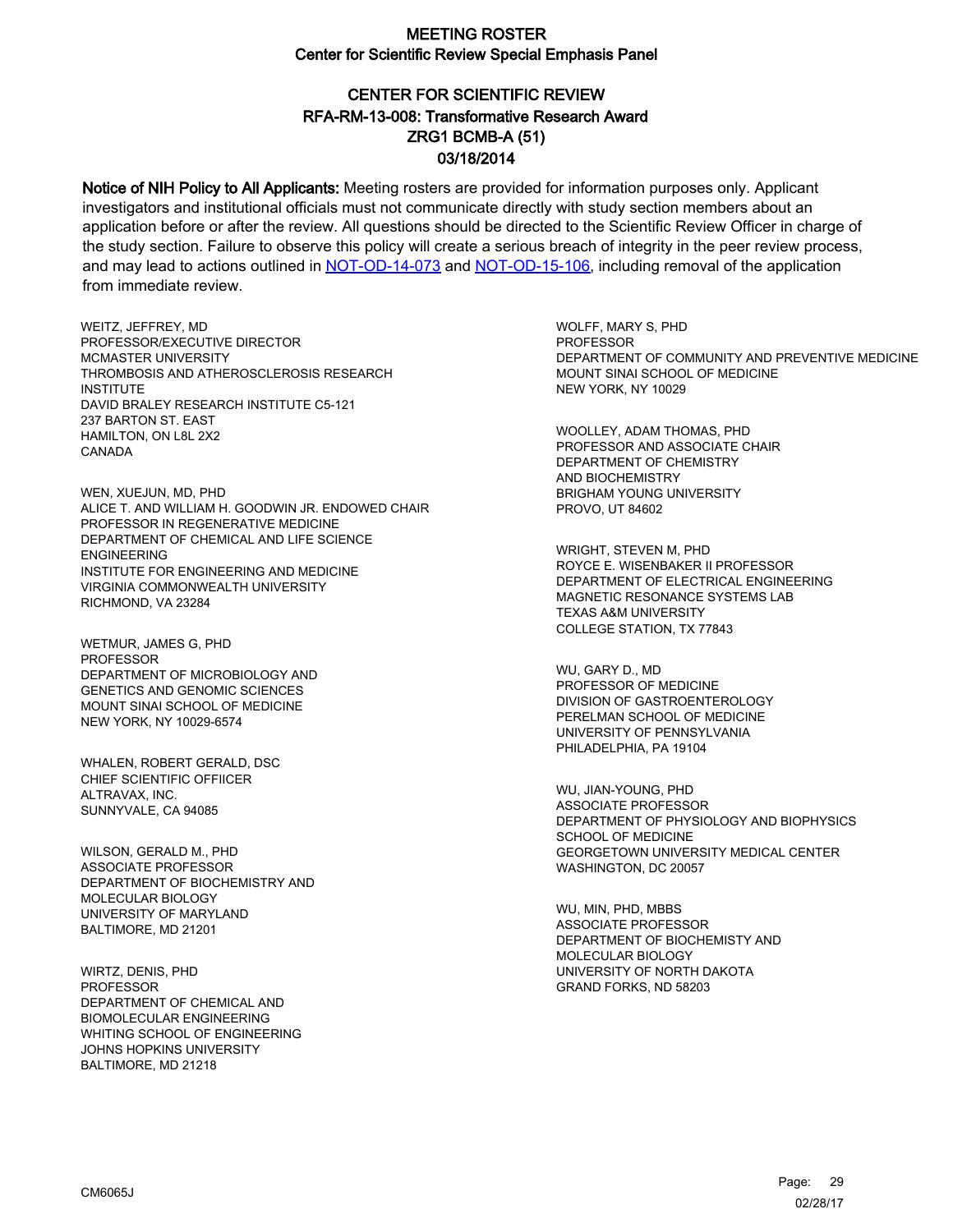# CENTER FOR SCIENTIFIC REVIEW ZRG1 BCMB-A (51) 03/18/2014 RFA-RM-13-008: Transformative Research Award

Notice of NIH Policy to All Applicants: Meeting rosters are provided for information purposes only. Applicant investigators and institutional officials must not communicate directly with study section members about an application before or after the review. All questions should be directed to the Scientific Review Officer in charge of the study section. Failure to observe this policy will create a serious breach of integrity in the peer review process, and may lead to actions outlined in [NOT-OD-14-073](https://grants.nih.gov/grants/guide/notice-files/NOT-OD-14-073.html) and [NOT-OD-15-106,](https://grants.nih.gov/grants/guide/notice-files/NOT-OD-15-106.html) including removal of the application from immediate review.

XIAO, WEIDONG, PHD PROFESSOR DEPARTMENT OF MICROBIOLOGY AND IMMUNOLOGY SOL SHERRY THROMBOSIS RESEARCH TEMPLE UNIVERSITY PHILADELPHIA, PA 19104

YAFFE, MICHAEL B, MD, PHD DAVID H. KOCH PROFESSOR KOCH INSTITUTE FOR INTEGRATIVE CANCER RESEARCH DEPARTMENTS OF BIOLOGY AND BIOLOGICAL ENGINEERING MASSACHUSETTS INSTITUTE OF TECHNOLOGY CAMBRIDGE, MA 02139

YANG, CHANGHUEI, PHD PROFESSOR DEPARTMENT OF ELECTRICAL ENGINEERING AND BIOENGINEERING CALIFORNIA INSTITUTE OF TECHNOLOGY PASADENA, CA 91125

YE, YUZHEN, PHD ASSISTANT PROFESSOR SCHOOL OF INFORMATICS AND COMPUTING INDIANA UNIVERSITY BLOOMINGTON, IN 47408

YEAMAN, MICHAEL R, PHD PROFESSOR OF MEDICINE DIVISION OF INFECTIOUS DISEASES HARBOR-UCLA MEDICAL CENTER UNIVERSITY OF CALIFORNIA, LOS ANGELES TORRANCE, CA 90502

YEN, SHIRLEY, PHD ASSISTANT PROFESSOR DEPARTMENT OF PSYCHIATRY AND HUMAN BEHAVIOR BROWN UNIVERSITY PROVIDENCE, RI 02903

YODER, MERVIN C. JR, MD PROFESSOR DEPARTMENT OF PEDIATRICS HERMAN B WELLS CENTER FOR PEDIATRICS RESEARCH INDIANA UNIVERSITY SCHOOL OF MEDICINE INDIANAPOLIS, IN 46202

YOU, LINGCHONG, PHD ASSOCIATE PROFESSOR DEPARTMENT OF BIOMEDICAL ENGINEERING DUKE UNIVERSITY DURHAM, NC 27708

YU, EDWARD W, PHD PROFESSOR DEPARTMENT OF PHYSICS AND ASTRONOMY IOWA STATE UNIVERSITY AMES, IA 50011

ZADOR, ANTHONY M, PHD PROFESSOR AND CHAIR DEPARTMENT OF NEUROSCIENCE COLD SPRING HARBOR LABORATORY COLD SPRING HARBOR, NY 11724

ZERO, DOMENICK T, DDS ASSOCIATE DEAN AND CHAIR DEPARTMENT OF PREVENTIVE AND COMMUNITY DENTISTRY ORAL HEALTH RESEARCH INSTITUTE INDIANA UNIVERSITY SCHOOL OF DENTISTRY INDIANAPOLIS, IN 46202

ZHANG, JIANHUA, PHD ASSOCIATE PROFESSOR DEPARTMENT OF PATHOLOGY UNIVERSITY OF ALABAMA AT BIRMINGHAM BIRMINGHAM, AL 35294

ZHAO, ZHONGMING, PHD ASSOCIATE PROFESSOR DEPARTMENTS OF BIOMEDICAL INFORMATICS, PSYCHIATRY AND CANCER BIOLOGY DIRECTOR, BIOINFORMATICS RESOURCE CENTER VANDERBILT UNIVERSITY MEDICAL CENTER NASHVILLE, TN 37203